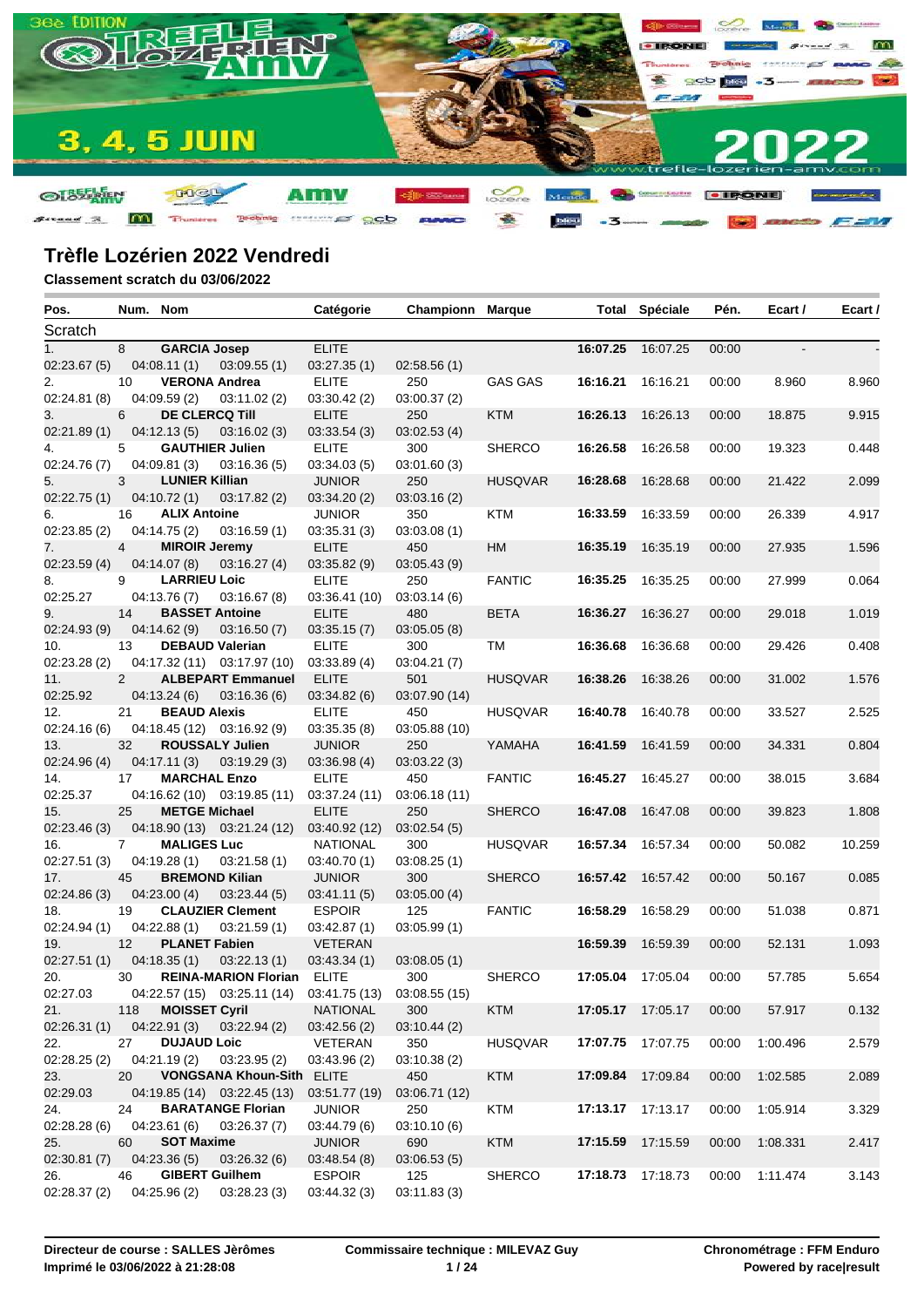

| Pos.            | Num. Nom |                       |                                                        | Catégorie                      | Championn            | <b>Marque</b>  |                   | <b>Total Spéciale</b> | Pén.  | Ecart /  | Ecart / |
|-----------------|----------|-----------------------|--------------------------------------------------------|--------------------------------|----------------------|----------------|-------------------|-----------------------|-------|----------|---------|
| Scratch         |          |                       |                                                        |                                |                      |                |                   |                       |       |          |         |
| 27.             | 29       | <b>BONNET Martin</b>  |                                                        | <b>NATIONAL</b>                | 300                  | <b>SHERCO</b>  | 17:19.75          | 17:19.75              | 00:00 | 1:12.492 | 1.018   |
| 02:28.10(4)     |          | 04:22.59(2)           | 03:28.57(3)                                            | 03:46.62(3)                    | 03:13.84(4)          |                |                   |                       |       |          |         |
| 28.             | 33       | <b>THERIC Neels</b>   |                                                        | <b>ELITE</b>                   | 450                  | <b>KTM</b>     |                   | 17:24.15 17:24.15     | 00:00 | 1:16.896 | 4.404   |
| 02:31.79        |          |                       | 04:25.52 (16) 03:27.79 (15)                            | 03:48.60 (15)                  | 03:10.43 (17)        |                |                   |                       |       |          |         |
| 29.             | 44       | <b>ROBIN Adrien</b>   |                                                        | <b>NATIONAL</b>                | 250                  | <b>SHERCO</b>  | 17:24.30          | 17:24.30              | 00:00 | 1:17.049 | 0.153   |
| 02:27.18(2)     |          | 04:24.96 (4)          | 03:29.78(4)                                            | 03:51.80(7)                    | 03:10.58(3)          |                |                   |                       |       |          |         |
| 30.             | 28       | <b>CORNY Nathan</b>   |                                                        | <b>JUNIOR</b>                  | 300                  | <b>SHERCO</b>  | 17:24.50 17:24.50 |                       | 00:00 | 1:17.249 | 0.200   |
| 02:27.71(5)     |          | 04:25.66(7)           | 03:30.71(8)                                            | 03:47.33(7)                    | 03:13.08(7)          |                |                   |                       |       |          |         |
| 31.             | 71       |                       | <b>ALEXANDRE Barbosa</b>                               | <b>VETERAN</b>                 | 300                  | <b>SHERCO</b>  |                   | 17:24.67 17:24.67     | 00:00 | 1:17.413 | 0.164   |
| 02:29.04 (3)    |          | 04:28.49(4)           | 03:28.30(3)                                            | 03:46.25(3)                    | 03:12.57(4)          |                |                   |                       |       |          |         |
| 32.             | 22       | <b>DUBOST Thomas</b>  |                                                        | <b>ELITE</b>                   | 250                  | TM             | 17:25.46          | 17:25.46              | 00:00 | 1:18.202 | 0.789   |
| 02:27.18        |          |                       | 04:27.29 (17) 03:28.34 (16)                            | 03:50.21 (18)                  | 03:12.42 (18)        |                |                   |                       |       |          |         |
| 33.             | 15       | <b>HAUTION Diego</b>  |                                                        | <b>ESPOIR</b>                  | 300                  | <b>SHERCO</b>  | 17:27.10          | 17:27.10              | 00:00 | 1:19.846 | 1.644   |
| 02:33.51(4)     |          | 04:34.22(5)           | 03:25.20(2)                                            | 03:43.30(2)                    | 03:10.85(2)          |                |                   |                       |       |          |         |
| 34.             | 47       |                       | <b>MASSARDIER Noa</b>                                  | <b>ESPOIR</b>                  | 125                  | <b>SHERCO</b>  | 17:28.03          | 17:28.03              | 00:00 | 1:20.780 | 0.934   |
| 02:30.98(3)     |          | 04:28.83(3)           | 03:29.33(5)                                            | 03:46.75(4)                    | 03:12.12(4)          |                |                   |                       |       |          |         |
| 35.             | 31       | <b>GERMAIN Peter</b>  |                                                        | <b>VETERAN</b>                 | 350                  | <b>KTM</b>     | 17:28.13          | 17:28.13              | 00:00 | 1:20.875 | 0.095   |
| 02:30.55(4)     |          | 04:26.15(3)           | 03:29.86(4)                                            | 03:46.66(4)                    | 03:14.89(5)          |                |                   |                       |       |          |         |
| 36.             | 50       | <b>BARNES Mika</b>    |                                                        | <b>ELITE</b>                   | 450                  | KTM            | 17:29.11          | 17:29.11              | 00:00 | 1:21.857 | 0.982   |
| 02:35.63        |          |                       | 04:29.96 (18) 03:29.11 (18)                            | 03:47.17 (14)                  | 03:07.22 (13)        |                |                   |                       |       |          |         |
| 37.             | 124      |                       | <b>ROBERT Christophe</b>                               | <b>ELITE</b>                   | 450                  | <b>HUSQVAR</b> | 17:30.43          | 17:30.43              | 00:00 | 1:23.175 | 1.318   |
| 02:30.19        |          | <b>RAYMOND Pierre</b> | 04:31.62 (20) 03:29.81 (19)                            | 03:49.19 (17)<br><b>JUNIOR</b> | 03:09.60 (16)        |                | 17:39.04          | 17:39.04              |       |          |         |
| 38.<br>02:50.89 | 389      |                       |                                                        | 02:26.00(1)                    | 250<br>03:42.00 (19) | KTM            |                   |                       | 00:00 | 1:31.781 | 8.606   |
| 39.             | 56       |                       | 05:17.79 (20) 03:22.35 (4)<br><b>AMATHE Corentin</b>   | <b>ESPOIR</b>                  | 125                  | <b>HUSQVAR</b> | 17:39.21          | 17:39.21              | 00:00 | 1:31.952 | 0.171   |
| 02:34.31 (5)    |          | 04:29.82 (4)          | 03:28.42(4)                                            | 03:47.70(5)                    | 03:18.93(6)          |                |                   |                       |       |          |         |
| 40.             | 18       |                       | <b>DE SOULTRAIT Xavier</b>                             | <b>ELITE</b>                   | 125                  | <b>FANTIC</b>  | 17:41.90 17:41.90 |                       | 00:00 | 1:34.647 | 2.695   |
| 02:33.07        |          |                       | 04:31.54 (19) 03:28.88 (17)                            | 03:49.10 (16)                  | 03:19.30 (20)        |                |                   |                       |       |          |         |
| 41.             | 41       | <b>RAYNAL Romain</b>  |                                                        | <b>NATIONAL</b>                | 250                  | <b>SHERCO</b>  | 17:42.48          | 17:42.48              | 00:00 | 1:35.221 | 0.574   |
| 02:29.17(5)     |          | 04:28.38(5)           | 03:32.55(8)                                            | 03:56.67 (19)                  | 03:15.69(8)          |                |                   |                       |       |          |         |
| 42.             | 344      | <b>ADAM Arnaud</b>    |                                                        | <b>VETERAN</b>                 | 250                  | <b>HONDA</b>   | 17:46.45          | 17:46.45              | 00:00 | 1:39.194 | 3.973   |
| 02:32.90(6)     |          | 04:38.34(7)           | 03:32.45(5)                                            | 03:51.25(6)                    | 03:11.50(3)          |                |                   |                       |       |          |         |
| 43.             | 264      | <b>COTTON Rudy</b>    |                                                        | <b>VETERAN</b>                 | 450                  | <b>HUSQVAR</b> | 17:49.27          | 17:49.27              | 00:00 | 1:42.014 | 2.820   |
| 02:32.48(5)     |          | 04:36.43(6)           | 03:36.30(6)                                            | 03:49.02(5)                    | 03:15.03(6)          |                |                   |                       |       |          |         |
| 44.             | 267      | <b>RAYNAUD Cyril</b>  |                                                        | <b>NATIONAL</b>                | 300                  | <b>BETA</b>    | 17:50.57          | 17:50.57              | 00:00 | 1:43.316 | 1.302   |
| 02:32.07 (8)    |          |                       | 04:38.19 (16) 03:32.98 (9)                             | 03:51.40(5)                    | 03:15.91 (9)         |                |                   |                       |       |          |         |
| 45.             | 96       | <b>TICHIT Alexis</b>  |                                                        | <b>GENTLEMAN</b>               | 350                  | <b>KTM</b>     | 17:51.91          | 17:51.91              | 00:00 | 1:44.651 | 1.335   |
| 02:31.36 (1)    |          | 04:36.39(3)           | 03:34.29(1)                                            | 03:53.17(1)                    | 03:16.68(1)          |                |                   |                       |       |          |         |
| 46.             | 261      | <b>LAPLACE Harold</b> |                                                        | <b>NATIONAL</b>                | 350                  | <b>GAS GAS</b> |                   | 17:52.10 17:52.10     | 00:00 | 1:44.847 | 0.196   |
| 02:32.51        |          |                       | 04:36.96 (13) 03:34.18 (12) 03:53.76 (11) 03:14.67 (6) |                                |                      |                |                   |                       |       |          |         |
| 47.             | 176      |                       | <b>LACABANE Jeremy</b>                                 | <b>NATIONAL</b>                | 300                  | <b>SHERCO</b>  | 17:53.96 17:53.96 |                       | 00:00 | 1:46.702 | 1.855   |
| 02:37.49        |          |                       | 04:36.55 (12) 03:32.34 (7)                             | 03:53.20(9)                    | 03:14.36(5)          |                |                   |                       |       |          |         |
| 48.             | 94       | <b>FOURNIER Cyril</b> |                                                        | <b>NATIONAL</b>                | 250                  | KTM            | 17:56.09 17:56.09 |                       | 00:00 | 1:48.834 | 2.132   |
| 02:34.93        |          |                       | 04:36.38 (10) 03:34.76 (13)                            | 03:54.57 (15)                  | 03:15.43(7)          |                |                   |                       |       |          |         |
| 49.             | 213      | <b>JUILLERAT Dan</b>  |                                                        | <b>NATIONAL</b>                | 300                  | <b>SHERCO</b>  | 17:56.67 17:56.67 |                       | 00:00 | 1:49.413 | 0.579   |
| 02:32.24        |          |                       | 04:38.77 (18) 03:37.35 (21)                            | 03:51.65(6)                    | 03:16.64 (11)        |                |                   |                       |       |          |         |
| 50.             | 42       |                       | <b>RAYROLLES Louis</b>                                 | <b>ESPOIR</b>                  | 125                  | <b>SHERCO</b>  | 17:57.00          | 17:57.00              | 00:00 | 1:49.742 | 0.329   |
| 02:35.05(7)     |          | 04:36.87(7)           | 03:35.41(6)                                            | 03:51.21(6)                    | 03:18.43(5)          |                |                   |                       |       |          |         |
| 51.             | 234      |                       | <b>CHASSING Pierre Alain</b>                           | <b>NATIONAL</b>                | 250                  | <b>SHERCO</b>  | 17:57.10 17:57.10 |                       | 00:00 | 1:49.841 | 0.099   |
| 02:35.97        |          | 04:31.31 (6)          | 03:33.32(11)                                           | 03:59.79 (24)                  | 03:16.69 (12)        |                |                   |                       |       |          |         |
| 52.             | 269      |                       | <b>DE KORSAK Alexandre</b>                             | NATIONAL                       | 350                  | <b>GAS GAS</b> |                   | 17:57.67 17:57.67     | 00:00 | 1:50.419 | 0.578   |
| 02:30.39(7)     |          |                       | 04:39.00 (19) 03:36.93 (19) 03:55.10 (16)              |                                | 03:16.24 (10)        |                |                   |                       |       |          |         |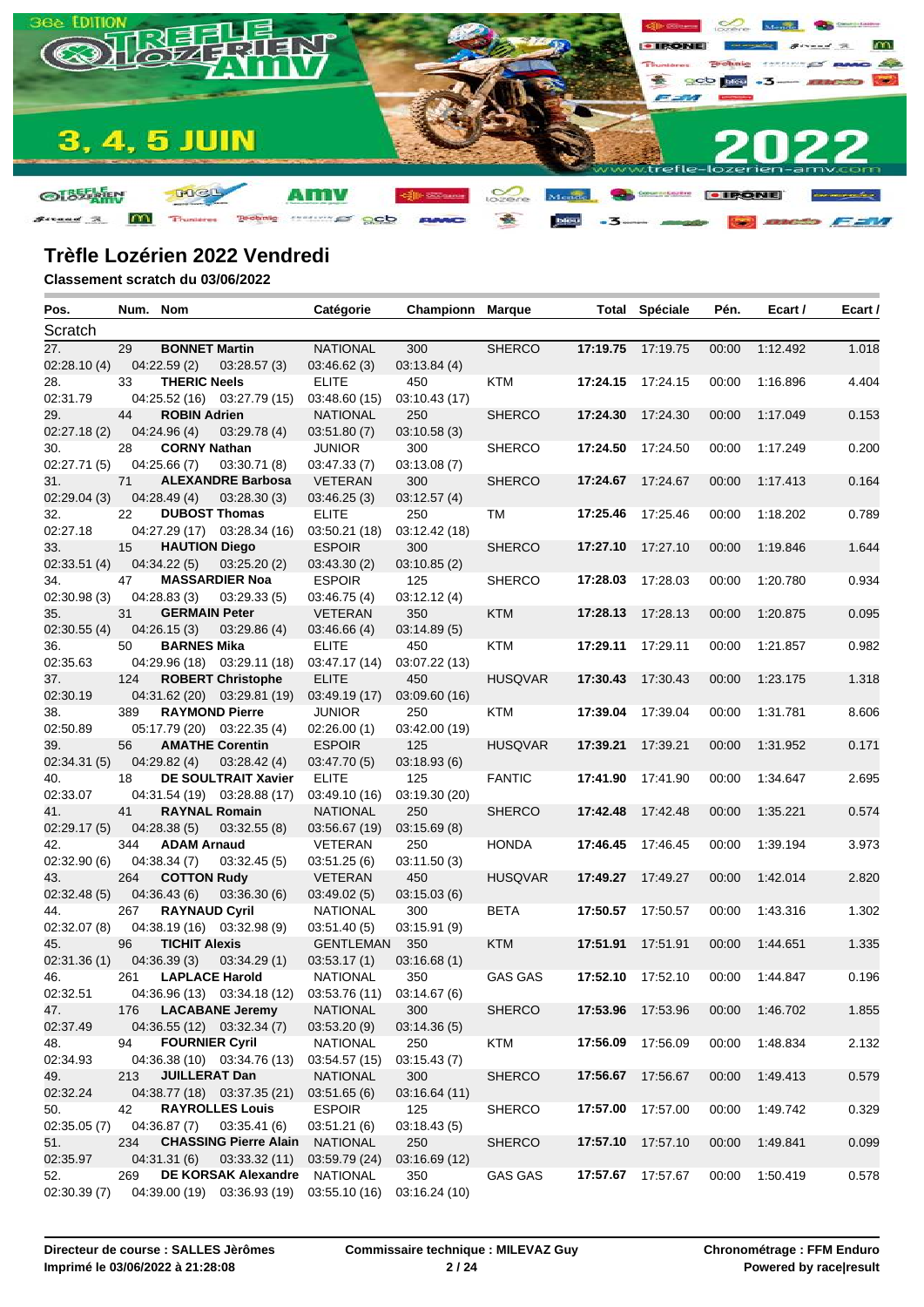

| Pos.         | Num. Nom |                        |                                                         | Catégorie        | <b>Championn Marque</b> |                 |          | <b>Total Spéciale</b> | Pén.  | Ecart /  | Ecart / |
|--------------|----------|------------------------|---------------------------------------------------------|------------------|-------------------------|-----------------|----------|-----------------------|-------|----------|---------|
| Scratch      |          |                        |                                                         |                  |                         |                 |          |                       |       |          |         |
| 53.          | 73       |                        | <b>BALMEFREZOL Brian</b>                                | <b>NATIONAL</b>  | 350                     | <b>KTM</b>      |          | 17:59.57 17:59.57     | 00:00 | 1:52.312 | 1.893   |
| 02:42.21     |          | 04:33.60(8)            | 03:33.24(10)                                            | 03:52.86(8)      | 03:17.64 (14)           |                 |          |                       |       |          |         |
| 54.          | 37       | <b>ESQUIROL Cyril</b>  |                                                         | <b>SUPER</b>     | 300                     | <b>SHERCO</b>   | 17:59.93 | 17:59.93              | 00:00 | 1:52.673 | 0.361   |
| 02:33.11(1)  |          | 04:36.91(1)            | 03:35.88(2)                                             | 03:51.72(1)      | 03:22.29(3)             |                 |          |                       |       |          |         |
| 55.          | 93       |                        | <b>GRAS Pierre-Alexandre</b>                            | <b>NATIONAL</b>  | 350                     | <b>KTM</b>      | 18:00.10 | 18:00.10              | 00:00 | 1:52.847 | 0.174   |
| 02:32.68     |          | 04:35.51(9)            | 03:35.12(15)                                            | 03:59.77 (22)    | 03:17.00 (13)           |                 |          |                       |       |          |         |
| 56.          | 38       |                        | <b>CHARBONNEL Laurent</b>                               | SUPER            | 300                     | <b>SHERCO</b>   | 18:00.15 | 18:00.15              | 00:00 | 1:52.898 | 0.051   |
| 02:34.27 (2) |          | 04:39.65(2)            | 03:34.45(1)                                             | 03:53.41(2)      | 03:18.35(1)             |                 |          |                       |       |          |         |
| 57.          | 48       | <b>BOULET Quentin</b>  |                                                         | <b>NATIONAL</b>  | 300                     | <b>SHERCO</b>   | 18:01.36 | 18:01.36              | 00:00 | 1:54.106 | 1.208   |
| 02:32.25     |          | 04:32.02(7)            | 03:30.75(6)                                             | 04:06.52 (48)    | 03:19.80 (19)           |                 |          |                       |       |          |         |
| 58.          | 49       | <b>ROSADO Kevin</b>    |                                                         | <b>ELITE</b>     | 350                     | KTM             | 18:01.60 | 18:01.60              | 00:00 | 1:54.348 | 0.242   |
| 02:34.20     |          |                        | 04:39.27 (21) 03:32.00 (20)                             | 03:58.77 (20)    | 03:17.35 (19)           |                 |          |                       |       |          |         |
| 59.          | 231      | <b>HUGONI Kevin</b>    |                                                         | <b>GENTLEMAN</b> | 350                     | <b>GAS GAS</b>  | 18:03.32 | 18:03.32              | 00:00 | 1:56.062 | 1.714   |
| 02:33.69(3)  |          | 04:34.63(1)            | 03:34.70(2)                                             | 03:59.53(4)      | 03:20.75(4)             |                 |          |                       |       |          |         |
| 60.          | 26       | <b>MAURIN Cyril</b>    |                                                         | <b>NATIONAL</b>  | 250                     | <b>SHERCO</b>   | 18:03.57 | 18:03.57              | 00:00 | 1:56.315 | 0.253   |
| 02:29.50(6)  |          |                        | 04:37.53 (14) 03:30.17 (5)                              | 03:54.25 (13)    | 03:32.10 (73)           |                 |          |                       |       |          |         |
| 61.          | 58       |                        | <b>WALCKER Mathieu</b>                                  | <b>NATIONAL</b>  | 350                     | <b>HUSQVAR</b>  | 18:06.25 | 18:06.25              | 00:00 | 1:58.994 | 2.679   |
| 02:32.90     |          |                        | 04:37.57 (15) 03:38.12 (22)                             | 03:59.61(21)     | 03:18.03 (15)           |                 |          |                       |       |          |         |
| 62.          | 120      |                        | <b>FUENTES Guillaume</b>                                | <b>NATIONAL</b>  | 300                     | TM              | 18:06.49 | 18:06.49              | 00:00 | 1:59.238 | 0.244   |
| 02:36.63     |          |                        | 04:38.71 (17) 03:38.80 (25)                             | 03:54.28 (14)    | 03:18.04 (16)           |                 |          |                       |       |          |         |
| 63.          | 121      | <b>CAILLENS Benoit</b> |                                                         | <b>VETERAN</b>   | 300                     | <b>KTM</b>      | 18:07.18 | 18:07.18              | 00:00 | 1:59.929 | 0.691   |
| 02:35.71 (9) |          | 04:39.90(8)            | 03:36.91(7)                                             | 03:57.35(9)      | 03:17.29(8)             |                 |          |                       |       |          |         |
| 64.          | 106      |                        | <b>JEANNIN Stephane</b>                                 | <b>VETERAN</b>   | 300                     | KTM             | 18:07.99 | 18:07.99              | 00:00 | 2:00.736 | 0.807   |
| 02:33.23(7)  |          | 04:36.35(5)            | 03:43.37(15)                                            | 03:58.69(11)     | 03:16.34(7)             |                 |          |                       |       |          |         |
| 65.          | 101      | <b>CHIROL Maurin</b>   |                                                         | <b>NATIONAL</b>  | 250                     | YAMAHA          | 18:11.39 | 18:11.39              | 00:00 | 2:04.140 | 3.404   |
| 02:32.17 (9) |          |                        | 04:36.49 (11) 03:39.76 (29)                             | 04:00.67 (28)    | 03:22.29 (27)           |                 |          |                       |       |          |         |
| 66.          | 225      | <b>CABIROU Marc</b>    |                                                         | <b>NATIONAL</b>  | 250                     | <b>BETA</b>     | 18:12.05 | 18:12.05              | 00:00 | 2:04.795 | 0.655   |
| 02:36.26     |          |                        | 04:43.95 (29) 03:35.98 (16)                             | 03:55.15(17)     | 03:20.68 (21)           |                 |          |                       |       |          |         |
| 67.          | 77       | <b>SERIEYS Jeremie</b> |                                                         | <b>GENTLEMAN</b> | 250                     | <b>KAWASAKI</b> |          | 18:12.87 18:12.87     | 00:00 | 2:05.611 | 0.816   |
| 02:32.42 (2) |          | 04:35.61(2)            | 03:37.65(6)                                             | 04:08.03 (18)    | 03:19.14(2)             |                 |          |                       |       |          |         |
| 68.          | 59       | <b>DUVAL Jules</b>     |                                                         | <b>JUNIOR</b>    | 250                     | <b>SHERCO</b>   |          | 18:13.74 18:13.74     | 00:00 | 2:06.487 | 0.876   |
| 02:34.99 (8) |          | 04:37.84 (8)           | 03:40.01 (10)                                           | 03:59.08 (10)    | 03:21.80(9)             |                 |          |                       |       |          |         |
| 69.          | 322      |                        | <b>CLAQUIN Sebastien</b>                                | <b>NATIONAL</b>  | 450                     | <b>SHERCO</b>   | 18:13.78 | 18:13.78              | 00:00 | 2:06.530 | 0.043   |
| 02:44.07     |          |                        | 04:39.74 (20) 03:36.05 (17)                             | 03:53.46 (10)    | 03:20.46 (20)           |                 |          |                       |       |          |         |
| 70.          | 229      | <b>RIVIER Kentin</b>   |                                                         | <b>GENTLEMAN</b> | 350                     | <b>AUTRE</b>    | 18:17.06 | 18:17.06              | 00:00 | 2:09.801 | 3.271   |
| 02:35.50(4)  |          | 04:39.24(4)            | 03:36.95(3)                                             | 03:57.76 (2)     | 03:27.59 (12)           |                 |          |                       |       |          |         |
| 71.          | 183      |                        | <b>REBOIS Alexandre</b>                                 | <b>JUNIOR</b>    | 300                     | <b>AUTRE</b>    | 18:17.84 | 18:17.84              | 00:00 | 2:10.581 | 0.780   |
| 02:36.57 (9) |          | 04:41.71 (9)           | 03:39.79(9)                                             | 03:58.85(9)      | 03:20.89(8)             |                 |          |                       |       |          |         |
| 72.          | 193      | <b>HAYOZ Gabriel</b>   |                                                         | <b>NATIONAL</b>  | 300                     | <b>HUSABER</b>  |          | 18:20.22 18:20.22     | 00:00 | 2:12.965 | 2.384   |
| 02:34.65     |          |                        | 04:40.29 (21) 03:39.95 (30) 04:00.76 (29) 03:24.56 (37) |                  |                         |                 |          |                       |       |          |         |
| 73.          | 299      |                        | <b>GUERIN Benjamin</b>                                  | <b>NATIONAL</b>  | 250                     | YAMAHA          | 18:21.31 | 18:21.31              | 00:00 | 2:14.052 | 1.087   |
| 02:40.47     |          |                        | 04:42.44 (24) 03:38.73 (24)                             | 04:00.28 (26)    | 03:19.38 (18)           |                 |          |                       |       |          |         |
| 74.          | 97       |                        | <b>BONAFOUS Quentin</b>                                 | <b>GENTLEMAN</b> | 350                     | <b>HUSQVAR</b>  | 18:21.40 | 18:21.40              | 00:00 | 2:14.148 | 0.096   |
| 02:35.72 (6) |          | 04:41.92 (6)           | 03:37.41(4)                                             | 04:01.81(7)      | 03:24.52 (9)            |                 |          |                       |       |          |         |
| 75.          | 487      |                        | <b>MEMMI Jean Etienne</b>                               | VETERAN          | 400                     | <b>HONDA</b>    | 18:21.63 | 18:21.63              | 00:00 | 2:14.375 | 0.227   |
| 02:39.41     |          |                        | 04:48.19 (17) 03:38.31 (8)                              | 03:56.39(8)      | 03:19.32 (9)            |                 |          |                       |       |          |         |
| 76.          | 149      |                        | <b>PASQUALINI Benoit</b>                                | <b>NATIONAL</b>  | 250                     | <b>FANTIC</b>   | 18:23.88 | 18:23.88              | 00:00 | 2:16.623 | 2.248   |
| 02:35.78     |          |                        | 04:46.82 (36) 03:39.52 (27)                             | 04:00.38 (27)    | 03:21.36 (25)           |                 |          |                       |       |          |         |
| 77.          | 162      |                        | <b>VENDANGE Gabriel</b>                                 | <b>NATIONAL</b>  | 250                     | <b>KTM</b>      | 18:24.07 | 18:24.07              | 00:00 | 2:16.812 | 0.189   |
| 02:32.76     |          |                        | 04:49.16 (44) 03:38.62 (23)                             | 03:58.09 (20)    | 03:25.43 (40)           |                 |          |                       |       |          |         |
| 78.          | 68       |                        | <b>ROMESTANT Nicolas</b>                                | VETERAN          | 300                     | <b>SHERCO</b>   |          | 18:24.25 18:24.25     | 00:00 | 2:16.995 | 0.183   |
| 02:39.01     |          | 04:44.44 (9)           | 03:39.80 (11)                                           | 03:59.61 (12)    | 03:21.37 (11)           |                 |          |                       |       |          |         |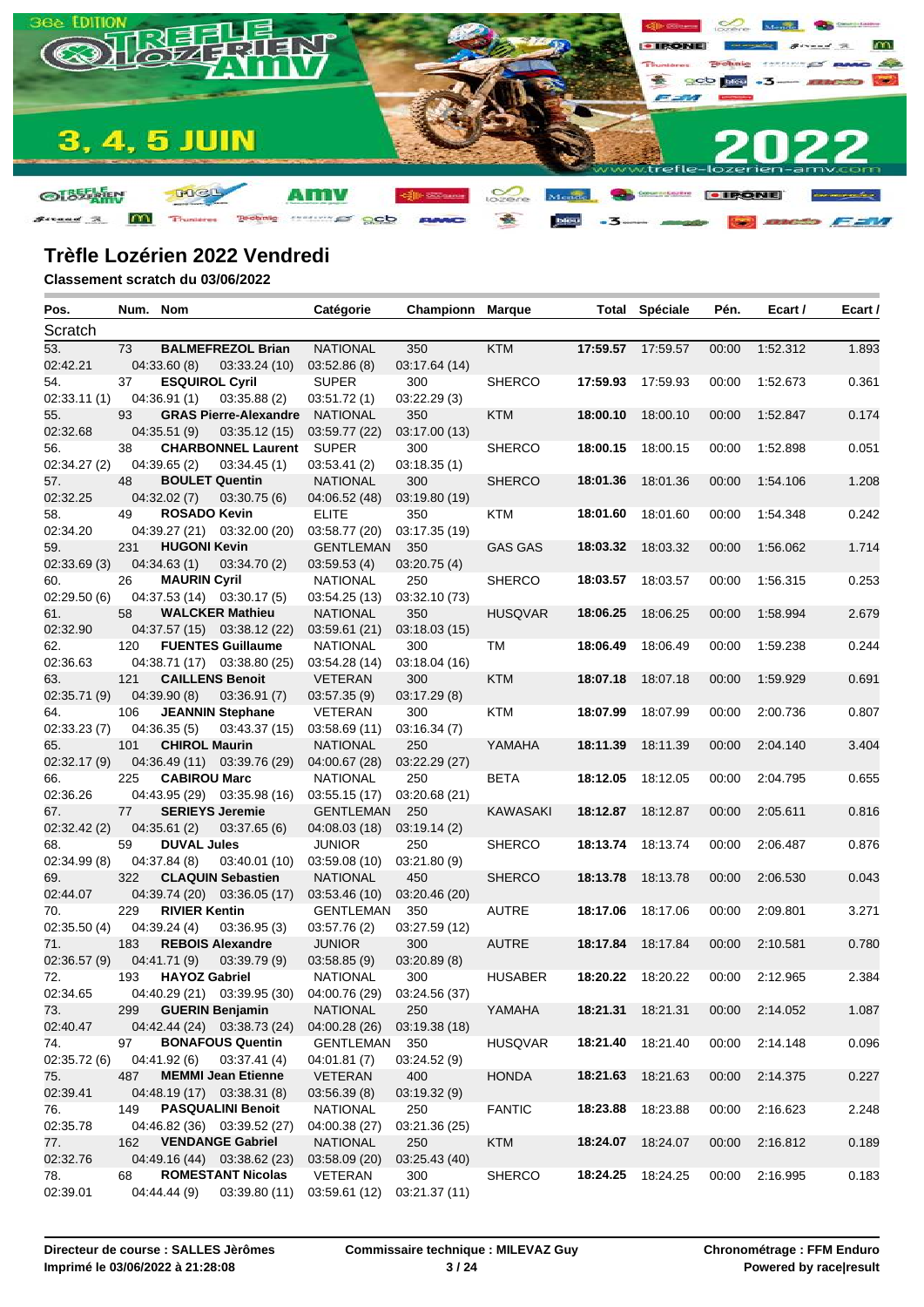

| Pos.             | Num. Nom |                       |                                      | Catégorie                                               | Championn     | <b>Marque</b>  |          | <b>Total Spéciale</b> | Pén.  | Ecart /  | Ecart / |
|------------------|----------|-----------------------|--------------------------------------|---------------------------------------------------------|---------------|----------------|----------|-----------------------|-------|----------|---------|
| Scratch          |          |                       |                                      |                                                         |               |                |          |                       |       |          |         |
| 79.              | 297      | <b>SOULAS Maxime</b>  |                                      | <b>GENTLEMAN</b>                                        | 350           | <b>GAS GAS</b> | 18:24.98 | 18:24.98              | 00:00 | 2:17.723 | 0.728   |
| 02:37.80 (9)     |          | 04:45.75 (9)          | 03:40.27(9)                          | 03:59.03(3)                                             | 03:22.10(6)   |                |          |                       |       |          |         |
| 80.              | 242      |                       | <b>CORNILLE William</b>              | GENTLEMAN                                               | 400           | <b>HONDA</b>   | 18:25.38 | 18:25.38              | 00:00 | 2:18.125 | 0.402   |
| 02:38.28         |          | 04:40.15(5)           | 03:37.60(5)                          | 04:06.01 (15)                                           | 03:23.32(8)   |                |          |                       |       |          |         |
| 81.              | 214      |                       | <b>ABREU DA SILVA Pedro NATIONAL</b> |                                                         | 300           | <b>SHERCO</b>  | 18:25.77 | 18:25.77              | 00:00 | 2:18.515 | 0.390   |
| 02:36.95         |          |                       | 04:49.67 (45) 03:37.12 (20)          | 03:55.75(18)                                            | 03:26.27 (45) |                |          |                       |       |          |         |
| 82.              | 119      |                       | <b>TICHET Samantha</b>               | <b>FEMININE</b>                                         | 250           | KTM            | 18:26.55 | 18:26.55              | 00:00 | 2:19.291 | 0.776   |
| 02:36.96(1)      |          | 04:43.14(2)           | 03:42.27(1)                          | 03:59.81(1)                                             | 03:24.35(1)   |                |          |                       |       |          |         |
| 83.              | 67       |                       | <b>REVERGER Brice</b>                | GENTLEMAN                                               | 250           | <b>SHERCO</b>  | 18:26.81 | 18:26.81              | 00:00 | 2:19.560 | 0.269   |
| 02:40.82         |          | 04:42.45(7)           | 03:40.40 (10)                        | 04:01.62(6)                                             | 03:21.50(5)   |                |          |                       |       |          |         |
| 84.              | 34       |                       | <b>FIGUIERE Stephan</b>              | <b>NATIONAL</b>                                         | 250           | KTM            | 18:27.99 | 18:27.99              | 00:00 | 2:20.734 | 1.174   |
| 02:38.40         |          |                       | 04:42.98 (25) 03:39.05 (26)          | 04:01.01 (31)                                           | 03:26.52 (48) |                |          |                       |       |          |         |
| 85.              | 228      | <b>BRUNEL Raphael</b> |                                      | <b>NATIONAL</b>                                         | 300           | <b>BETA</b>    | 18:28.13 | 18:28.13              | 00:00 | 2:20.878 | 0.144   |
| 02:35.99         |          |                       | 04:40.76 (22) 03:35.02 (14)          | 04:06.16 (47)                                           | 03:30.18(61)  |                |          |                       |       |          |         |
| 86.              | 230      | <b>HUGONI Flavien</b> |                                      | <b>NATIONAL</b>                                         | 350           | <b>BETA</b>    | 18:28.21 | 18:28.21              | 00:00 | 2:20.958 | 0.080   |
| 02:39.06         |          |                       | 04:47.05 (37) 03:44.64 (47)          | 03:54.02 (12)                                           | 03:23.42 (31) |                |          |                       |       |          |         |
| 87.              | 154      | <b>LEROY Anthony</b>  |                                      | <b>JUNIOR</b>                                           | 250           | <b>KTM</b>     | 18:28.52 | 18:28.52              | 00:00 | 2:21.262 | 0.304   |
| 02:41.49         |          |                       | 04:42.72 (10) 03:41.46 (11)          | 04:00.67(11)                                            | 03:22.16(10)  |                |          |                       |       |          |         |
| 88.              | 75       |                       | <b>ANGELES Thomas</b>                | <b>SUPER</b>                                            | 450           | <b>HONDA</b>   |          | 18:30.92 18:30.92     | 00:00 | 2:23.667 | 2.405   |
| 02:38.95(4)      |          | 04:43.79(3)           | 03:43.09(4)                          | 03:58.28(3)                                             | 03:26.79(6)   |                |          |                       |       |          |         |
| 89.              | 95       |                       | <b>SAINT-LEGER Steven</b>            | <b>NATIONAL</b>                                         | 350           | <b>KTM</b>     | 18:31.68 | 18:31.68              | 00:00 | 2:24.429 | 0.762   |
| 02:34.82         |          |                       | 04:43.70 (26) 03:43.50 (42)          | 04:04.21 (39)                                           | 03:25.43 (39) |                |          |                       |       |          |         |
| 90.              | 423      |                       | <b>JACKMAN James</b>                 | <b>VETERAN</b>                                          | 250           | YAMAHA         |          | 18:33.87 18:33.87     | 00:00 | 2:26.612 | 2.183   |
| 02:39.50         |          |                       | 04:44.70 (10) 03:45.47 (19)          | 03:57.83 (10)                                           | 03:26.35 (16) |                |          |                       |       |          |         |
| 91.              | 202      | <b>CASTEL Maxime</b>  |                                      | <b>NATIONAL</b>                                         | 300           | <b>HONDA</b>   | 18:34.96 | 18:34.96              | 00:00 | 2:27.707 | 1.095   |
| 02:38.23         |          |                       | 04:48.59 (42) 03:43.43 (40)          | 04:01.67 (32)                                           | 03:23.03 (29) |                |          |                       |       |          |         |
| 92.              | 128      | <b>BRUN Jerome</b>    |                                      | VETERAN                                                 | 250           | YAMAHA         | 18:35.09 | 18:35.09              | 00:00 | 2:27.839 | 0.132   |
| 02:35.58(8)      |          |                       | 04:47.79 (16) 03:42.92 (14)          | 04:04.58 (16)                                           | 03:24.21 (13) |                |          |                       |       |          |         |
| 93.              | 345      | <b>DOMET Bertrand</b> |                                      | <b>VETERAN</b>                                          | 250           | <b>FANTIC</b>  | 18:35.11 | 18:35.11              | 00:00 | 2:27.860 | 0.021   |
| 02:38.10         |          |                       | 04:49.95 (22) 03:42.91 (13)          | 04:03.40 (15)                                           | 03:20.75 (10) |                |          |                       |       |          |         |
| 94.              | 304      |                       | <b>RECOULES Pierre</b>               | GENTLEMAN                                               | 250           | YAMAHA         | 18:35.24 | 18:35.24              | 00:00 | 2:27.984 | 0.124   |
| 02:35.86(7)      |          |                       | 04:46.23 (10) 03:47.04 (18)          | 04:02.89 (9)                                            | 03:23.20(7)   |                |          |                       |       |          |         |
| 95.              | 280      |                       | <b>GUERRINO Zanardo</b>              | <b>SUPER</b>                                            | 250           | HM             | 18:35.78 | 18:35.78              | 00:00 | 2:28.530 | 0.546   |
| 02:36.12(3)      |          | 04:45.25(4)           | 03:43.01(3)                          | 04:10.85(5)                                             | 03:20.53(2)   |                |          |                       |       |          |         |
| 96.              | 55       | <b>PASCO Eddy</b>     |                                      | <b>NATIONAL</b>                                         | 300           | <b>SHERCO</b>  | 18:36.45 | 18:36.45              | 00:00 | 2:29.198 | 0.668   |
| 02:38.89         |          |                       | 04:43.92 (28) 03:43.19 (38)          | 04:05.61 (43)                                           | 03:24.83 (38) |                |          |                       |       |          |         |
| 97.              | 174      |                       | <b>COURTES Josselin</b>              | <b>NATIONAL</b>                                         | 450           | YAMAHA         | 18:37.22 | 18:37.22              | 00:00 | 2:29.963 | 0.765   |
| 02:37.07         |          |                       | 04:48.42 (41) 03:45.25 (52)          | 03:59.98 (25)                                           | 03:26.48 (47) |                |          |                       |       |          |         |
| 98.              | 271      |                       | <b>BESONBES Julien</b>               | <b>NATIONAL</b>                                         | 350           | <b>HUSQVAR</b> |          | 18:37.37 18:37.37     | 00:00 | 2:30.113 | 0.150   |
| 02:40.41         |          |                       |                                      | 04:50.12 (46) 03:42.25 (36) 04:01.88 (33) 03:22.69 (28) |               |                |          |                       |       |          |         |
| 99.              | 243      | <b>JACQUES Yohan</b>  |                                      | <b>GENTLEMAN</b>                                        |               | <b>HUSQVAR</b> |          | 18:38.34 18:38.34     | 00:00 | 2:31.089 | 0.976   |
| 02:35.50(5)      |          |                       | 04:51.41 (12) 03:42.40 (12)          | 04:08.56 (19) 03:20.45 (3)                              |               |                |          |                       |       |          |         |
| 100.             | 107      | <b>RAMADIER Luca</b>  |                                      | GENTLEMAN 125                                           |               | <b>SHERCO</b>  |          | 18:38.55 18:38.55     | 00:00 | 2:31.299 | 0.210   |
| 02:42.68         |          |                       | 04:45.07 (8) 03:37.86 (7)            | 04:05.09 (12)                                           | 03:27.83 (14) |                |          |                       |       |          |         |
| 101.             | 382      |                       | <b>VALIENTE Nathan</b>               | <b>NATIONAL</b>                                         | 300           | <b>HONDA</b>   |          | 18:38.75 18:38.75     | 00:00 | 2:31.499 | 0.200   |
| 02:53.39         |          |                       | 04:47.31 (38) 03:36.29 (18)          | 04:00.91 (30)                                           | 03:20.83 (23) |                |          |                       |       |          |         |
| 102.             | 102      | <b>CROS Baptiste</b>  |                                      | <b>ESPOIR</b>                                           | 250           | YAMAHA         | 18:39.48 | 18:39.48              | 00:00 | 2:32.221 | 0.722   |
| 02:34.76 (6)     |          |                       | 04:55.80 (11) 03:37.14 (7)           | 04:04.92 (8)                                            | 03:26.83 (10) | <b>HUSQVAR</b> |          |                       |       |          |         |
| 103.<br>02:45.65 | 237      | <b>SALTEL Damien</b>  |                                      | <b>NATIONAL</b>                                         | 300           |                | 18:39.91 | 18:39.91              | 00:00 | 2:32.657 | 0.436   |
|                  | 43       |                       | 04:44.50 (30) 03:43.80 (43)          | 04:04.02 (37)                                           | 03:21.92 (26) |                |          | 18:39.91              |       |          |         |
| 104.             |          | <b>GIBELIN Alois</b>  |                                      | <b>ESPOIR</b>                                           | 125           | <b>SHERCO</b>  | 18:39.91 |                       | 00:00 | 2:32.658 | 0.001   |
| 02:39.77 (9)     |          | 04:51.27 (9)          | 03:40.74 (9)                         | 04:02.95(7)                                             | 03:25.16(9)   |                |          |                       |       |          |         |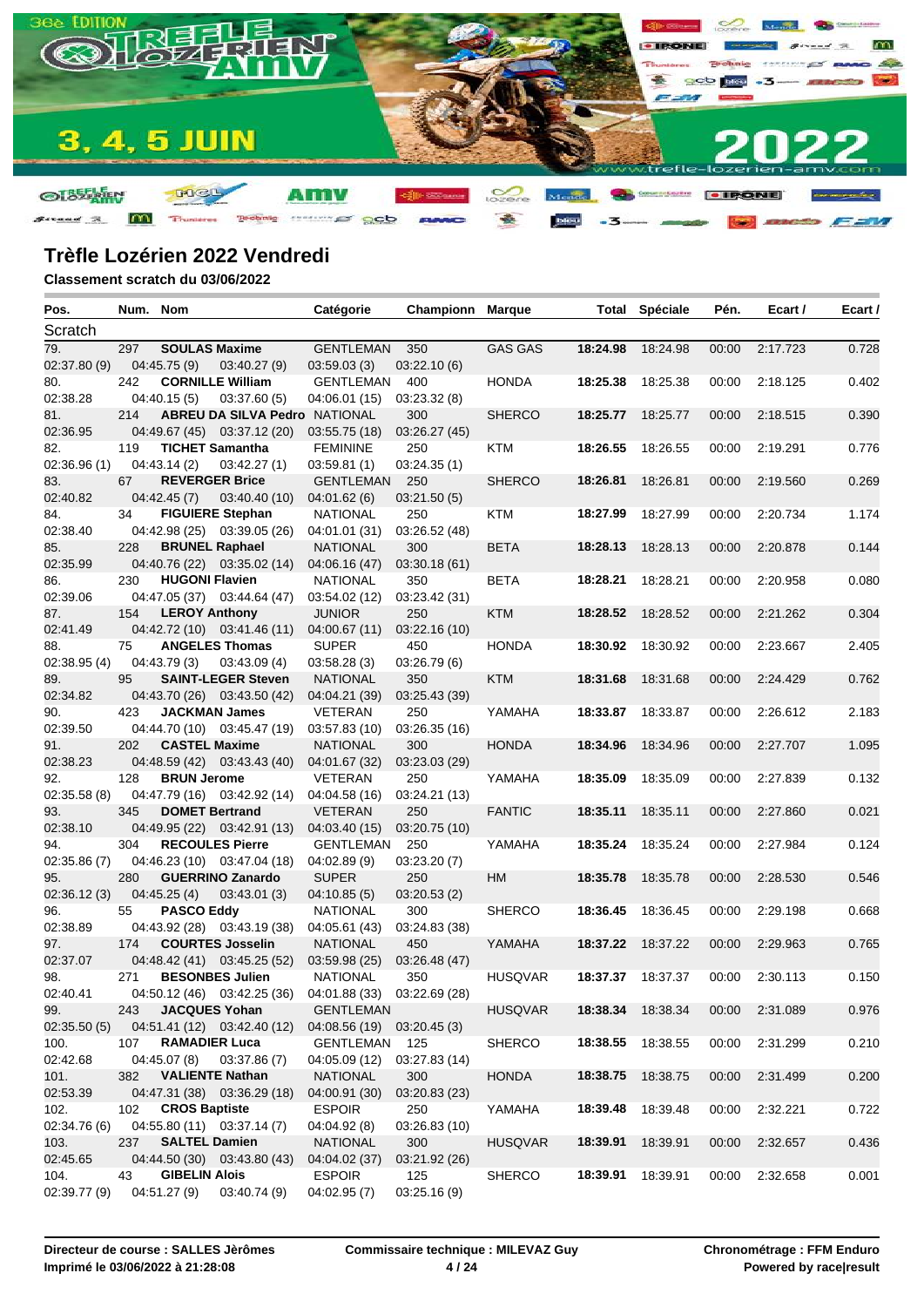

| Pos.         | Num. Nom |                       |                             | Catégorie                                               | Championn     | <b>Marque</b>   |          | <b>Total Spéciale</b>    | Pén.  | Ecart /  | Ecart / |
|--------------|----------|-----------------------|-----------------------------|---------------------------------------------------------|---------------|-----------------|----------|--------------------------|-------|----------|---------|
| Scratch      |          |                       |                             |                                                         |               |                 |          |                          |       |          |         |
| 105.         | 52       | <b>ROMANET Julien</b> |                             | <b>NATIONAL</b>                                         | 450           | <b>KTM</b>      | 18:41.70 | 18:41.70                 | 00:00 | 2:34.445 | 1.787   |
| 02:39.01     |          |                       | 04:44.69 (32) 03:41.13 (35) | 04:09.72 (61)                                           | 03:27.13 (50) |                 |          |                          |       |          |         |
| 106.         | 381      | <b>PRADIER Maxime</b> |                             | <b>NATIONAL</b>                                         | 300           | <b>SHERCO</b>   |          | 18:41.87 18:41.87        | 00:00 | 2:34.615 | 0.170   |
| 02:40.21     |          |                       | 04:48.04 (39) 03:40.41 (33) | 04:09.99 (63)                                           | 03:23.20 (30) |                 |          |                          |       |          |         |
| 107.         | 110      |                       | <b>CRUEGHE Sebastien</b>    | <b>VETERAN</b>                                          | 250           | <b>HUSQVAR</b>  | 18:42.08 | 18:42.08                 | 00:00 | 2:34.827 | 0.212   |
| 02:37.57     |          |                       | 04:46.39 (11) 03:39.27 (10) | 04:10.06 (23)                                           | 03:28.77 (22) |                 |          |                          |       |          |         |
| 108.         | 433      | <b>BUISSON Sonny</b>  |                             | <b>NATIONAL</b>                                         | 350           | KTM             |          | 18:42.73 18:42.73        | 00:00 | 2:35.476 | 0.649   |
| 02:40.12     |          |                       | 04:58.21 (74) 03:43.84 (44) | 04:02.34 (34)                                           | 03:18.20 (17) |                 |          |                          |       |          |         |
| 109.         | 160      | <b>BOURG Nicolas</b>  |                             | <b>VETERAN</b>                                          | 250           | YAMAHA          | 18:43.13 | 18:43.13                 | 00:00 | 2:35.875 | 0.399   |
| 02:36.82     |          |                       | 04:48.23 (18) 03:45.94 (21) | 04:03.27 (14)                                           | 03:28.86 (23) |                 |          |                          |       |          |         |
| 110.         | 249      |                       | <b>GASCUEL Nicolas</b>      | <b>NATIONAL</b>                                         | 250           | <b>HONDA</b>    | 18:43.97 | 18:43.97                 | 00:00 | 2:36.712 | 0.837   |
| 02:39.29     |          |                       | 04:46.20 (34) 03:45.09 (51) | 04:07.61 (52)                                           | 03:25.75(43)  |                 |          |                          |       |          |         |
| 111.         | 268      | <b>PISANO Michael</b> |                             | <b>VETERAN</b>                                          | 350           | <b>HUSQVAR</b>  | 18:44.55 | 18:44.55                 | 00:00 | 2:37.299 | 0.587   |
| 02:40.54     |          |                       | 04:53.10 (26) 03:45.74 (20) | 04:02.16 (13)                                           | 03:23.00 (12) |                 |          |                          |       |          |         |
| 112.         | 61       | <b>CHAPLOT Loic</b>   |                             | <b>NATIONAL</b>                                         | 250           | <b>BETA</b>     | 18:44.93 | 18:44.93                 | 00:00 | 2:37.671 | 0.372   |
| 02:39.93     |          |                       | 04:46.29 (35) 03:44.69 (48) | 04:08.52 (57)                                           | 03:25.48 (41) |                 |          |                          |       |          |         |
| 113.         | 326      |                       | <b>MONNIER Gregory</b>      | <b>VETERAN</b>                                          | 300           | <b>SHERCO</b>   |          | 18:45.22 18:45.22        | 00:00 | 2:37.968 | 0.297   |
| 02:43.30     |          |                       | 04:47.14 (15) 03:46.13 (23) | 03:56.27(7)                                             | 03:32.37 (25) |                 |          |                          |       |          |         |
| 114.         | 141      |                       | <b>KUPKOWSKI Jeremy</b>     | <b>NATIONAL</b>                                         | 350           | KTM             | 18:45.41 | 18:45.41                 | 00:00 | 2:38.152 | 0.184   |
| 02:38.64     |          |                       | 04:50.36 (47) 03:43.41 (39) | 04:11.70 (67)                                           | 03:21.28 (24) |                 |          |                          |       |          |         |
| 115.         | 215      | <b>GRABER Marc</b>    |                             | <b>GENTLEMAN</b>                                        | 300           | <b>SHERCO</b>   | 18:45.49 | 18:45.49                 | 00:00 | 2:38.232 | 0.080   |
| 02:40.94     |          |                       | 04:53.61 (17) 03:39.91 (8)  | 04:03.37 (10)                                           | 03:27.64 (13) |                 |          |                          |       |          |         |
| 116.         | 378      | <b>POUGNET Simon</b>  |                             | <b>JUNIOR</b>                                           | 300           | <b>GAS GAS</b>  | 18:47.07 | 18:47.07                 | 00:00 | 2:39.815 | 1.583   |
| 02:41.50     |          |                       | 04:50.23 (11) 03:45.41 (14) | 04:04.28 (13)                                           | 03:25.64 (11) |                 |          |                          |       |          |         |
| 117.         | 148      |                       | <b>GIOVANNONI Paul</b>      | <b>NATIONAL</b>                                         | 250           | <b>KTM</b>      | 18:47.23 | 18:47.23                 | 00:00 | 2:39.978 | 0.163   |
| 02:43.96     |          |                       | 04:48.22 (40) 03:40.30 (32) | 04:08.37(55)                                            | 03:26.37 (46) |                 |          |                          |       |          |         |
| 118.         | 400      |                       | <b>BROUILLET Gregory</b>    | <b>VETERAN</b>                                          | 250           | YAMAHA          |          | 18:47.55 18:47.55        | 00:00 | 2:40.291 | 0.313   |
| 02:40.82     |          |                       | 04:48.27 (19) 03:45.94 (22) | 04:06.41 (18)                                           | 03:26.08 (14) |                 |          |                          |       |          |         |
| 119.         | 343      | <b>DOMET Arnaud</b>   |                             | <b>NATIONAL</b>                                         | 250           | YAMAHA          | 18:47.74 | 18:47.74                 | 00:00 | 2:40.483 | 0.192   |
| 02:37.96     |          |                       | 04:57.16 (69) 03:44.04 (45) | 04:04.12 (38)                                           | 03:24.44 (35) |                 |          |                          |       |          |         |
| 120.         | 158      | <b>BAJO David</b>     |                             | <b>VETERAN</b>                                          | 390           | <b>BETA</b>     | 18:47.81 | 18:47.81                 | 00:00 | 2:40.554 | 0.071   |
| 02:39.66     |          |                       | 04:46.79 (12) 03:42.67 (12) | 04:12.56 (28)                                           | 03:26.11 (15) |                 |          |                          |       |          |         |
| 121.         | 449      |                       | <b>SERRE Alexandre</b>      | <b>GENTLEMAN</b>                                        | 450           | <b>KAWASAKI</b> | 18:47.90 | 18:47.90                 | 00:00 | 2:40.643 | 0.089   |
| 02:42.38     |          |                       | 04:54.87 (19) 03:43.73 (15) | 04:01.35(5)                                             | 03:25.56 (10) |                 |          |                          |       |          |         |
| 122.         | 116      | <b>OSTY Florian</b>   |                             | <b>VETERAN</b>                                          | 125           | <b>KAWASAKI</b> | 18:48.76 | 18:48.76                 | 00:00 | 2:41.504 | 0.861   |
| 02:38.51     |          |                       | 04:46.82 (13) 03:44.52 (18) | 04:10.51 (25)                                           | 03:28.39 (20) |                 |          |                          |       |          |         |
| 123.         | 324      | <b>JULIEN Ludovic</b> |                             | <b>SUPER</b>                                            | 300           | <b>SHERCO</b>   | 18:48.95 | 18:48.95                 | 00:00 | 2:41.698 | 0.194   |
| 02:39.75 (6) |          | 04:52.00(7)           | 03:45.47(6)                 | 04:03.52(4)                                             | 03:28.20(7)   |                 |          |                          |       |          |         |
| 124.         | 123      | <b>MULLER Jerome</b>  |                             | <b>ELITE</b>                                            | 350           | <b>HUSQVAR</b>  |          | <b>18:49.36</b> 18:49.36 | 00:00 | 2:42.110 | 0.412   |
| 02:42.55     |          |                       |                             | 04:47.72 (22) 03:45.18 (21) 04:10.27 (21) 03:23.61 (21) |               |                 |          |                          |       |          |         |
| 125.         | 305      | <b>POULAIN Henri</b>  |                             | <b>NATIONAL</b>                                         | 350           | <b>HUSQVAR</b>  |          | 18:49.40 18:49.40        | 00:00 | 2:42.142 | 0.032   |
| 02:40.62     |          |                       | 04:53.68 (56) 03:43.46 (41) | 04:06.00 (45)                                           | 03:25.61 (42) |                 |          |                          |       |          |         |
| 126.         | 366      | <b>BUFFIERE Simon</b> |                             | <b>NATIONAL</b>                                         | 350           | BETA            |          | 18:49.95 18:49.95        | 00:00 | 2:42.698 | 0.556   |
| 02:54.78     |          |                       | 04:44.64 (31) 03:42.64 (37) | 04:03.76 (36)                                           | 03:24.11 (33) |                 |          |                          |       |          |         |
| 127.         | 74       | <b>FLENET Tom</b>     |                             | <b>NATIONAL</b>                                         | 350           | <b>KTM</b>      | 18:50.01 | 18:50.01                 | 00:00 | 2:42.757 | 0.059   |
| 02:39.95     |          |                       | 04:45.77 (33) 03:47.17 (57) | 04:09.32 (60)                                           | 03:27.78 (51) |                 |          |                          |       |          |         |
| 128.         | 54       | <b>PASCO Steve</b>    |                             | <b>NATIONAL</b>                                         | 300           | <b>SHERCO</b>   | 18:50.53 | 18:50.53                 | 00:00 | 2:43.280 | 0.523   |
| 02:36.13     |          |                       | 04:43.89 (27) 03:40.27 (31) | 04:20.09 (86)                                           | 03:30.14 (60) |                 |          |                          |       |          |         |
| 129.         | 425      | <b>BREMOND Rudy</b>   |                             | <b>ESPOIR</b>                                           | 125           | <b>BETA</b>     |          | 18:51.43 18:51.43        | 00:00 | 2:44.178 | 0.898   |
| 02:40.95     |          |                       | 04:57.83 (13) 03:41.84 (10) | 04:07.63(9)                                             | 03:23.16(8)   |                 |          |                          |       |          |         |
| 130.         | 194      | <b>PRETALLI Loris</b> |                             | <b>NATIONAL</b>                                         | 350           | <b>BETA</b>     |          | 18:51.55 18:51.55        | 00:00 | 2:44.300 | 0.122   |
| 02:40.25     |          |                       | 04:51.80 (51) 03:45.02 (50) | 04:04.66 (40)                                           | 03:29.80 (59) |                 |          |                          |       |          |         |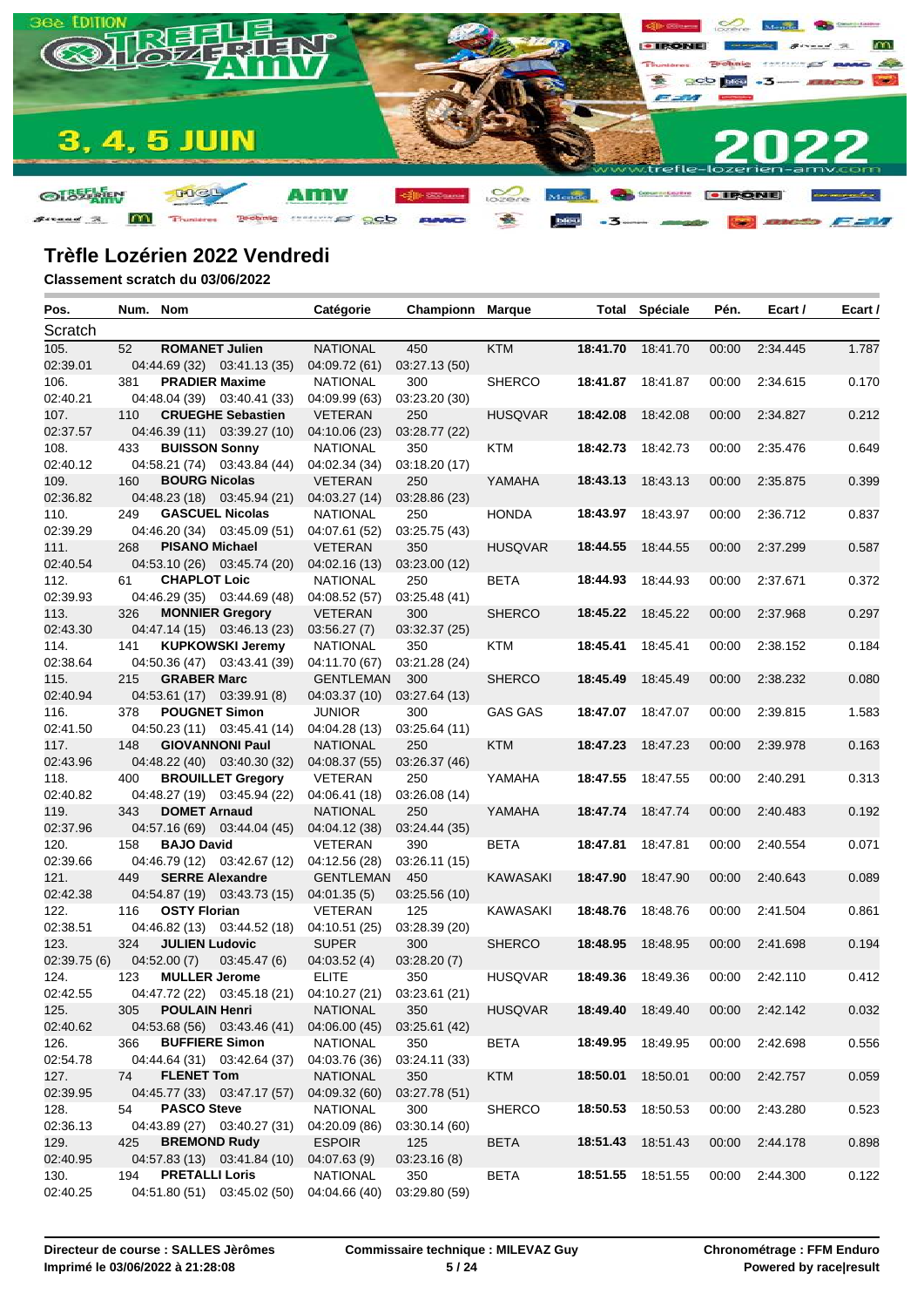

| Pos.             |     | Num. Nom              |                             | Catégorie                         | Championn            | <b>Marque</b>   |                   | <b>Total Spéciale</b> | Pén.  | Ecart /  | Ecart / |
|------------------|-----|-----------------------|-----------------------------|-----------------------------------|----------------------|-----------------|-------------------|-----------------------|-------|----------|---------|
| Scratch          |     |                       |                             |                                   |                      |                 |                   |                       |       |          |         |
| 131.             | 147 | <b>ABEL Olivier</b>   |                             | <b>GENTLEMAN</b>                  | 450                  | <b>HUSQVAR</b>  | 18:52.17          | 18:52.17              | 00:00 | 2:44.918 | 0.618   |
| 02:41.90         |     |                       | 04:52.65 (14) 03:47.30 (19) | 04:02.28(8)                       | 03:28.02 (15)        |                 |                   |                       |       |          |         |
| 132.             | 398 |                       | <b>DEFFORGE Maxime</b>      | <b>VETERAN</b>                    | 350                  | <b>GAS GAS</b>  | 18:52.89          | 18:52.89              | 00:00 | 2:45.634 | 0.716   |
| 02:41.63         |     |                       | 04:53.49 (27) 03:43.52 (16) | 04:06.64 (20)                     | 03:27.60 (19)        |                 |                   |                       |       |          |         |
| 133.             | 175 | <b>ROMAN Florian</b>  |                             | <b>GENTLEMAN</b>                  | 250                  | <b>KAWASAKI</b> | 18:54.50          | 18:54.50              | 00:00 | 2:47.241 | 1.607   |
| 02:40.43         |     |                       | 04:53.04 (16) 03:47.62 (21) | 04:04.55 (11)                     | 03:28.84 (16)        |                 |                   |                       |       |          |         |
| 134.             | 205 | <b>DEILLER</b>        |                             | <b>SUPER</b>                      | 350                  | <b>HUSQVAR</b>  | 18:54.98          | 18:54.98              | 00:00 | 2:47.729 | 0.488   |
| 02:40.15(7)      |     | 04:50.60(5)           | 03:44.17(5)                 | 04:16.62 (13)                     | 03:23.42(4)          |                 |                   |                       |       |          |         |
| 135.             | 579 |                       | <b>TOURNEBIZE Tristan</b>   | GENTLEMAN                         | 250                  | YAMAHA          | 18:55.20          | 18:55.20              | 00:00 | 2:47.948 | 0.219   |
| 02:42.57         |     |                       | 04:50.48 (11) 03:45.78 (16) | 04:05.26 (14)                     | 03:31.10 (20)        |                 |                   |                       |       |          |         |
| 136.             | 152 |                       | <b>MARTINAGGI Romain</b>    | <b>VETERAN</b>                    | 450                  | <b>KTM</b>      |                   | 18:55.24 18:55.24     | 00:00 | 2:47.985 | 0.037   |
| 02:39.76         |     |                       | 04:52.78 (25) 03:38.39 (9)  | 04:17.07 (35)                     | 03:27.21 (17)        |                 |                   |                       |       |          |         |
| 137.             | 369 | <b>NURIT Brayan</b>   |                             | <b>NATIONAL</b>                   | 300                  | HM              | 18:55.85          | 18:55.85              | 00:00 | 2:48.595 | 0.610   |
| 02:39.49         |     |                       | 04:54.92 (61) 03:49.82 (69) | 04:10.86 (66)                     | 03:20.74 (22)        |                 |                   |                       |       |          |         |
| 138.             | 233 | <b>CAILLENS Hugo</b>  |                             | GENTLEMAN                         | 300                  | <b>BETA</b>     | 18:57.26          | 18:57.26              | 00:00 | 2:50.007 | 1.412   |
| 02:36.77(8)      |     |                       | 04:54.75 (18) 03:48.90 (24) | 04:09.30 (20)                     | 03:27.52 (11)        |                 |                   |                       |       |          |         |
| 139.             | 88  |                       | <b>BARAGNON Romain</b>      | GENTLEMAN                         | 300                  | <b>TM</b>       | 18:57.29          | 18:57.29              | 00:00 | 2:50.040 | 0.033   |
| 02:40.46         |     |                       | 04:58.09 (24) 03:42.27 (11) | 04:07.07 (17)                     | 03:29.39 (18)        |                 |                   |                       |       | 2:50.472 | 0.432   |
| 140.<br>02:37.68 | 140 | <b>CHICO Vincent</b>  | 04:46.97 (14) 03:43.84 (17) | <b>VETERAN</b>                    | 250                  | KTM             | 18:57.73          | 18:57.73              | 00:00 |          |         |
| 141.             | 208 |                       | <b>AGULHON Anthony</b>      | 04:15.30 (33)<br><b>GENTLEMAN</b> | 03:33.91 (29)<br>300 | <b>HONDA</b>    | 18:57.94          | 18:57.94              | 00:00 | 2:50.690 | 0.218   |
| 02:44.18         |     |                       | 04:51.98 (13) 03:47.36 (20) | 04:05.12(13)                      | 03:29.30 (17)        |                 |                   |                       |       |          |         |
| 142.             | 287 | <b>VINCENT Luc</b>    |                             | <b>NATIONAL</b>                   | 300                  | <b>HUSQVAR</b>  | 18:58.51          | 18:58.51              | 00:00 | 2:51.252 | 0.562   |
| 02:41.04         |     |                       | 04:53.91 (57) 03:47.99 (58) | 04:07.70 (53)                     | 03:27.85 (52)        |                 |                   |                       |       |          |         |
| 143.             | 114 |                       | <b>ENGELVIN Benjamin</b>    | <b>JUNIOR</b>                     | 300                  | <b>SHERCO</b>   | 18:59.06          | 18:59.06              | 00:00 | 2:51.808 | 0.556   |
| 02:40.21         |     |                       | 04:52.32 (13) 03:48.21 (16) | 04:12.50(15)                      | 03:25.80 (12)        |                 |                   |                       |       |          |         |
| 144.             | 566 | <b>ARNAUD Axel</b>    |                             | <b>JUNIOR</b>                     | 250                  | YAMAHA          | 18:59.30          | 18:59.30              | 00:00 | 2:52.042 | 0.234   |
| 02:41.00         |     |                       | 04:57.61 (16) 03:46.57 (15) | 04:07.03 (14)                     | 03:27.08 (13)        |                 |                   |                       |       |          |         |
| 145.             | 539 | <b>FONTANIER Tom</b>  |                             | <b>NATIONAL</b>                   | 250                  | <b>FANTIC</b>   | 18:59.50          | 18:59.50              | 00:00 | 2:52.244 | 0.202   |
| 02:43.83         |     |                       | 04:57.87 (72) 03:51.08 (75) | 03:59.78 (23)                     | 03:26.92 (49)        |                 |                   |                       |       |          |         |
| 146.             | 235 | <b>LALAY Jeremy</b>   |                             | <b>NATIONAL</b>                   | 250                  | <b>HONDA</b>    | 18:59.71          | 18:59.71              | 00:00 | 2:52.454 | 0.210   |
| 02:44.08         |     |                       | 04:51.70 (50) 03:49.45 (67) | 04:05.88 (44)                     | 03:28.58 (54)        |                 |                   |                       |       |          |         |
| 147.             | 190 |                       | <b>CANAVELLI Antoine</b>    | <b>NATIONAL</b>                   | 350                  | <b>KTM</b>      | 19:00.29          | 19:00.29              | 00:00 | 2:53.037 | 0.583   |
| 02:52.39         |     |                       | 04:51.87 (52) 03:44.54 (46) | 04:05.32 (41)                     | 03:26.16 (44)        |                 |                   |                       |       |          |         |
| 148.             | 306 | <b>TEISSEIRE Remy</b> |                             | <b>NATIONAL</b>                   | 350                  | <b>HUSQVAR</b>  | 19:00.63          | 19:00.63              | 00:00 | 2:53.373 | 0.336   |
| 02:42.25         |     |                       | 04:57.27 (70) 03:48.18 (59) | 04:08.73 (58)                     | 03:24.19 (34)        |                 |                   |                       |       |          |         |
| 149.             | 347 |                       | <b>TOURNISSOUX Jeremy</b>   | <b>NATIONAL</b>                   | 250                  | <b>HUSQVAR</b>  | 19:00.90          | 19:00.90              | 00:00 | 2:53.642 | 0.269   |
| 02:41.87         |     |                       | 04:59.84 (77) 03:46.78 (56) | 04:03.25 (35)                     | 03:29.14 (56)        |                 |                   |                       |       |          |         |
| 150.             | 87  | <b>DURAND Maxime</b>  |                             | <b>GENTLEMAN</b>                  | 350                  | <b>HUSQVAR</b>  |                   | 19:01.22 19:01.22     | 00:00 | 2:53.967 | 0.325   |
| 02:38.58         |     |                       | 04:55.37 (21) 03:42.55 (13) | 04:12.20 (22)                     | 03:32.50 (23)        |                 |                   |                       |       |          |         |
| 151.             | 609 | <b>GARCIN Alexis</b>  |                             | <b>JUNIOR</b>                     | 250                  | <b>HUSQVAR</b>  | 19:01.47 19:01.47 |                       | 00:00 | 2:54.213 | 0.246   |
| 02:44.11         |     |                       | 04:56.48 (15) 03:42.59 (12) | 04:03.65 (12)                     | 03:34.62 (16)        |                 |                   |                       |       |          |         |
| 152.             | 313 | <b>ROBERT Steve</b>   |                             | <b>NATIONAL</b>                   | 350                  | KTM             |                   | 19:01.47 19:01.47     | 00:00 | 2:54.218 | 0.005   |
| 02:44.18         |     | <b>CARAFI Adrien</b>  | 04:54.97 (62) 03:45.46 (53) | 04:06.13 (46)<br><b>JUNIOR</b>    | 03:30.71 (66)        | <b>KTM</b>      | 19:02.13 19:02.13 |                       |       |          | 0.661   |
| 153.<br>02:44.19 | 392 |                       | 04:51.36 (12) 03:42.93 (13) | 04:14.22 (16)                     | 300<br>03:29.42 (14) |                 |                   |                       | 00:00 | 2:54.879 |         |
| 154.             | 78  |                       | <b>PORTALIER Jeremy</b>     | <b>VETERAN</b>                    | 300                  | <b>SHERCO</b>   |                   | 19:02.44 19:02.44     | 00:00 | 2:55.190 | 0.311   |
| 02:37.08         |     |                       | 04:49.30 (20) 03:55.61 (43) | 04:11.98 (26)                     | 03:28.46 (21)        |                 |                   |                       |       |          |         |
| 155.             | 434 |                       | <b>CARMENES Xavier</b>      | <b>SUPER</b>                      | 300                  | <b>SHERCO</b>   | 19:02.66          | 19:02.66              | 00:00 | 2:55.409 | 0.219   |
| 02:47.09         |     | 04:51.20 (6)          | 03:47.78(7)                 | 04:12.33(6)                       | 03:24.24(5)          |                 |                   |                       |       |          |         |
| 156.             | 85  |                       | <b>DELAUNAY Julien</b>      | VETERAN                           | 350                  | <b>HUSQVAR</b>  |                   | 19:02.86 19:02.86     | 00:00 | 2:55.605 | 0.196   |
| 02:42.07         |     |                       | 04:49.57 (21) 03:49.44 (30) | 04:09.04 (22)                     | 03:32.73 (27)        |                 |                   |                       |       |          |         |
|                  |     |                       |                             |                                   |                      |                 |                   |                       |       |          |         |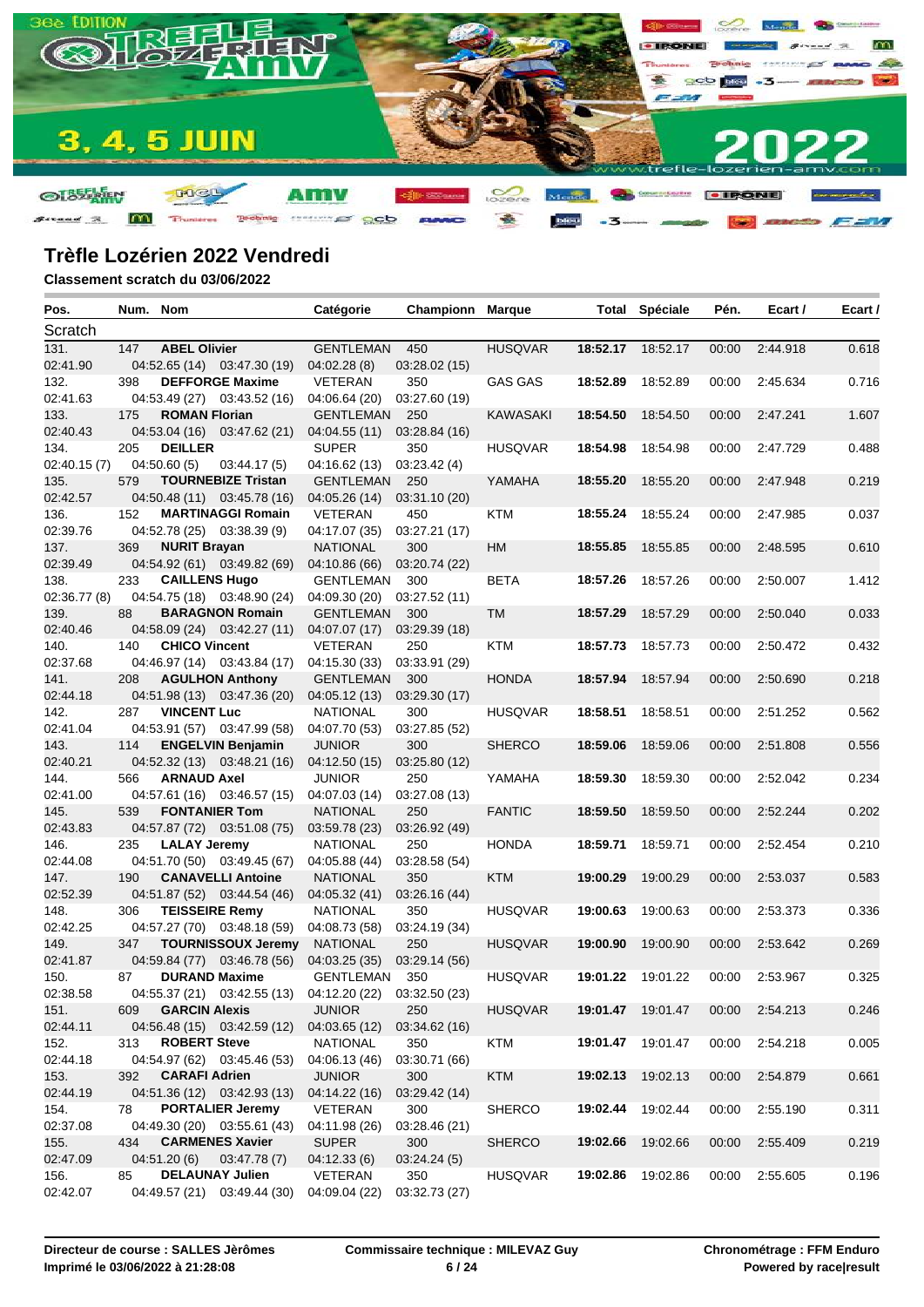

| Pos.                | Num. Nom |                                      |                             | Catégorie                                               | Championn          | <b>Marque</b>  |                   | <b>Total Spéciale</b> | Pén.  | Ecart /  | Ecart / |
|---------------------|----------|--------------------------------------|-----------------------------|---------------------------------------------------------|--------------------|----------------|-------------------|-----------------------|-------|----------|---------|
| Scratch             |          |                                      |                             |                                                         |                    |                |                   |                       |       |          |         |
| 157.                | 406      | <b>COLIN Alexandre</b>               |                             | <b>NATIONAL</b>                                         | 250                | <b>SHERCO</b>  |                   | 19:03.42 19:03.42     | 00:00 | 2:56.168 | 0.563   |
| 02:43.28            |          |                                      | 04:54.69 (60) 03:48.86 (61) | 04:07.18 (50)                                           | 03:29.40 (57)      |                |                   |                       |       |          |         |
| 158.                | 399      |                                      | <b>BARNIER Sebastien</b>    | <b>VETERAN</b>                                          | 250                | KTM            |                   | 19:04.75 19:04.75     | 00:00 | 2:57.491 | 1.323   |
| 02:44.86            |          |                                      | 04:55.44 (29) 03:50.55 (32) | 04:06.61 (19)                                           | 03:27.27 (18)      |                |                   |                       |       |          |         |
| 159.                | 64       |                                      | <b>LEBASTARD Eliott</b>     | <b>NATIONAL</b>                                         | 300                | <b>KTM</b>     | 19:05.02          | 19:05.02              | 00:00 | 2:57.765 | 0.274   |
| 02:41.28            |          |                                      | 04:53.50 (55) 03:45.89 (54) | 04:15.27 (78)                                           | 03:29.06 (55)      |                |                   |                       |       |          |         |
| 160.                | 79       |                                      | <b>FERNANDEZ Ludovic</b>    | <b>ESPOIR</b>                                           | 250                | <b>SHERCO</b>  | 19:05.23          | 19:05.23              | 00:00 | 2:57.972 | 0.207   |
| 02:35.69(8)         |          | 04:35.22(6)                          | 03:37.63(8)                 | 04:55.68 (22)                                           | 03:20.98(7)        |                |                   |                       |       |          |         |
| 161.                | 594      | <b>CASSAN Sylvain</b>                |                             | <b>GENTLEMAN</b>                                        | 250                | YAMAHA         | 19:06.35          | 19:06.35              | 00:00 | 2:59.097 | 1.125   |
| 02:45.49            |          |                                      | 04:57.14 (23) 03:47.78 (22) | 04:06.08(16)                                            | 03:29.85 (19)      |                |                   |                       |       |          |         |
| 162.                | 167      | <b>CAMMAN Julien</b>                 |                             | <b>NATIONAL</b>                                         | 250                | YAMAHA         | 19:06.44          | 19:06.44              | 00:00 | 2:59.188 | 0.091   |
| 02:40.97            |          |                                      | 04:51.09 (48) 03:49.21 (63) | 04:14.49 (75)                                           | 03:30.66 (65)      |                |                   |                       |       |          |         |
| 163.                | 172      | <b>PARADIS Olivier</b>               |                             | <b>GENTLEMAN</b>                                        | 300                | <b>SHERCO</b>  | 19:07.13          | 19:07.13              | 00:00 | 2:59.874 | 0.686   |
| 02:40.62            |          |                                      | 04:52.94 (15) 03:42.87 (14) | 04:18.90 (30)                                           | 03:31.78 (22)      |                |                   |                       |       |          |         |
| 164.                | 62       | <b>BLONDEL Arnaud</b>                |                             | <b>NATIONAL</b>                                         | 300                | KTM            | 19:07.81          | 19:07.81              | 00:00 | 3:00.558 | 0.684   |
| 02:39.95            |          |                                      | 04:55.68 (64) 03:49.23 (64) | 04:11.74 (68)                                           | 03:31.20 (69)      |                |                   |                       |       |          |         |
| 165.                | 164      | <b>PAUL Grandieu</b>                 |                             | <b>VETERAN</b>                                          | 300                | <b>HONDA</b>   | 19:08.59          | 19:08.59              | 00:00 | 3:01.335 | 0.777   |
| 02:43.34            |          |                                      | 04:53.69 (28) 03:46.46 (24) | 04:14.45 (30)                                           | 03:30.64 (24)      |                |                   |                       |       |          |         |
| 166.                | 481      | <b>BERLIER Loick</b>                 |                             | <b>NATIONAL</b>                                         | 250                | <b>HUSQVAR</b> | 19:08.71          | 19:08.71              | 00:00 | 3:01.459 | 0.124   |
| 02:45.65            |          | <b>CHAPLOT Elodie</b>                | 04:56.92 (67) 03:53.19 (86) | 04:08.46 (56)                                           | 03:24.47 (36)      |                | 19:08.87          |                       |       |          |         |
| 167.                | 63       |                                      |                             | <b>FEMININE</b>                                         | 250                | <b>SHERCO</b>  |                   | 19:08.87              | 00:00 | 3:01.616 | 0.157   |
| 02:43.25(3)<br>168. | 232      | 04:52.50(4)<br><b>CAILLENS Kevin</b> | 03:46.73(2)                 | 04:12.91(2)<br><b>ESPOIR</b>                            | 03:33.46(3)<br>125 | <b>HUSQVAR</b> | 19:11.68          | 19:11.68              | 00:00 | 3:04.425 | 2.809   |
| 02:46.32            |          | 04:48.80(8)                          | 03:54.26 (16)               | 04:09.72 (11)                                           | 03:32.56 (13)      |                |                   |                       |       |          |         |
| 169.                | 404      |                                      | <b>GAUBERT Guillaume</b>    | <b>NATIONAL</b>                                         | 450                | <b>HUSQVAR</b> | 19:12.18          | 19:12.18              | 00:00 | 3:04.921 | 0.496   |
| 02:47.05            |          |                                      | 04:54.61 (59) 03:49.93 (71) | 04:09.96 (62)                                           | 03:30.61 (64)      |                |                   |                       |       |          |         |
| 170.                | 196      | <b>VARRIN Pierrick</b>               |                             | <b>NATIONAL</b>                                         | 350                | <b>HUSQVAR</b> |                   | 19:13.15 19:13.15     | 00:00 | 3:05.893 | 0.972   |
| 02:39.47            |          |                                      | 04:48.75 (43) 03:44.75 (49) | 04:29.82 (113) 03:30.35 (63)                            |                    |                |                   |                       |       |          |         |
| 171.                | 588      | <b>BARDIN Lucas</b>                  |                             | <b>NATIONAL</b>                                         | 300                | <b>SHERCO</b>  |                   | 19:15.22 19:15.22     | 00:00 | 3:07.961 | 2.068   |
| 02:49.00            |          |                                      | 04:59.22 (76) 03:51.27 (76) | 04:05.48 (42)                                           | 03:30.23 (62)      |                |                   |                       |       |          |         |
| 172.                | 323      | <b>CARLINI Eliot</b>                 |                             | <b>NATIONAL</b>                                         | 350                | <b>BETA</b>    |                   | 19:15.92 19:15.92     | 00:00 | 3:08.668 | 0.707   |
| 02:42.61            |          |                                      | 05:00.95 (79) 03:49.40 (66) | 04:13.23 (71)                                           | 03:29.72 (58)      |                |                   |                       |       |          |         |
| 173.                | 455      | <b>MAUGER Olivier</b>                |                             | <b>VETERAN</b>                                          | 250                | <b>KTM</b>     | 19:16.85          | 19:16.85              | 00:00 | 3:09.600 | 0.932   |
| 02:39.13            |          |                                      | 05:00.91 (33) 03:54.94 (41) | 04:04.91 (17)                                           | 03:36.94 (37)      |                |                   |                       |       |          |         |
| 174.                | 255      | <b>LEBRE Quentin</b>                 |                             | <b>JUNIOR</b>                                           | 125                | <b>SHERCO</b>  | 19:17.02          | 19:17.02              | 00:00 | 3:09.761 | 0.161   |
| 02:42.79            |          |                                      | 04:54.29 (14) 03:52.37 (18) | 04:16.73 (17)                                           | 03:30.82 (15)      |                |                   |                       |       |          |         |
| 175.                | 220      |                                      | <b>SACCOTON Samuel</b>      | <b>VETERAN</b>                                          | 300                | <b>BETA</b>    | 19:18.65          | 19:18.65              | 00:00 | 3:11.394 | 1.633   |
| 02:45.69            |          |                                      | 04:52.65 (24) 03:51.02 (33) | 04:14.68 (31)                                           | 03:34.58 (30)      |                |                   |                       |       |          |         |
| 176.                | 105      | <b>CAYOT Theo</b>                    |                             | <b>GENTLEMAN</b>                                        | 300                | <b>SHERCO</b>  |                   | 19:19.98 19:19.98     | 00:00 | 3:12.728 | 1.334   |
| 02:44.71            |          |                                      |                             | 04:55.73 (22) 03:51.31 (28) 04:10.56 (21) 03:37.65 (28) |                    |                |                   |                       |       |          |         |
| 177.                | 211      | <b>GLATZ Baptiste</b>                |                             | <b>NATIONAL</b>                                         | 250                | <b>SHERCO</b>  | 19:20.45 19:20.45 |                       | 00:00 | 3:13.194 | 0.466   |
| 02:39.30            |          |                                      | 04:56.07 (65) 03:55.55 (93) | 04:17.66 (81)                                           | 03:31.86 (71)      |                |                   |                       |       |          |         |
| 178.                | 139      |                                      | <b>LACHAUME Pierre</b>      | <b>SUPER</b>                                            | 250                | KTM            |                   | 19:22.30 19:22.30     | 00:00 | 3:15.050 | 1.856   |
| 02:43.27 (9)        |          | 04:55.05 (9)                         | 03:51.91 (14)               | 04:19.29 (18)                                           | 03:32.77 (10)      |                |                   |                       |       |          |         |
| 179.                | 332      | <b>AUTOUR Valentin</b>               |                             | <b>NATIONAL</b>                                         | 250                | <b>HUSQVAR</b> | 19:22.38          | 19:22.38              | 00:00 | 3:15.123 | 0.073   |
| 02:42.26            |          |                                      | 04:52.74 (53) 03:40.55 (34) | 04:20.38 (88)                                           | 03:46.44 (116)     |                |                   |                       |       |          |         |
| 180.                | 285      |                                      | <b>DUCHENE Stephane</b>     | <b>SUPER</b>                                            | 300                | <b>HONDA</b>   |                   | 19:22.63 19:22.63     | 00:00 | 3:15.378 | 0.255   |
| 02:39.25(5)         |          |                                      | 04:57.44 (11) 03:56.32 (21) | 04:18.54 (15)                                           | 03:31.07 (8)       |                |                   |                       |       |          |         |
| 181.                | 83       | <b>BERNARD Alban</b>                 |                             | <b>NATIONAL</b>                                         | 250                | <b>SHERCO</b>  | 19:22.75 19:22.75 |                       | 00:00 | 3:15.493 | 0.115   |
| 02:41.58            |          |                                      | 04:53.26 (54) 03:48.43 (60) | 04:20.10 (87)                                           | 03:39.35 (90)      |                |                   |                       |       |          |         |
| 182.                | 239      | <b>CARRIERE Fabien</b>               |                             | <b>NATIONAL</b>                                         | 250                | KAWASAKI       |                   | 19:22.92 19:22.92     | 00:00 | 3:15.663 | 0.170   |
| 02:45.87            |          |                                      | 05:01.68 (81) 03:49.91 (70) | 04:14.38 (74)                                           | 03:31.06 (67)      |                |                   |                       |       |          |         |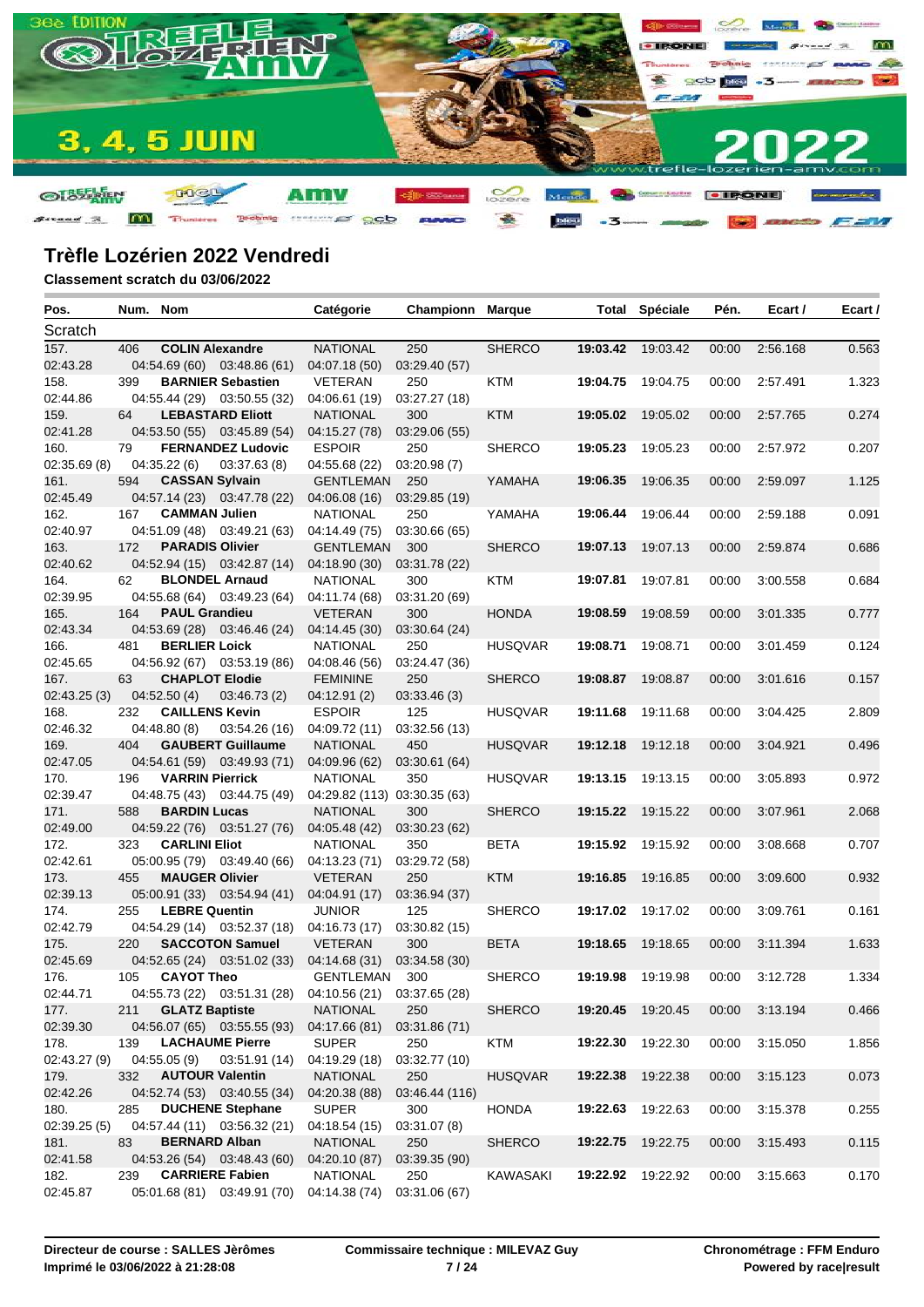

| Pos.         | Num. Nom |                        |                              | Catégorie                                                | Championn     | <b>Marque</b>   |          | <b>Total Spéciale</b> | Pén.  | Ecart /  | Ecart / |
|--------------|----------|------------------------|------------------------------|----------------------------------------------------------|---------------|-----------------|----------|-----------------------|-------|----------|---------|
| Scratch      |          |                        |                              |                                                          |               |                 |          |                       |       |          |         |
| 183.         | 86       | <b>SACI Henri</b>      |                              | <b>NATIONAL</b>                                          | 300           | <b>KTM</b>      | 19:22.98 | 19:22.98              | 00:00 | 3:15.722 | 0.059   |
| 02:46.11     |          |                        | 05:00.37 (78) 03:46.67 (55)  | 04:10.13 (64)                                            | 03:39.68 (93) |                 |          |                       |       |          |         |
| 184.         | 308      | <b>ROBERT Mike</b>     |                              | <b>ELITE</b>                                             |               |                 | 19:23.79 | 19:23.79              | 00:00 | 3:16.538 | 0.816   |
| 02:45.59     |          |                        | 04:56.73 (23) 03:51.40 (22)  | 04:14.65 (22)                                            | 03:35.41 (22) |                 |          |                       |       |          |         |
| 185.         | 238      | <b>SALTEL Clement</b>  |                              | <b>NATIONAL</b>                                          | 250           | <b>KAWASAKI</b> | 19:24.27 | 19:24.27              | 00:00 | 3:17.011 | 0.473   |
| 02:45.43     |          |                        | 05:03.16 (85) 03:51.51 (77)  | 04:13.04 (70)                                            | 03:31.11 (68) |                 |          |                       |       |          |         |
| 186.         | 427      |                        | <b>BREMOND Mathis</b>        | <b>ESPOIR</b>                                            | 125           | BETA            | 19:25.40 | 19:25.40              | 00:00 | 3:18.148 | 1.137   |
| 02:43.10     |          |                        | 05:17.69 (18) 03:42.91 (11)  | 04:11.26 (12)                                            | 03:30.43(11)  |                 |          |                       |       |          |         |
| 187.         | 240      | <b>BARRIERE Joris</b>  |                              | <b>NATIONAL</b>                                          | 250           | <b>GAS GAS</b>  | 19:26.10 | 19:26.10              | 00:00 | 3:18.843 | 0.695   |
| 02:46.09     |          |                        | 04:58.48 (75) 03:54.78 (90)  | 04:14.69 (77)                                            | 03:32.03 (72) |                 |          |                       |       |          |         |
| 188.         | 556      | <b>JACQUES Cedric</b>  |                              | <b>VETERAN</b>                                           | 450           | <b>HUSQVAR</b>  | 19:26.43 | 19:26.43              | 00:00 | 3:19.172 | 0.329   |
| 02:46.16     |          |                        | 05:03.06 (36) 03:47.72 (25)  | 04:10.38 (24)                                            | 03:39.09 (40) |                 |          |                       |       |          |         |
| 189.         | 595      | <b>FRESSE Mathias</b>  |                              | <b>NATIONAL</b>                                          | 350           | <b>KTM</b>      | 19:26.93 | 19:26.93              | 00:00 | 3:19.679 | 0.507   |
| 02:46.34     |          |                        | 05:14.04 (110) 03:50.53 (73) | 04:07.53 (51)                                            | 03:28.47 (53) |                 |          |                       |       |          |         |
| 190.         | 245      |                        | <b>BARRAUD Christophe</b>    | <b>SUPER</b>                                             | 300           | <b>SHERCO</b>   | 19:27.26 | 19:27.26              | 00:00 | 3:20.009 | 0.330   |
| 02:44.13     |          |                        | 04:59.01 (14) 03:49.97 (10)  | 04:14.14(9)                                              | 03:39.99 (24) |                 |          |                       |       |          |         |
| 191.         | 316      |                        | <b>LEMOINE Christophe</b>    | <b>SUPER</b>                                             | 350           | <b>KTM</b>      | 19:27.60 | 19:27.60              | 00:00 | 3:20.347 | 0.338   |
| 02:44.52     |          |                        | 04:57.56 (12) 03:51.03 (12)  | 04:19.00 (17)                                            | 03:35.48 (14) |                 |          |                       |       |          |         |
| 192.         | 320      | <b>GRENIER David</b>   |                              | GENTLEMAN                                                | 300           | KTM             | 19:27.88 | 19:27.88              | 00:00 | 3:20.623 | 0.276   |
| 02:44.43     |          |                        | 05:01.02 (27) 03:53.99 (30)  | 04:12.65 (23) 03:35.77 (25)                              |               |                 |          |                       |       |          |         |
| 193.         | 284      | <b>MICHEL Loris</b>    |                              | <b>GENTLEMAN</b>                                         | 125           | <b>FANTIC</b>   | 19:28.57 | 19:28.57              | 00:00 | 3:21.320 | 0.697   |
| 02:44.39     |          |                        | 05:09.06 (40) 03:48.90 (25)  | 04:14.76 (25)                                            | 03:31.44 (21) |                 |          |                       |       |          |         |
| 194.         | 341      | <b>BARON Frederic</b>  |                              | <b>VETERAN</b>                                           | 250           | KTM             | 19:29.07 | 19:29.07              | 00:00 | 3:21.820 | 0.500   |
| 02:40.87     |          |                        | 04:52.52 (23) 04:03.24 (57)  | 04:18.87 (37)                                            | 03:33.56 (28) |                 |          |                       |       |          |         |
| 195.         | 443      | <b>HERRLE Micka</b>    |                              | <b>GENTLEMAN</b>                                         | 300           | <b>HUSQVAR</b>  | 19:30.09 | 19:30.09              | 00:00 | 3:22.838 | 1.018   |
| 02:44.62     |          |                        | 05:02.90 (29) 03:50.08 (26)  | 04:14.53 (24)                                            | 03:37.94 (30) |                 |          |                       |       |          |         |
| 196.         | 482      | <b>RULLIAT Jerome</b>  |                              | <b>NATIONAL</b>                                          | 300           | RIEJU           | 19:30.27 | 19:30.27              | 00:00 | 3:23.012 | 0.174   |
| 02:47.19     |          |                        | 05:03.42 (86) 03:52.76 (83)  | 04:14.56 (76)                                            | 03:32.31 (75) |                 |          |                       |       |          |         |
| 197.         | 405      |                        | <b>RONDEAU William</b>       | <b>VETERAN</b>                                           | 250           | <b>FANTIC</b>   | 19:30.32 | 19:30.32              | 00:00 | 3:23.066 | 0.054   |
| 02:46.68     |          |                        | 05:00.34 (32) 03:49.43 (29)  | 04:19.12 (38)                                            | 03:34.73 (31) |                 |          |                       |       |          |         |
| 198.         | 591      | <b>FAU Yannick</b>     |                              | <b>JUNIOR</b>                                            | 300           | TM              | 19:30.94 | 19:30.94              | 00:00 | 3:23.681 | 0.615   |
| 02:45.03     |          |                        | 04:59.49 (17) 03:50.18 (17)  | 04:18.57 (18)                                            | 03:37.64 (17) |                 |          |                       |       |          |         |
| 199.         | 109      | <b>CROZAT Julien</b>   |                              | <b>GENTLEMAN</b>                                         | 300           | <b>SHERCO</b>   | 19:31.20 | 19:31.20              | 00:00 | 3:23.942 | 0.261   |
| 02:43.49     |          |                        | 04:55.30 (20) 03:48.20 (23)  | 04:19.70 (31) 03:44.49 (45)                              |               |                 |          |                       |       |          |         |
| 200.         | 90       | <b>XAUSA Antonio</b>   |                              | <b>SUPER</b>                                             | 250           | KTM             | 19:31.26 | 19:31.26              | 00:00 | 3:24.001 | 0.059   |
| 02:46.73     |          |                        | 04:57.33 (10) 03:54.78 (15)  | 04:16.37 (12)                                            | 03:36.01 (15) |                 |          |                       |       |          |         |
| 201.         | 197      |                        | <b>HOUSER Christophe</b>     | <b>SUPER</b>                                             | 450           | <b>KTM</b>      | 19:31.30 | 19:30.30              | 00:01 | 3:24.050 | 0.049   |
| 02:42.60 (8) |          | 04:54.71 (8)           | 03:49.35(9)                  | 04:26.19 (31)                                            | 03:37.44 (18) |                 |          |                       |       |          |         |
| 202.         | 303      | <b>CLUZEL Corentin</b> |                              | <b>NATIONAL</b>                                          | 250           | <b>SHERCO</b>   |          | 19:32.34 19:32.34     | 00:00 | 3:25.089 | 1.039   |
| 02:47.36     |          |                        |                              | 04:58.06 (73) 03:49.48 (68) 04:25.98 (100) 03:31.46 (70) |               |                 |          |                       |       |          |         |
| 203.         | 166      | <b>ABGRALL Denis</b>   |                              | <b>SUPER</b>                                             | 250           | <b>KTM</b>      |          | 19:32.67 19:32.67     | 00:00 | 3:25.416 | 0.327   |
| 02:45.88     |          |                        | 05:01.58 (15) 03:50.53 (11)  | 04:22.12 (19)                                            | 03:32.55 (9)  |                 |          |                       |       |          |         |
| 204.         | 528      |                        | <b>LAUGERE Alexandre</b>     | <b>NATIONAL</b>                                          | 350           | <b>HUSQVAR</b>  | 19:32.88 | 19:32.88              | 00:00 | 3:25.625 | 0.209   |
| 02:43.23     |          |                        | 05:02.80 (83) 03:57.17 (99)  | 04:16.20 (79)                                            | 03:33.46 (77) |                 |          |                       |       |          |         |
| 205.         | 117      | <b>LEMOINE Marine</b>  |                              | <b>FEMININE</b>                                          | 250           | <b>SHERCO</b>   | 19:32.89 | 19:32.89              | 00:00 | 3:25.639 | 0.014   |
| 02:39.31 (2) |          | 04:47.38(3)            | 04:14.66(6)                  | 04:18.69(4)                                              | 03:32.83(2)   |                 |          |                       |       |          |         |
| 206.         | 596      |                        | <b>SEYCHAL Guillaume</b>     | <b>NATIONAL</b>                                          | 250           | KTM             | 19:34.33 | 19:34.33              | 00:00 | 3:27.072 | 1.433   |
| 02:49.85     |          |                        | 05:09.03 (97) 03:52.02 (79)  | 04:08.16 (54)                                            | 03:35.25 (81) |                 |          |                       |       |          |         |
| 207.         | 610      |                        | <b>AUTUORI Jean-Michel</b>   | <b>NATIONAL</b>                                          | 250           | <b>HUSQVAR</b>  | 19:34.84 | 19:34.84              | 00:00 | 3:27.581 | 0.509   |
| 02:45.71     |          |                        | 05:06.17 (91) 03:50.82 (74)  | 04:17.93 (82)                                            | 03:34.19 (79) |                 |          |                       |       |          |         |
| 208.         | 84       | <b>SPOR Adrien</b>     |                              | <b>NATIONAL</b>                                          | 300           | <b>SHERCO</b>   | 19:35.69 | 19:35.69              | 00:00 | 3:28.440 | 0.859   |
| 02:45.85     |          |                        | 04:56.33 (66) 03:55.47 (91)  | 04:20.85 (89)                                            | 03:37.18 (83) |                 |          |                       |       |          |         |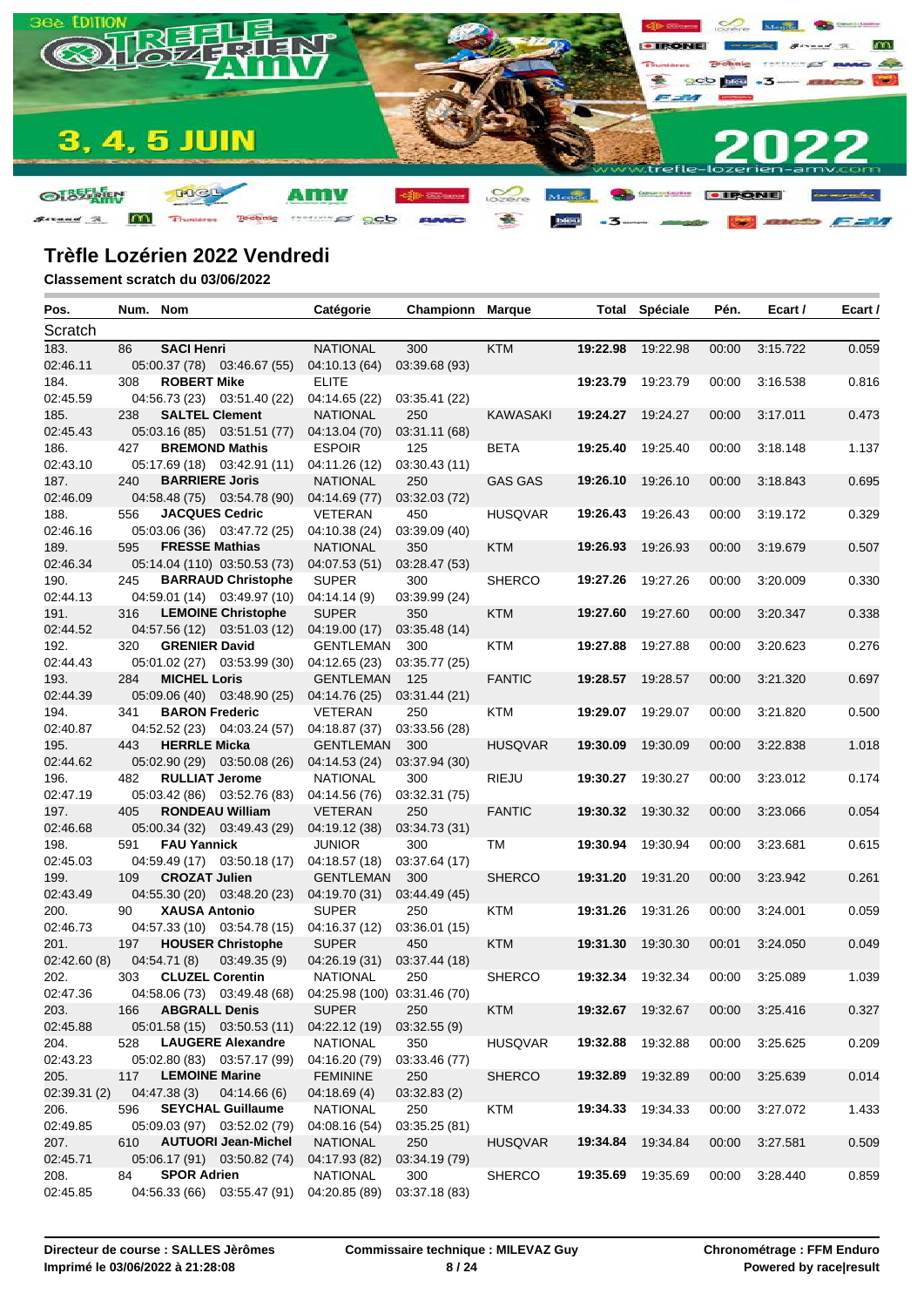

| Pos.         | Num. Nom |                       |                                            | Catégorie                    | <b>Championn Marque</b> |                |                   | <b>Total Spéciale</b> | Pén.  | Ecart /  | Ecart / |
|--------------|----------|-----------------------|--------------------------------------------|------------------------------|-------------------------|----------------|-------------------|-----------------------|-------|----------|---------|
| Scratch      |          |                       |                                            |                              |                         |                |                   |                       |       |          |         |
| 209.         | 153      | <b>LEROY Alexiss</b>  |                                            | <b>ESPOIR</b>                | 125                     | <b>SHERCO</b>  | 19:36.98          | 19:36.98              | 00:00 | 3:29.725 | 1.285   |
| 02:44.53     |          |                       | 04:57.91 (14) 03:53.80 (15)                | 04:26.71 (17)                | 03:34.00 (14)           |                |                   |                       |       |          |         |
| 210.         | 40       |                       | <b>SCHMERBER Fabien</b>                    | <b>VETERAN</b>               | 250                     | KTM            | 19:37.03          | 19:37.03              | 00:00 | 3:29.776 | 0.051   |
| 02:46.36     |          |                       | 04:58.78 (31) 03:53.07 (36)                | 04:22.95 (47)                | 03:35.85 (34)           |                |                   |                       |       |          |         |
| 211.         | 461      | <b>DALLE Yannick</b>  |                                            | <b>NATIONAL</b>              | 250                     | <b>SHERCO</b>  | 19:37.41          | 19:37.41              | 00:00 | 3:30.155 | 0.379   |
| 02:48.40     |          |                       | 05:05.81 (90) 03:52.07 (80)                | 04:13.01 (69)                | 03:38.10 (86)           |                |                   |                       |       |          |         |
| 212.         | 283      |                       | <b>DOMENICO Reziere</b>                    | <b>SUPER</b>                 | 450                     | <b>HONDA</b>   | 19:37.71          | 19:37.71              | 00:00 | 3:30.460 | 0.305   |
| 02:44.97     |          |                       | 05:06.12 (18) 03:54.94 (16)                | 04:18.64 (16)                | 03:33.02 (11)           |                |                   |                       |       |          |         |
| 213.         | 359      |                       | <b>CHABALIER Justin</b>                    | <b>ESPOIR</b>                | 125                     | <b>FANTIC</b>  | 19:38.63          | 19:38.63              | 00:00 | 3:31.378 | 0.918   |
| 02:42.34     |          |                       | 04:57.65 (12) 04:07.48 (22)                | 04:20.14 (16)                | 03:31.02 (12)           |                |                   |                       |       |          |         |
| 214.         | 394      | <b>CHANY Yvan</b>     |                                            | <b>VETERAN</b>               | 250                     | BETA           | 19:39.18          | 19:39.18              | 00:00 | 3:31.925 | 0.547   |
| 02:47.16     |          |                       | 05:03.32 (37) 03:54.33 (38)                | 04:17.68 (36)                | 03:36.68 (36)           |                |                   |                       |       |          |         |
| 215.         | 478      |                       | <b>REGNAULT Quentin</b>                    | <b>NATIONAL</b>              | 350                     | <b>GAS GAS</b> | 19:39.23          | 19:39.23              | 00:00 | 3:31.971 | 0.046   |
| 02:49.46     |          |                       | 05:08.60 (96) 03:52.58 (82)                | 04:10.18 (65)                | 03:38.38 (87)           |                |                   |                       |       |          |         |
| 216.         | 372      | <b>GRAS Joris</b>     |                                            | GENTLEMAN                    | 350                     | KTM            | 19:39.27          | 19:39.27              | 00:00 | 3:32.011 | 0.040   |
| 02:45.84     |          |                       | 05:09.17 (41) 03:47.00 (17)                | 04:21.86 (35)                | 03:35.37 (24)           |                |                   |                       |       |          |         |
| 217.         | 417      | <b>LEGROS Vincent</b> |                                            | <b>NATIONAL</b>              | 250                     | YAMAHA         | 19:39.41          | 19:39.41              | 00:00 | 3:32.155 | 0.144   |
| 02:44.54     |          |                       | 05:18.22 (118) 03:55.50 (92)               | 04:08.82 (59)                | 03:32.30 (74)           |                |                   |                       |       |          |         |
| 218.         | 185      | <b>FABBRI Laurent</b> |                                            | <b>NATIONAL</b>              | 350                     | KTM            | 19:39.45          | 19:39.45              | 00:00 | 3:32.198 | 0.043   |
| 02:48.01     |          |                       | 04:53.98 (58) 03:49.35 (65)                | 04:23.96 (94)                | 03:44.14 (108)          |                |                   |                       |       |          |         |
| 219.         | 586      | <b>REILHAN Fabien</b> |                                            | <b>VETERAN</b>               | 250                     | <b>HUSQVAR</b> | 19:39.66          | 19:39.66              | 00:00 | 3:32.406 | 0.208   |
| 02:48.94     |          |                       | 05:03.04 (35) 03:58.32 (47)                | 04:12.89 (29)                | 03:36.45 (35)           |                |                   |                       |       |          |         |
| 220.         | 69       | <b>LAFONT Lorna</b>   |                                            | <b>FEMININE</b>              | 125                     | <b>SHERCO</b>  | 19:39.78          | 19:39.78              | 00:00 | 3:32.522 | 0.116   |
| 02:46.68(5)  |          | 05:04.62(6)           | 03:57.33(3)                                | 04:14.14(3)                  | 03:36.99(5)             |                |                   |                       |       |          |         |
| 221.         | 207      | <b>AGULHON David</b>  |                                            | <b>GENTLEMAN</b>             | 350                     | <b>GAS GAS</b> | 19:40.12          | 19:40.12              | 00:00 | 3:32.861 | 0.339   |
| 02:49.39     |          |                       | 04:59.12 (25) 03:55.99 (35)                | 04:18.37 (29)                | 03:37.23 (27)           |                |                   |                       |       |          |         |
| 222.         | 440      | <b>CHARLES David</b>  |                                            | <b>VETERAN</b>               | 300                     | <b>SHERCO</b>  | 19:40.48          | 19:40.48              | 00:00 | 3:33.222 | 0.361   |
| 02:44.03     |          |                       | 05:01.56 (34) 03:49.00 (28)                | 04:21.09 (42)                | 03:44.77 (53)           |                |                   |                       |       |          |         |
| 223.         | 584      | <b>DUTOUR Paul</b>    |                                            | <b>NATIONAL</b>              | 250                     | <b>SHERCO</b>  | 19:40.55          | 19:40.55              | 00:00 | 3:33.294 | 0.072   |
| 02:50.86     |          |                       | 04:55.59 (63) 04:03.18 (113) 04:18.54 (83) |                              | 03:32.36 (76)           |                |                   |                       |       |          |         |
| 224.         | 35       |                       | <b>MATTIOLI Jean-Michel</b>                | <b>SUPER</b>                 | 250                     | <b>GAS GAS</b> | 19:41.15          | 19:41.15              | 00:00 | 3:33.894 | 0.600   |
| 02:45.93     |          |                       | 04:57.97 (13) 03:55.45 (18)                | 04:24.48 (26)                | 03:37.30 (16)           |                |                   |                       |       |          |         |
| 225.         | 356      |                       | <b>CABANEL Patrick</b>                     | <b>VETERAN</b>               | 450                     | YAMAHA         | 19:42.23          | 19:42.23              | 00:00 | 3:34.979 | 1.085   |
| 02:43.56     |          |                       | 05:10.35 (49) 03:54.23 (37)                | 04:19.25 (39)                | 03:34.82 (32)           |                |                   |                       |       |          |         |
| 226.         | 311      |                       | <b>MARTINEZ Ricard</b>                     | <b>SUPER</b>                 | 300                     | KTM            | 19:42.36          | 19:42.36              | 00:00 | 3:35.105 | 0.126   |
| 02:48.67     |          |                       | 05:05.09 (16) 03:57.09 (23)                | 04:13.82 (8)                 | 03:37.67 (19)           |                |                   |                       |       |          |         |
| 227.         | 414      |                       | <b>ARMS50 CM3NG Brad</b>                   | <b>GENTLEMAN</b>             | 450                     | <b>HUSQVAR</b> | 19:42.43          | 19:42.43              | 00:00 | 3:35.175 | 0.070   |
| 02:46.03     |          |                       | 05:02.95 (30) 03:55.01 (33)                | 04:20.14 (32)                | 03:38.28 (34)           |                |                   |                       |       |          |         |
| 228.         | 505      | <b>BARROT David</b>   |                                            | <b>SUPER</b>                 | 300                     | <b>HUSQVAR</b> |                   | 19:42.57 19:42.57     | 00:00 | 3:35.320 | 0.145   |
| 02:49.08     |          |                       | 05:11.74 (33) 03:55.58 (19) 04:13.13 (7)   |                              | 03:33.03 (12)           |                |                   |                       |       |          |         |
| 229.         | 112      |                       | <b>ENGELVIN Mickael</b>                    | GENTLEMAN 450                |                         | <b>HUSQVAR</b> | 19:42.98 19:42.98 |                       | 00:00 | 3:35.722 | 0.402   |
| 02:48.16     |          |                       | 05:02.43 (28) 03:54.38 (31)                | 04:21.46 (33)                | 03:36.54 (26)           |                |                   |                       |       |          |         |
| 230.         | 489      | <b>CAMPANA Pierre</b> |                                            | VETERAN                      | 300                     | <b>SHERCO</b>  |                   | 19:43.47 19:43.47     | 00:00 | 3:36.214 | 0.492   |
| 02:50.57     |          |                       | 05:05.26 (42) 03:47.80 (26)                | 04:24.45 (49)                | 03:35.37 (33)           |                |                   |                       |       |          |         |
| 231.         | 276      | <b>CAPRA Sandro</b>   |                                            | VETERAN                      | 350                     | <b>KTM</b>     | 19:43.76          | 19:43.76              | 00:00 | 3:36.508 | 0.294   |
| 02:46.20     |          |                       | 05:20.18 (63) 03:52.83 (35)                | 04:12.17 (27)                | 03:32.37 (26)           |                |                   |                       |       |          |         |
| 232.         | 495      |                       | <b>BERGERET Alexandre</b>                  | <b>NATIONAL</b>              | 250                     | <b>KTM</b>     | 19:44.39          | 19:44.39              | 00:00 | 3:37.138 | 0.630   |
| 02:45.44     |          |                       | 05:01.82 (82) 03:57.11 (98)                | 04:26.48 (103) 03:33.53 (78) |                         |                |                   |                       |       |          |         |
| 233.         | 142      | <b>ROCHE Valerie</b>  |                                            | <b>FEMININE</b>              | 300                     | <b>SHERCO</b>  | 19:45.08          | 19:45.08              | 00:00 | 3:37.829 | 0.691   |
| 02:46.44 (4) |          | 05:01.51(5)           | 04:01.74(4)                                | 04:19.08(5)                  | 03:36.30(4)             |                |                   |                       |       |          |         |
| 234.         | 80       |                       | <b>BLANC Alexandre</b>                     | GENTLEMAN                    | 300                     | <b>SHERCO</b>  | 19:46.93          | 19:46.93              | 00:00 | 3:39.671 | 1.842   |
| 02:46.07     |          |                       | 05:03.28 (33) 03:55.59 (34)                | 04:18.08 (28)                | 03:43.88 (44)           |                |                   |                       |       |          |         |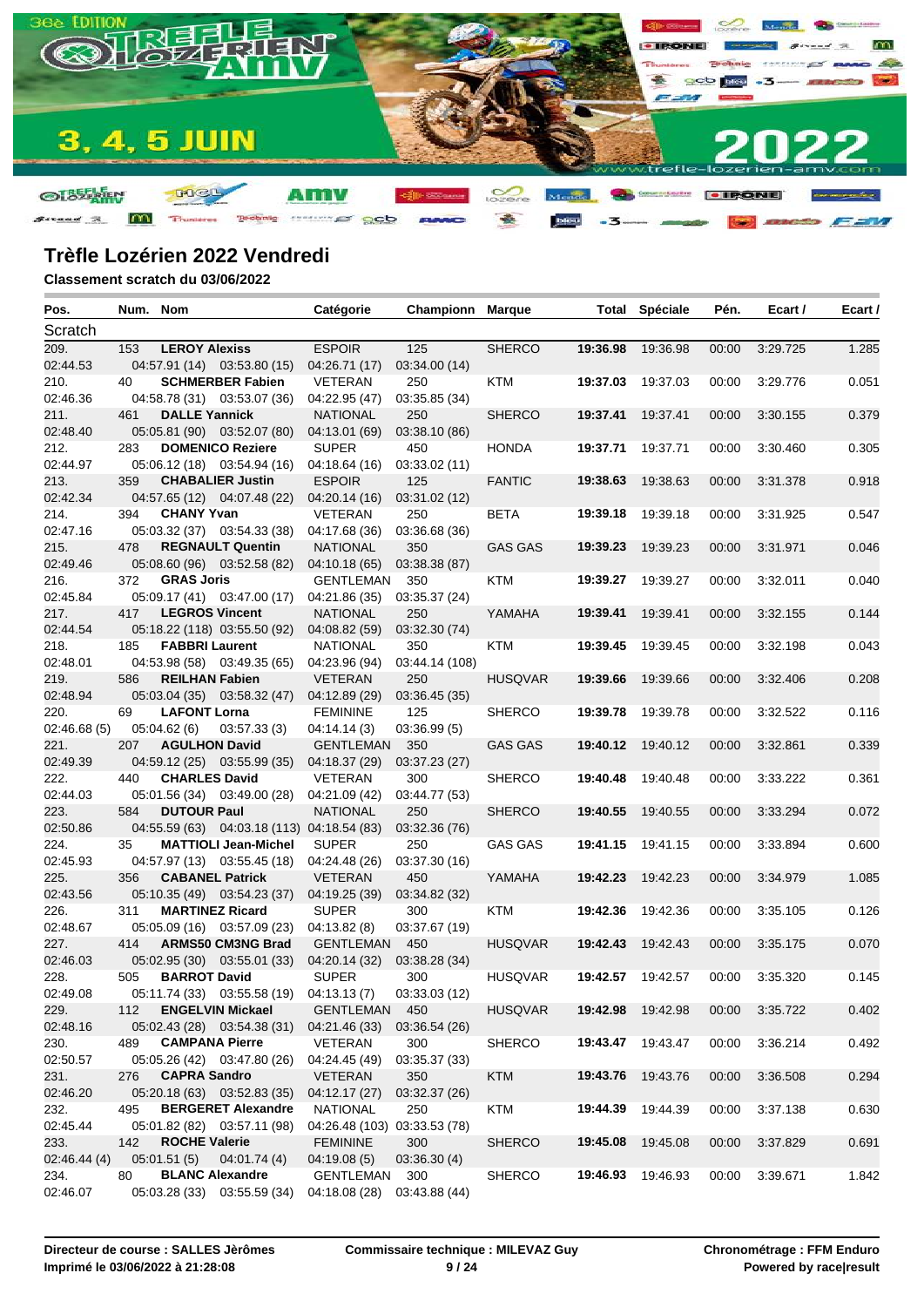

| Pos.             | Num. Nom |                        |                                                           | Catégorie                     | Championn                     | <b>Marque</b>  |          | <b>Total Spéciale</b> | Pén.  | Ecart /  | Ecart / |
|------------------|----------|------------------------|-----------------------------------------------------------|-------------------------------|-------------------------------|----------------|----------|-----------------------|-------|----------|---------|
| Scratch          |          |                        |                                                           |                               |                               |                |          |                       |       |          |         |
| 235.             | 157      | <b>DOMAS Fabien</b>    |                                                           | <b>SUPER</b>                  | 250                           | <b>HUSQVAR</b> | 19:47.25 | 19:47.25              | 00:00 | 3:39.995 | 0.324   |
| 02:45.32         |          |                        | 05:08.29 (24) 03:48.11 (8)                                | 04:24.62 (27)                 | 03:40.89 (26)                 |                |          |                       |       |          |         |
| 236.             | 561      | <b>ETARD Nicolas</b>   |                                                           | VETERAN                       | 250                           | YAMAHA         | 19:47.55 | 19:47.55              | 00:00 | 3:40.291 | 0.296   |
| 02:47.32         |          |                        | 05:04.79 (41) 03:54.44 (40)                               | 04:21.77 (44)                 | 03:39.21 (41)                 |                |          |                       |       |          |         |
| 237.             | 151      |                        | <b>KLEINDIENST Damien</b>                                 | <b>NATIONAL</b>               | 350                           | <b>HUSQVAR</b> | 19:47.66 | 19:47.66              | 00:00 | 3:40.402 | 0.111   |
| 02:35.20         |          |                        | 04:41.04 (23) 03:39.56 (28)                               | 05:27.91 (151) 03:23.93 (32)  |                               |                |          |                       |       |          |         |
| 238.             | 159      | <b>LACQUIT Patrice</b> |                                                           | <b>SUPER</b>                  | 300                           | <b>SHERCO</b>  | 19:49.68 | 19:49.68              | 00:00 | 3:42.424 | 2.022   |
| 02:45.55         |          |                        | 05:06.65 (21) 03:57.22 (24)                               | 04:22.82 (20)                 | 03:37.41 (17)                 |                |          |                       |       |          |         |
| 239.             | 418      | <b>BERIOT Clement</b>  |                                                           | <b>NATIONAL</b>               | 350                           | <b>KTM</b>     | 19:49.79 | 19:49.79              | 00:00 | 3:42.535 | 0.111   |
| 02:48.77         |          |                        | 05:10.66 (103) 03:54.09 (88)                              | 04:21.12 (90)                 | 03:35.13 (80)                 |                |          |                       |       |          |         |
| 240.             | 545      |                        | <b>BLANCHARD Antoine</b>                                  | <b>NATIONAL</b>               | 350                           | BETA           | 19:49.90 | 19:49.90              | 00:00 | 3:42.641 | 0.106   |
| 02:49.32         |          |                        | 05:09.76 (99) 03:53.77 (87)                               | 04:13.43 (72)                 | 03:43.60 (107)                |                |          |                       |       |          |         |
| 241.             | 386      | <b>LAFON Benoit</b>    |                                                           | <b>ESPOIR</b>                 | 125                           | <b>TM</b>      | 19:50.24 | 19:50.24              | 00:00 | 3:42.987 | 0.346   |
| 02:44.94         |          |                        | 05:26.57 (22) 03:52.80 (14)                               | 04:09.49 (10)                 | 03:36.43(16)                  |                |          |                       |       |          |         |
| 242.             | 348      |                        | <b>MAZAUDIER Thibaut</b>                                  | <b>ESPOIR</b>                 | 125                           | <b>SHERCO</b>  | 19:50.52 | 19:50.52              | 00:00 | 3:43.268 | 0.281   |
| 02:43.89         |          |                        | 05:05.41 (15) 03:51.83 (13)                               | 04:16.01 (14)                 | 03:53.37 (21)                 |                |          |                       |       |          |         |
| 243.             | 614      | <b>LENEN Killian</b>   |                                                           | <b>NATIONAL</b>               | 350                           | <b>GAS GAS</b> | 19:50.93 | 19:50.93              | 00:00 | 3:43.673 | 0.405   |
| 02:52.31         |          |                        | 05:13.25 (108) 03:54.31 (89)                              | 04:14.08 (73)                 | 03:36.95 (82)                 |                |          |                       |       |          |         |
| 244.             | 387      |                        | <b>JACQUES Sylvain</b>                                    | <b>NATIONAL</b>               | 250                           | YAMAHA         | 19:51.98 | 19:51.98              | 00:00 | 3:44.728 | 1.055   |
| 02:49.93         |          |                        | 05:03.83 (88) 03:59.02 (104) 04:21.68 (91)                |                               | 03:37.50 (84)                 |                |          |                       |       |          |         |
| 245.             | 559      |                        | <b>DALLE PALLE Benoit</b>                                 | <b>NATIONAL</b>               | 350                           | <b>KTM</b>     | 19:52.42 | 19:52.42              | 00:00 | 3:45.162 | 0.434   |
| 02:50.38         |          |                        | 05:06.65 (93) 03:51.95 (78)                               | 04:19.97 (85)                 | 03:43.44 (105)                |                |          |                       |       |          |         |
| 246.             | 330      | <b>NORKUS Audrius</b>  |                                                           | GENTLEMAN                     | 250                           | <b>GAS GAS</b> | 19:52.66 | 19:52.66              | 00:00 | 3:45.401 | 0.239   |
| 02:51.78         |          |                        | 05:00.59 (26) 03:54.51 (32)                               | 04:24.23 (37)                 | 03:41.53 (37)                 |                |          |                       |       |          |         |
| 247.             | 265      |                        | <b>MURACCIOLI Nicolas</b>                                 | <b>SUPER</b>                  | 300                           | <b>KTM</b>     | 19:52.94 | 19:52.94              | 00:00 | 3:45.687 | 0.286   |
| 02:49.84         |          |                        | 05:17.33 (47) 03:58.07 (26)                               | 04:14.28 (10)                 | 03:33.41 (13)                 |                |          |                       |       |          |         |
| 248.             | 66       | <b>BRAGER Alexis</b>   |                                                           | <b>NATIONAL</b>               | 300                           | <b>SHERCO</b>  | 19:53.39 | 19:53.39              | 00:00 | 3:46.131 | 0.444   |
| 02:48.32         |          |                        | 05:03.62 (87) 03:59.64 (105) 04:16.85 (80)                |                               | 03:44.95 (111)                |                |          |                       |       |          |         |
| 249.             | 353      | <b>CHABERT Yoann</b>   |                                                           | <b>GENTLEMAN</b>              | 250                           | <b>HUSQVAR</b> | 19:54.61 | 19:54.61              | 00:00 | 3:47.357 | 1.226   |
| 02:44.93         |          |                        | 05:17.11 (47) 03:59.56 (38)                               | 04:14.90 (26)                 | 03:38.10 (33)                 |                |          |                       |       |          |         |
| 250.             | 223      |                        | <b>CHARDONNAL Florian</b>                                 | <b>GENTLEMAN</b>              | 300                           | <b>SHERCO</b>  | 19:55.23 | 19:55.23              | 00:00 | 3:47.976 | 0.619   |
| 02:49.79         |          |                        | 05:03.27 (32) 03:56.29 (36)                               | 04:26.48 (40)                 | 03:39.37 (36)                 |                |          |                       |       |          |         |
| 251.             | 104      | <b>PEYTAVIN Paul</b>   |                                                           | <b>GENTLEMAN</b>              | 250                           | YAMAHA         | 19:55.28 | 19:55.28              | 00:00 | 3:48.022 | 0.046   |
| 02:45.89         |          |                        | 05:03.25 (31) 03:52.49 (29)                               | 04:30.47 (46) 03:43.16 (42)   |                               |                |          |                       |       |          |         |
| 252.             | 488      | <b>PIERI Antoine</b>   |                                                           | VETERAN                       | 300                           | <b>KTM</b>     | 19:56.03 | 19:56.03              | 00:00 | 3:48.776 | 0.754   |
| 02:49.73         |          |                        | 05:14.54 (57) 03:56.94 (44)<br><b>TEISSEDRE Quentin</b>   | 04:14.92 (32)                 | 03:39.87 (43)                 |                |          |                       |       |          |         |
| 253.             | 523      |                        |                                                           | <b>GENTLEMAN</b>              | 250                           | <b>KTM</b>     | 19:56.86 | 19:56.86              | 00:00 | 3:49.608 | 0.832   |
| 02:47.88         |          |                        | 05:06.25 (37) 03:51.21 (27)                               | 04:32.40 (50)                 | 03:39.11 (35)                 |                |          |                       |       |          |         |
| 254.             | 275      | <b>FACCI Alberto</b>   |                                                           | <b>VETERAN</b>                | 300                           | KTM            |          | 19:57.62 19:57.62     | 00:00 | 3:50.362 | 0.754   |
| 02:51.80         |          | <b>THOMAS Nicolas</b>  | 05:04.05 (39) 03:58.94 (48) 04:21.13 (43) 03:41.68 (48)   | <b>NATIONAL</b>               |                               | <b>KTM</b>     |          | 19:58.62 19:58.62     | 00:00 | 3:51.366 | 1.004   |
| 255.<br>02:54.03 | 542      |                        |                                                           |                               | 300                           |                |          |                       |       |          |         |
| 256.             | 472      | <b>BRIHAYE Sylvain</b> | 05:07.75 (95) 03:52.81 (84)                               | 04:24.52 (96)<br>VETERAN      | 03:39.50 (91)<br>350          | <b>KTM</b>     |          | 19:59.04 19:59.04     | 00:00 | 3:51.785 | 0.419   |
| 02:49.10         |          |                        | 05:09.89 (47) 04:04.35 (61)                               |                               |                               |                |          |                       |       |          |         |
| 257.             | 188      | <b>POLLOTTI Mauro</b>  |                                                           | 04:15.67 (34)<br><b>SUPER</b> | 03:40.00 (45)<br>$\mathbf{1}$ | <b>HONDA</b>   |          | 19:59.12 19:59.12     | 00:00 | 3:51.870 | 0.085   |
| 02:46.05         |          |                        | 05:06.19 (19) 03:56.56 (22)                               | 04:32.21 (46)                 | 03:38.09 (21)                 |                |          |                       |       |          |         |
|                  | 266      | <b>VERILHAC Lucas</b>  |                                                           | <b>NATIONAL</b>               |                               |                | 19:59.22 | 19:59.22              | 00:00 | 3:51.965 |         |
| 258.<br>02:45.84 |          |                        | 04:57.62 (71) 03:59.73 (106) 04:34.09 (115) 03:41.92 (99) |                               | 350                           | KTM            |          |                       |       |          | 0.095   |
| 259.             | 108      |                        | <b>BONICEL Jeremy</b>                                     | <b>GENTLEMAN</b>              | 350                           | <b>HUSQVAR</b> | 19:59.38 | 19:59.38              | 00:00 | 3:52.121 | 0.156   |
| 02:44.45         |          |                        | 05:04.86 (34) 04:02.41 (45)                               | 04:24.61 (39)                 | 03:43.03 (40)                 |                |          |                       |       |          |         |
| 260.             | 39       |                        | <b>LEBLOND Matthieu</b>                                   | VETERAN                       | 300                           | <b>KTM</b>     |          | 19:59.52 19:59.52     | 00:00 | 3:52.267 | 0.146   |
| 02:45.21         |          |                        | 05:07.80 (44) 03:49.50 (31)                               | 04:33.06 (62)                 | 03:43.93 (52)                 |                |          |                       |       |          |         |
|                  |          |                        |                                                           |                               |                               |                |          |                       |       |          |         |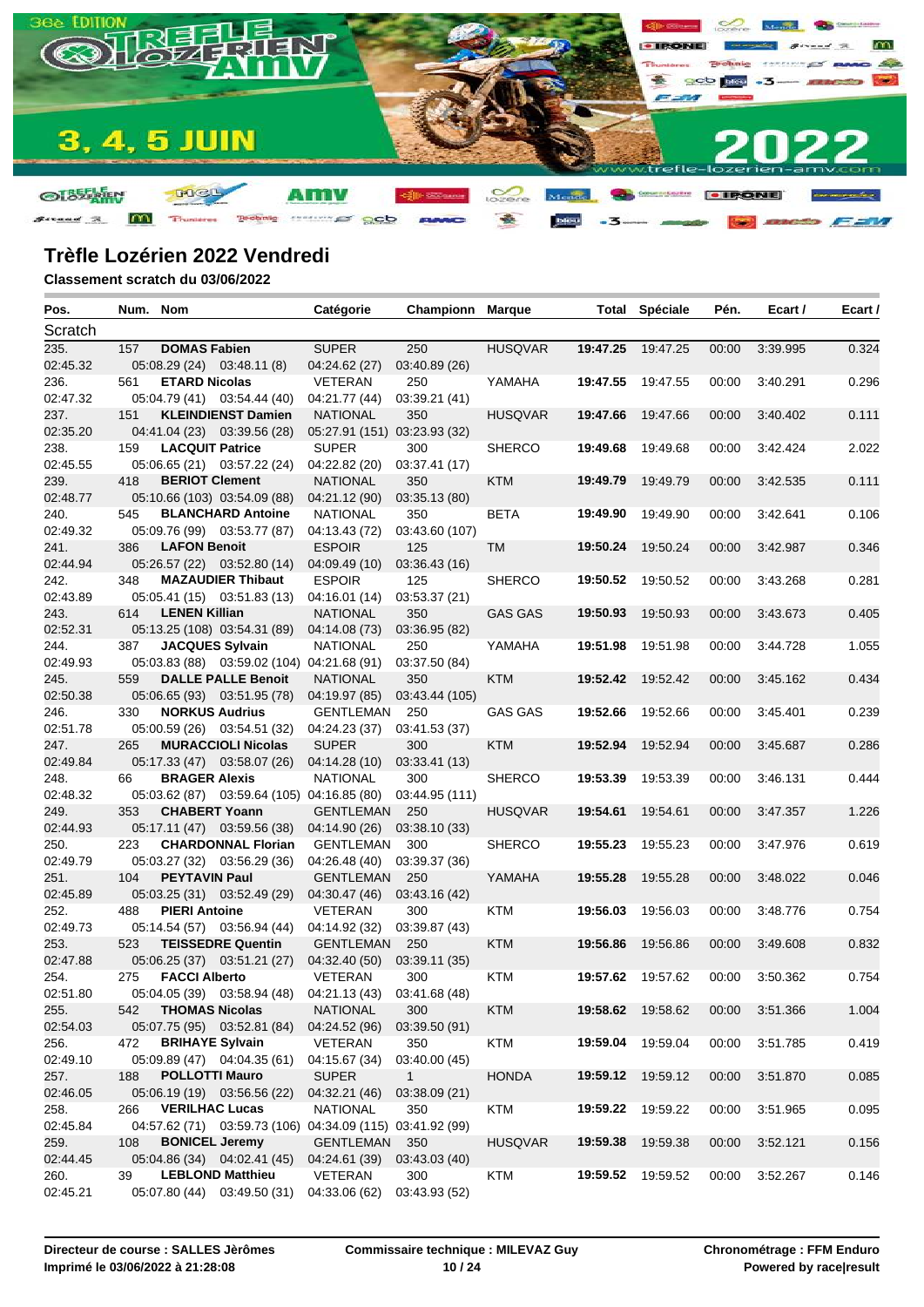

| Pos.     | Num. Nom |                        |                                                            | Catégorie                     | <b>Championn Marque</b> |                |          | <b>Total Spéciale</b> | Pén.  | Ecart /  | Ecart / |
|----------|----------|------------------------|------------------------------------------------------------|-------------------------------|-------------------------|----------------|----------|-----------------------|-------|----------|---------|
| Scratch  |          |                        |                                                            |                               |                         |                |          |                       |       |          |         |
| 261.     | 89       | <b>MILLARD Michael</b> |                                                            | <b>NATIONAL</b>               | 300                     | <b>SHERCO</b>  | 20:01.31 | 20:01.31              | 00:00 | 3:54.057 | 1.790   |
| 02:45.06 |          |                        | 05:11.62 (106) 03:58.36 (103) 04:26.02 (101) 03:40.23 (97) |                               |                         |                |          |                       |       |          |         |
| 262.     | 447      | <b>GELY Benoit</b>     |                                                            | <b>ESPOIR</b>                 | 125                     | KTM            | 20:01.50 | 20:01.50              | 00:00 | 3:54.245 | 0.188   |
| 02:55.65 |          |                        | 05:12.60 (17) 03:59.47 (17)                                | 04:14.62 (13)                 | 03:39.14 (17)           |                |          |                       |       |          |         |
| 263.     | 103      |                        | <b>SAVAJOLS Florian</b>                                    | <b>NATIONAL</b>               | 300                     | <b>KTM</b>     | 20:01.53 | 20:01.53              | 00:00 | 3:54.272 | 0.027   |
| 02:49.68 |          |                        | 05:09.60 (98) 03:56.69 (97)                                | 04:26.02 (102) 03:39.51 (92)  |                         |                |          |                       |       |          |         |
| 264.     | 246      | <b>TICHIT Dylan</b>    |                                                            | <b>ESPOIR</b>                 | 125                     | YAMAHA         | 20:02.07 | 20:02.07              | 00:00 | 3:54.815 | 0.543   |
| 02:47.25 |          |                        | 05:18.88 (19) 04:02.25 (19)                                | 04:17.51 (15)                 | 03:36.16(15)            |                |          |                       |       |          |         |
| 265.     | 292      | <b>BERSON Ludovic</b>  |                                                            | <b>SUPER</b>                  | 250                     | <b>AUTRE</b>   | 20:02.44 | 20:02.44              | 00:00 | 3:55.184 | 0.369   |
| 02:51.25 |          |                        | 05:07.05 (22) 03:56.01 (20)                                | 04:30.16 (40)                 | 03:37.95 (20)           |                |          |                       |       |          |         |
| 266.     | 100      |                        | <b>VALENTIN Ludovic</b>                                    | <b>VETERAN</b>                | 250                     | KTM            | 20:03.00 | 20:03.00              | 00:00 | 3:55.741 | 0.557   |
| 02:47.53 |          |                        | 05:03.86 (38) 03:52.07 (34)                                | 04:24.39 (48)                 | 03:55.13 (71)           |                |          |                       |       |          |         |
| 267.     | 65       | <b>BENLEFKI Fateh</b>  |                                                            | <b>GENTLEMAN</b>              | 300                     | <b>SHERCO</b>  | 20:03.86 | 20:03.86              | 00:00 | 3:56.604 | 0.863   |
| 02:49.44 |          |                        | 05:06.15 (36) 03:59.37 (37)                                | 04:26.50 (41)                 | 03:42.38(39)            |                |          |                       |       |          |         |
| 268.     | 288      |                        | <b>DAL CORTIVO Giulano</b>                                 | <b>NATIONAL</b>               | 300                     | <b>SHERCO</b>  | 20:04.00 | 20:04.00              | 00:00 | 3:56.745 | 0.141   |
| 02:49.83 |          |                        | 05:11.61 (105) 03:57.32 (100) 04:25.18 (98)                |                               | 03:40.04 (95)           |                |          |                       |       |          |         |
| 269.     | 295      | <b>DUCLOS Kevin</b>    |                                                            | <b>NATIONAL</b>               | 250                     | <b>KTM</b>     | 20:04.69 | 20:04.69              | 00:00 | 3:57.436 | 0.691   |
| 02:52.13 |          |                        | 05:06.67 (94) 04:00.38 (109) 04:25.39 (99)                 |                               | 03:40.09 (96)           |                |          |                       |       |          |         |
| 270.     | 318      |                        | <b>HALLET Jean-Francois</b>                                | <b>VETERAN</b>                | 350                     | <b>HUSQVAR</b> | 20:05.40 | 20:05.40              | 00:00 | 3:58.144 | 0.708   |
| 02:47.41 |          |                        | 05:07.87 (45) 04:01.19 (53)                                | 04:30.87 (60)                 | 03:38.04 (38)           |                |          |                       |       |          |         |
| 271.     | 497      | <b>NAA Raphael</b>     |                                                            | <b>VETERAN</b>                | 250                     | YAMAHA         | 20:06.31 | 20:06.31              | 00:00 | 3:59.055 | 0.911   |
| 02:53.85 |          |                        | 05:14.06 (56) 03:57.17 (45)                                | 04:20.89 (40)                 | 03:40.32 (46)           |                |          |                       |       |          |         |
| 272.     | 438      |                        | <b>TROMEUR Patrice</b>                                     | <b>VETERAN</b>                | 300                     | <b>SHERCO</b>  | 20:06.40 | 20:05.40              | 00:01 | 3:59.150 | 0.095   |
| 02:50.89 |          |                        | 05:04.16 (40) 03:54.37 (39)                                | 04:34.22 (63)                 | 03:41.74 (49)           |                |          |                       |       |          |         |
| 273.     | 383      | <b>AUGADE Justin</b>   |                                                            | <b>NATIONAL</b>               | 250                     | YAMAHA         | 20:08.38 | 20:08.38              | 00:00 | 4:01.128 | 1.978   |
| 02:52.37 |          |                        | 05:06.36 (92) 03:55.76 (95)                                | 04:25.07 (97)                 | 03:48.82 (122)          |                |          |                       |       |          |         |
| 274.     | 281      |                        | <b>LUCADAMO Claudio</b>                                    | <b>SUPER</b>                  | 250                     | <b>HONDA</b>   | 20:08.42 | 20:08.42              | 00:00 | 4:01.170 | 0.042   |
| 02:48.23 |          |                        | 05:14.52 (37) 04:01.76 (40)                                | 04:24.04 (25)                 | 03:39.85 (22)           |                |          |                       |       |          |         |
| 275.     | 222      |                        | <b>CHARRIER Mickael</b>                                    | <b>GENTLEMAN</b>              | 350                     | <b>HUSQVAR</b> |          | 20:08.52 20:08.52     | 00:00 | 4:01.269 | 0.099   |
| 02:50.37 |          |                        | 05:14.51 (43) 04:01.91 (43)                                | 04:23.73 (36)                 | 03:37.99 (31)           |                |          |                       |       |          |         |
| 276.     | 143      | <b>ROCHER Fabien</b>   |                                                            | <b>JUNIOR</b>                 | 250                     | <b>HUSQVAR</b> | 20:08.53 | 20:08.53              | 00:00 | 4:01.272 | 0.003   |
| 02:46.04 |          |                        | 05:04.73 (19) 04:00.31 (20)                                | 04:19.07 (19)                 | 03:58.36 (23)           |                |          |                       |       |          |         |
| 277.     | 247      | <b>TICHIT Florian</b>  |                                                            | <b>VETERAN</b>                | 300                     | <b>SHERCO</b>  | 20:08.68 | 20:08.68              | 00:00 | 4:01.425 | 0.153   |
| 02:47.99 |          |                        | 05:11.78 (52) 03:59.95 (52)                                | 04:27.10 (52)                 | 03:41.84(50)            |                |          |                       |       |          |         |
| 278.     | 445      | <b>PRAT Ludovic</b>    |                                                            | <b>NATIONAL</b>               | 300                     | KTM            | 20:08.83 | 20:08.83              | 00:00 | 4:01.579 | 0.154   |
| 02:52.82 |          |                        | 05:15.79 (112) 03:52.91 (85)                               | 04:29.48 (112) 03:37.82 (85)  |                         |                |          |                       |       |          |         |
| 279.     | 259      |                        | <b>CHARBONNIER Thierry</b>                                 | <b>SUPER</b>                  | 300                     | <b>AUTRE</b>   |          | 20:10.37 20:10.37     | 00:00 | 4:03.119 | 1.540   |
| 02:53.54 |          |                        | 05:18.91 (54) 03:58.57 (27)                                | 04:17.89 (14)                 | 03:41.44 (27)           |                |          |                       |       |          |         |
| 280.     | 598      | <b>GELLOZ Romain.</b>  |                                                            | <b>NATIONAL</b>               | 300                     | <b>SHERCO</b>  |          | 20:10.46 20:10.46     | 00:00 | 4:03.206 | 0.087   |
| 02:53.57 |          |                        | 05:09.86 (100) 03:55.67 (94) 04:29.39 (111) 03:41.96 (100) |                               |                         |                |          |                       |       |          |         |
| 281.     | 355      | <b>MALAVAL Kilian</b>  |                                                            | <b>ESPOIR</b>                 | 125                     | <b>KTM</b>     |          | 20:11.89 20:11.89     | 00:00 | 4:04.632 | 1.426   |
| 02:53.30 |          |                        | 05:06.68 (16) 04:01.48 (18)                                | 04:30.45 (19)                 | 03:39.96 (18)           |                |          |                       |       |          |         |
| 282.     | 507      | <b>JACQUES Cyril</b>   |                                                            | VETERAN                       | 250                     | <b>KTM</b>     |          | 20:12.08 20:12.08     | 00:00 | 4:04.825 | 0.193   |
| 02:47.85 |          |                        | 05:11.59 (51) 04:01.65 (54)                                | 04:22.59 (46)                 | 03:48.38 (62)           |                |          |                       |       |          |         |
| 283.     | 371      | <b>DALLE Nathan</b>    |                                                            | <b>NATIONAL</b>               | 300                     | <b>SHERCO</b>  | 20:12.40 | 20:12.40              | 00:00 | 4:05.143 | 0.318   |
| 02:49.43 |          |                        | 05:10.20 (102) 03:56.30 (96)                               | 04:29.09 (110) 03:47.36 (119) |                         |                |          |                       |       |          |         |
| 284.     | 555      | <b>PEPIN Benoit</b>    |                                                            | <b>NATIONAL</b>               | 250                     | <b>FANTIC</b>  | 20:12.59 | 20:12.59              | 00:00 | 4:05.337 | 0.194   |
| 02:38.78 |          |                        | 04:51.49 (49) 03:50.05 (72)                                | 04:06.62 (49)                 | 04:45.63 (148)          |                |          |                       |       |          |         |
| 285.     | 244      | <b>RAYNAL Bastien</b>  |                                                            | <b>ESPOIR</b>                 | 125                     | <b>FANTIC</b>  |          | 20:12.96 20:12.96     | 00:00 | 4:05.710 | 0.373   |
| 02:54.65 |          |                        | 04:51.66 (10) 03:50.61 (12)                                | 04:51.98 (21)                 | 03:44.05 (19)           |                |          |                       |       |          |         |
| 286.     | 165      | <b>JEGOU Melaine</b>   |                                                            | NATIONAL                      | 250                     | KTM            |          | 20:13.26 20:13.26     | 00:00 | 4:06.004 | 0.294   |
| 02:51.50 |          |                        | 05:01.26 (80) 04:03.32 (114) 04:37.44 (119) 03:39.72 (94)  |                               |                         |                |          |                       |       |          |         |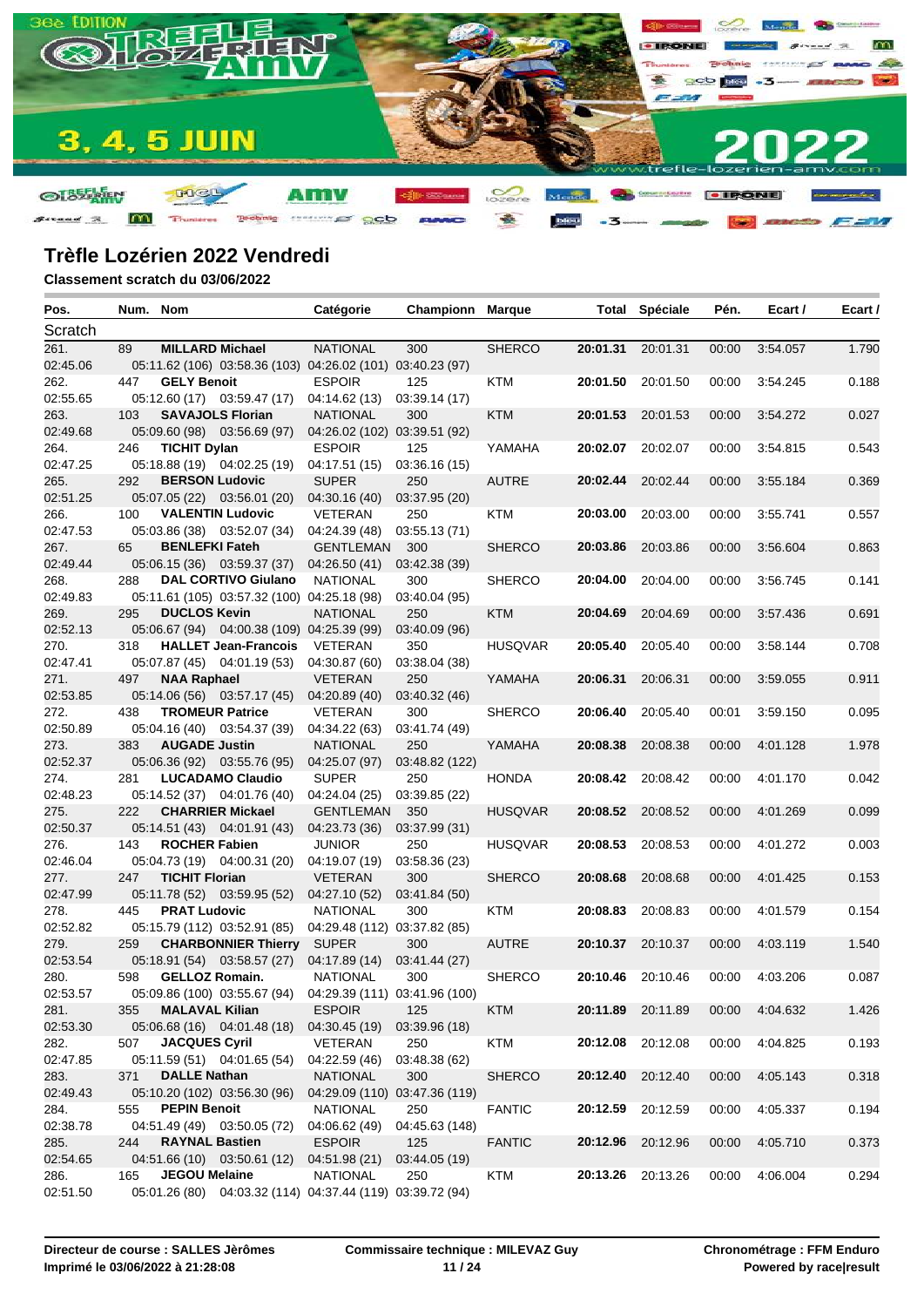

| Pos.             | Num. Nom |                        |                                                             | Catégorie                  | Championn            | Marque         |                   | <b>Total Spéciale</b>    | Pén.  | Ecart /  | Ecart / |
|------------------|----------|------------------------|-------------------------------------------------------------|----------------------------|----------------------|----------------|-------------------|--------------------------|-------|----------|---------|
| Scratch          |          |                        |                                                             |                            |                      |                |                   |                          |       |          |         |
| 287.             | 236      |                        | <b>RIEU PATEY Adrien</b>                                    | <b>NATIONAL</b>            | 250                  | <b>SHERCO</b>  | 20:14.05          | 20:14.05                 | 00:00 | 4:06.795 | 0.791   |
| 02:46.57         |          |                        | 05:03.95 (89) 04:06.80 (120) 04:37.46 (120) 03:39.26 (89)   |                            |                      |                |                   |                          |       |          |         |
| 288.             | 36       |                        | <b>RAYNAUD Bernard</b>                                      | <b>SUPER</b>               | 300                  | BETA           | 20:16.29          | 20:16.29                 | 00:00 | 4:09.038 | 2.243   |
| 02:52.02         |          |                        | 05:05.15 (17) 04:00.42 (34)                                 | 04:32.28 (47)              | 03:46.39 (40)        |                |                   |                          |       |          |         |
| 289.             | 216      |                        | <b>CABOT Jean-Marie</b>                                     | <b>VETERAN</b>             | 300                  | <b>SHERCO</b>  | 20:16.88          | 20:16.88                 | 00:00 | 4:09.629 | 0.591   |
| 02:54.06         |          |                        | 05:08.52 (46) 04:03.39 (58)                                 | 04:24.86 (50)              | 03:46.03 (56)        |                |                   |                          |       |          |         |
| 290.             | 466      |                        | <b>BRUSCHINI Simon</b>                                      | VETERAN                    | 250                  | <b>HUSQVAR</b> | 20:17.07          | 20:17.07                 | 00:00 | 4:09.817 | 0.188   |
| 02:43.54         |          |                        | 05:09.90 (48) 04:17.41 (81)                                 | 04:27.84 (55)              | 03:38.37 (39)        |                |                   |                          |       |          |         |
| 291.             | 597      | <b>PLAT Yann</b>       |                                                             | <b>VETERAN</b>             | 300                  | <b>SHERCO</b>  |                   | 20:17.12 20:17.12        | 00:00 | 4:09.862 | 0.045   |
| 02:53.35         |          |                        | 05:13.89 (55) 03:58.05 (46)                                 | 04:26.47 (51)              | 03:45.34(54)         |                |                   |                          |       |          |         |
| 292.             | 219      | <b>JUNGEN Steeve</b>   |                                                             | <b>VETERAN</b>             | 250                  | <b>SHERCO</b>  | 20:17.21          | 20:17.21                 | 00:00 | 4:09.952 | 0.090   |
| 02:50.09         |          |                        | 05:06.72 (43) 03:59.26 (50)                                 | 04:30.39 (59)              | 03:50.72 (64)        |                |                   |                          |       |          |         |
| 293.             | 393      | POUSSOU Julien         |                                                             | <b>SUPER</b>               | 450                  | YAMAHA         | 20:17.43          | 20:17.43                 | 00:00 | 4:10.173 | 0.221   |
| 02:48.01         |          |                        | 05:10.66 (29) 03:51.40 (13)                                 | 04:43.75 (70)              | 03:43.59 (31)        |                |                   |                          |       |          |         |
| 294.             | 527      |                        | <b>GOUBAND Simon</b>                                        | VETERAN                    | 450                  | KTM            | 20:17.59          | 20:17.59                 | 00:00 | 4:10.331 | 0.158   |
| 02:53.13         |          |                        | 05:13.86 (54) 04:03.77 (59)                                 | 04:27.25 (53)              | 03:39.55 (42)        |                |                   |                          |       |          |         |
| 295.             | 314      |                        | <b>VANDONINCK Ives</b>                                      | <b>SUPER</b>               | 350                  | <b>KTM</b>     | 20:17.88          | 20:17.88                 | 00:00 | 4:10.630 | 0.299   |
| 02:50.66         |          |                        | 05:11.74 (32) 04:03.76 (48)                                 | 04:25.44 (28)              | 03:46.26 (39)        |                |                   |                          |       |          |         |
| 296.             | 530      |                        | PATREGNANI Rodolphe SUPER                                   |                            | 250                  | <b>HUSQVAR</b> | 20:18.01          | 20:18.01                 | 00:00 | 4:10.752 | 0.122   |
| 02:53.42         |          |                        | 05:15.23 (38) 04:01.53 (39)                                 | 04:27.88 (33)              | 03:39.92 (23)        |                |                   |                          |       |          |         |
| 297.             | 133      |                        | <b>CHABRILLAT Cedric</b>                                    | <b>SUPER</b>               | 300                  | <b>HUSQVAR</b> | 20:18.10          | 20:18.10                 | 00:00 | 4:10.845 | 0.093   |
| 02:46.59         | 182      | <b>TENA Imanol</b>     | 05:13.61 (35) 03:57.67 (25)                                 | 04:35.60 (54)              | 03:44.61 (34)        |                |                   | 20:18.24                 |       | 4:10.986 |         |
| 298.<br>02:46.93 |          |                        | 05:05.96 (35) 04:05.99 (49)                                 | GENTLEMAN<br>04:32.03 (49) | 350<br>03:47.31 (47) | KTM            | 20:18.24          |                          | 00:00 |          | 0.141   |
| 299.             | 270      | <b>RIBET Mike</b>      |                                                             | <b>NATIONAL</b>            | 450                  | <b>HUSQVAR</b> | 20:18.75          | 20:18.75                 | 00:00 | 4:11.495 | 0.509   |
| 02:52.67         |          |                        | 05:16.54 (113) 03:59.88 (107) 04:23.00 (92)                 |                            | 03:46.64 (117)       |                |                   |                          |       |          |         |
| 300.             | 506      |                        | <b>RICHARD Jean-Michel</b>                                  | <b>SUPER</b>               | 350                  | KTM            | 20:19.21          | 20:19.21                 | 00:00 | 4:11.959 | 0.464   |
| 02:49.82         |          |                        | 05:16.22 (44) 04:00.85 (35)                                 | 04:28.72 (35)              | 03:43.58 (30)        |                |                   |                          |       |          |         |
| 301.             | 351      | <b>BOISSIER Adrien</b> |                                                             | <b>NATIONAL</b>            | 300                  | <b>HONDA</b>   | 20:19.81          | 20:19.81                 | 00:00 | 4:12.552 | 0.593   |
| 02:52.83         |          |                        | 05:12.29 (107) 04:03.11 (112) 04:28.22 (108) 03:43.34 (104) |                            |                      |                |                   |                          |       |          |         |
| 302.             | 540      |                        | <b>GIRONDE Benjamin</b>                                     | GENTLEMAN                  | 300                  | KTM            | 20:22.15          | 20:22.15                 | 00:00 | 4:14.894 | 2.342   |
| 02:58.72         |          |                        | 05:17.25 (48) 04:00.66 (40)                                 | 04:27.45 (42)              | 03:38.05 (32)        |                |                   |                          |       |          |         |
| 303.             | 558      | <b>BROTONS Yvan</b>    |                                                             | <b>VETERAN</b>             | 300                  | <b>BETA</b>    | 20:22.35          | 20:22.35                 | 00:00 | 4:15.092 | 0.198   |
| 02:52.57         |          |                        | 05:21.29 (65) 04:02.77 (56)                                 | 04:08.89 (21)              | 03:56.81 (73)        |                |                   |                          |       |          |         |
| 304.             | 277      | <b>CUOGHI Claudio</b>  |                                                             | <b>VETERAN</b>             | 300                  | <b>HUSQVAR</b> | 20:22.93          | 20:22.93                 | 00:00 | 4:15.675 | 0.583   |
| 02:51.47         |          |                        | 05:16.82 (58) 04:06.16 (66)                                 | 04:27.47 (54)              | 03:40.99(47)         |                |                   |                          |       |          |         |
| 305.             | 115      |                        | <b>ENGELVIN Vincent</b>                                     | <b>SUPER</b>               | 350                  | <b>HUSQVAR</b> | 20:22.98          | 20:22.98                 | 00:00 | 4:15.725 | 0.050   |
| 02:51.98         |          |                        | 05:09.48 (25) 04:01.53 (38)                                 | 04:31.59 (43)              | 03:48.37 (47)        |                |                   |                          |       |          |         |
| 306.             | 204      | <b>BUGYAN Herve</b>    |                                                             | <b>SUPER</b>               | 250                  | KTM            |                   | 20:23.03 20:23.03        | 00:00 | 4:15.772 | 0.047   |
| 02:51.19         |          |                        | 05:11.19 (31) 04:01.04 (37) 04:23.12 (21) 03:56.46 (76)     |                            |                      |                |                   |                          |       |          |         |
| 307.             | 293      |                        | <b>CHUTAUX Patrick</b>                                      | <b>SUPER</b>               | 250                  | <b>KTM</b>     | 20:23.52 20:23.52 |                          | 00:00 | 4:16.261 | 0.489   |
| 02:49.79         |          |                        | 05:11.00 (30) 04:04.66 (50)                                 | 04:32.09 (45)              | 03:45.97 (37)        |                |                   |                          |       |          |         |
| 308.             | 329      |                        | <b>PETRIKAS Donatas</b>                                     | GENTLEMAN 300              |                      | GAS GAS        | 20:23.92 20:23.92 |                          | 00:00 | 4:16.670 | 0.409   |
| 02:52.19         |          |                        | 05:07.30 (38) 04:02.02 (44)                                 | 04:27.68 (43)              | 03:54.73 (60)        |                |                   |                          |       |          |         |
| 309.             | 321      |                        | <b>ROBERT Jean Michel</b>                                   | <b>SUPER</b>               | 300                  | <b>SHERCO</b>  | 20:24.96          | 20:24.96                 | 00:00 | 4:17.710 | 1.040   |
| 02:49.96         |          |                        | 05:27.54 (66) 03:59.89 (33)                                 | 04:23.83 (23)              | 03:43.72 (32)        |                |                   |                          |       |          |         |
| 310.             | 278      |                        | <b>INGRASSI Stefano</b>                                     | VETERAN                    | 250                  | YAMAHA         | 20:25.68          | 20:25.68                 | 00:00 | 4:18.430 | 0.720   |
| 02:52.80         |          |                        | 05:16.86 (59) 04:04.73 (63)                                 | 04:28.49 (57)              | 03:42.78 (51)        |                |                   |                          |       |          |         |
| 311.             | 146      | <b>LEROY Loic</b>      |                                                             | <b>SUPER</b>               | 250                  | <b>GAS GAS</b> | 20:25.75 20:25.75 |                          | 00:00 | 4:18.499 | 0.069   |
| 02:54.61         |          |                        | 05:15.35 (39) 04:02.78 (45)                                 | 04:29.00 (36)              | 03:44.00 (33)        |                |                   |                          |       |          |         |
| 312.             | 296      | <b>SMET Yannick</b>    |                                                             | <b>SUPER</b>               | 250                  | <b>FANTIC</b>  |                   | <b>20:27.35</b> 20:27.35 | 00:00 | 4:20.091 | 1.592   |
| 02:50.98         |          |                        | 05:20.56 (56) 04:03.50 (47)                                 | 04:31.52 (42)              | 03:40.76 (25)        |                |                   |                          |       |          |         |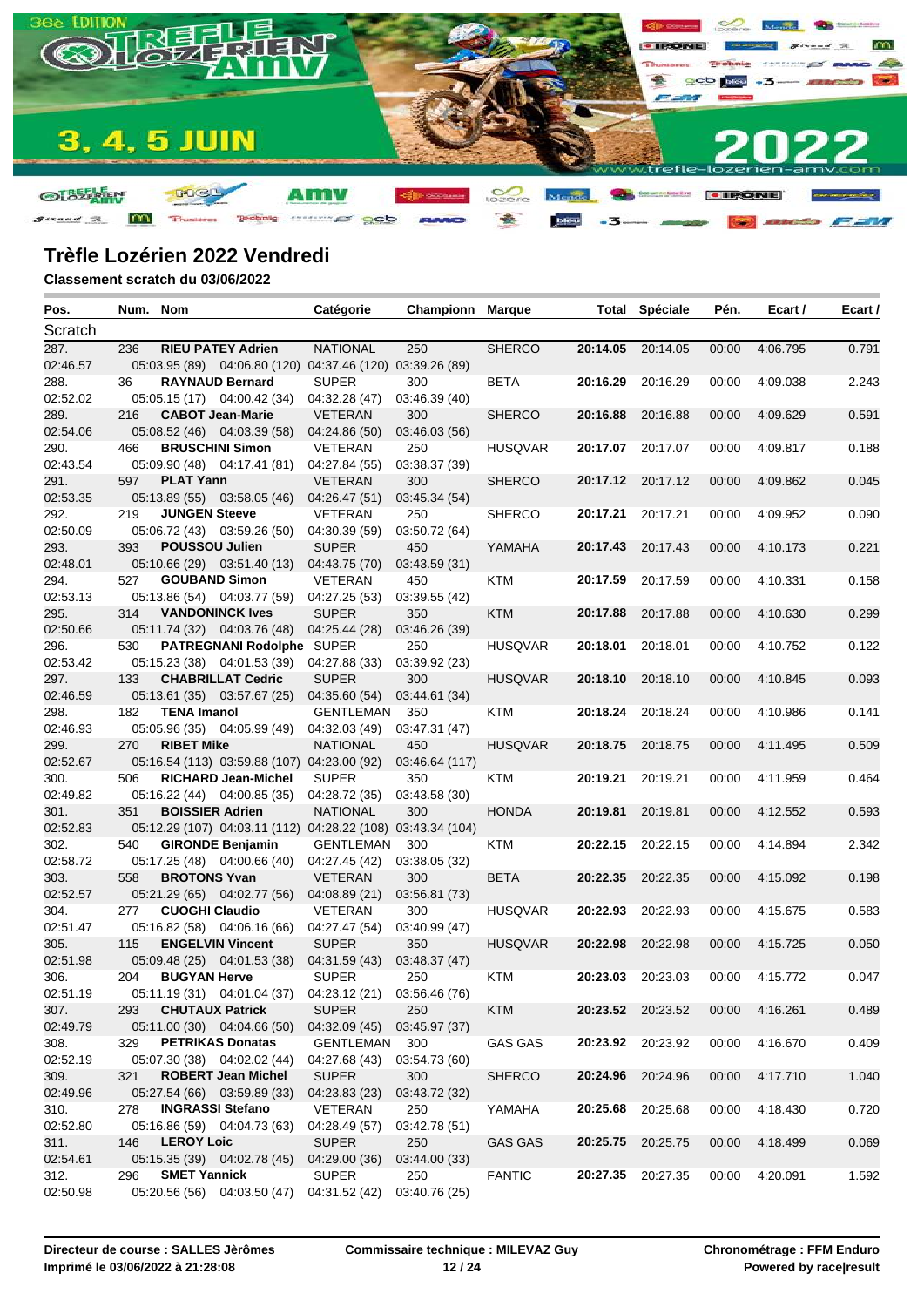

| Pos.     | Num. Nom |                        |                                                             | Catégorie                        | Championn     | Marque          |          | <b>Total Spéciale</b> | Pén.  | Ecart /  | Ecart / |
|----------|----------|------------------------|-------------------------------------------------------------|----------------------------------|---------------|-----------------|----------|-----------------------|-------|----------|---------|
| Scratch  |          |                        |                                                             |                                  |               |                 |          |                       |       |          |         |
| 313.     | 458      | <b>FRITZ Emmanuel</b>  |                                                             | <b>VETERAN</b>                   | 350           | <b>KTM</b>      | 20:27.88 | 20:27.88              | 00:00 | 4:20.621 | 0.530   |
| 02:54.55 |          |                        | 05:18.75 (60) 04:06.65 (67)                                 | 04:22.31 (45)                    | 03:45.59 (55) |                 |          |                       |       |          |         |
| 314.     | 272      | <b>VIDAL Laurent</b>   |                                                             | <b>SUPER</b>                     | 350           | KTM             | 20:28.67 | 20:28.67              | 00:00 | 4:21.414 | 0.793   |
| 02:52.60 |          |                        | 05:09.85 (27) 03:58.80 (28)                                 | 04:40.71 (63)                    | 03:46.69 (41) |                 |          |                       |       |          |         |
| 315.     | 250      | <b>NAVECH Philippe</b> |                                                             | <b>SUPER</b>                     | 350           | <b>HUSQVAR</b>  | 20:28.86 | 20:28.86              | 00:00 | 4:21.605 | 0.191   |
| 02:49.45 |          |                        | 05:09.63 (26) 03:58.99 (29)                                 | 04:45.94 (76)                    | 03:44.83 (35) |                 |          |                       |       |          |         |
| 316.     | 300      |                        | <b>GUERIN Sebastien</b>                                     | <b>NATIONAL</b>                  | 250           | <b>KAWASAKI</b> | 20:28.86 | 20:28.86              | 00:00 | 4:21.609 | 0.004   |
| 02:53.12 |          |                        | 05:11.21 (104) 04:03.40 (115) 04:38.68 (125) 03:42.42 (101) |                                  |               |                 |          |                       |       |          |         |
| 317.     | 155      | <b>MALARA Florian</b>  |                                                             | <b>NATIONAL</b>                  | 250           | <b>HUSQVAR</b>  | 20:28.91 | 20:28.91              | 00:00 | 4:21.655 | 0.046   |
| 02:49.94 |          |                        | 05:03.00 (84) 03:49.00 (62)                                 | 05:03.89 (142) 03:43.07 (102)    |               |                 |          |                       |       |          |         |
| 318.     | 319      | <b>AVININ Romain</b>   |                                                             | <b>GENTLEMAN</b>                 | 350           | <b>BETA</b>     | 20:29.33 | 20:29.33              | 00:00 | 4:22.074 | 0.419   |
| 02:49.46 |          |                        | 05:24.42 (59) 04:07.06 (54)                                 | 04:30.62 (47)                    | 03:37.74 (29) |                 |          |                       |       |          |         |
| 319.     | 432      | <b>COINON Thomas</b>   |                                                             | <b>NATIONAL</b>                  | 250           | <b>KTM</b>      | 20:29.68 | 20:29.68              | 00:00 | 4:22.426 | 0.352   |
| 02:50.68 |          |                        | 05:14.95 (111) 04:03.88 (116) 04:37.00 (117) 03:43.15 (103) |                                  |               |                 |          |                       |       |          |         |
| 320.     | 81       | <b>DOUTRES Pierre</b>  |                                                             | <b>SUPER</b>                     | 300           | TM              | 20:29.71 | 20:29.71              | 00:00 | 4:22.451 | 0.025   |
| 02:49.51 |          |                        | 05:17.97 (50) 03:59.25 (31)                                 | 04:35.76 (56)                    | 03:47.20 (43) |                 |          |                       |       |          |         |
| 321.     | 98       | <b>NOVAIS Robin</b>    |                                                             | <b>GENTLEMAN</b>                 | 300           | <b>SHERCO</b>   | 20:29.96 | 20:29.96              | 00:00 | 4:22.705 | 0.254   |
| 02:56.76 |          |                        | 05:07.30 (39) 04:06.11 (50)                                 | 04:33.88 (53)                    | 03:45.89 (46) |                 |          |                       |       |          |         |
| 322.     | 585      |                        | <b>SALZE Pierre-Yves</b>                                    | <b>VETERAN</b>                   | 350           | KTM             | 20:30.30 | 20:30.30              | 00:00 | 4:23.050 | 0.345   |
| 02:57.46 |          |                        | 05:20.11 (62) 03:55.47 (42)                                 | 04:30.97 (61)                    | 03:46.28(57)  |                 |          |                       |       |          |         |
| 323.     | 217      |                        | <b>SCHEIDEGGER Ismael</b>                                   | <b>VETERAN</b>                   | 125           | <b>SHERCO</b>   | 20:32.00 | 20:32.00              | 00:00 | 4:24.746 | 1.696   |
| 02:46.87 |          |                        | 05:11.54 (50) 03:59.66 (51)                                 | 04:43.92 (78)                    | 03:49.99 (63) |                 |          |                       |       |          |         |
| 324.     | 601      |                        | <b>GUILLORET David</b>                                      | <b>SUPER</b>                     | 250           | KTM             |          | 20:32.17 20:32.17     | 00:00 | 4:24.916 | 0.170   |
| 03:00.43 |          |                        | 05:21.13 (59) 04:00.90 (36)                                 | 04:23.54 (22)                    | 03:46.15 (38) |                 |          |                       |       |          |         |
| 325.     | 494      |                        | <b>RAVELLO Romain</b>                                       | <b>NATIONAL</b>                  | 390           | <b>BETA</b>     | 20:32.52 | 20:32.52              | 00:00 | 4:25.265 | 0.349   |
| 02:50.10 |          |                        | 05:23.24 (128) 04:06.62 (118) 04:27.64 (106) 03:44.90 (110) |                                  |               |                 |          |                       |       |          |         |
| 326.     | 416      | <b>COLES Dave</b>      |                                                             | <b>SUPER</b>                     | 300           | <b>HUSQVAR</b>  | 20:32.89 | 20:32.89              | 00:00 | 4:25.635 | 0.370   |
| 02:50.39 |          |                        | 05:18.12 (52) 04:02.71 (43)                                 | 04:39.54 (60)                    | 03:42.12 (29) |                 |          |                       |       |          |         |
| 327.     | 111      |                        | <b>CRUEGHE Clement</b>                                      | <b>JUNIOR</b>                    | 125           | <b>FANTIC</b>   | 20:33.54 | 20:33.54              | 00:00 | 4:26.289 | 0.654   |
| 02:49.34 |          |                        | 05:01.67 (18) 04:28.94 (23)                                 | 04:33.72 (20)                    | 03:39.86 (18) |                 |          |                       |       |          |         |
| 328.     | 70       |                        | <b>PIONNIER Jean Michel</b>                                 | <b>SUPER</b>                     | 250           | <b>SHERCO</b>   | 20:34.19 | 20:34.19              | 00:00 | 4:26.932 | 0.643   |
| 02:50.61 |          |                        | 05:18.75 (53) 04:03.03 (46)                                 | 04:29.12 (37)                    | 03:52.65 (60) |                 |          |                       |       |          |         |
| 329.     | 513      | <b>COLOMB Theo</b>     |                                                             | <b>GENTLEMAN</b>                 | 300           | <b>HUSQVAR</b>  | 20:35.35 | 20:35.35              | 00:00 | 4:28.100 | 1.168   |
| 02:50.43 |          |                        | 05:18.33 (51) 04:00.71 (41)                                 | 04:31.46 (48)                    | 03:54.41 (58) |                 |          |                       |       |          |         |
| 330.     | 465      |                        | <b>GIACOMO Vincent</b>                                      | <b>VETERAN</b>                   | 250           | KTM             | 20:35.66 | 20:35.66              | 00:00 | 4:28.406 | 0.306   |
| 02:53.52 |          |                        | 05:27.94 (72) 04:05.11 (65)                                 | 04:21.00 (41)                    | 03:48.08 (61) |                 |          |                       |       |          |         |
| 331.     | 298      |                        | <b>SOULAS Alexandre</b>                                     | <b>GENTLEMAN</b>                 | 250           | <b>KTM</b>      | 20:35.94 | 20:35.94              | 00:00 | 4:28.686 | 0.280   |
| 02:56.44 |          |                        | 05:14.89 (44) 04:06.30 (51)                                 | 04:24.54 (38)                    | 03:53.76 (55) |                 |          |                       |       |          |         |
| 332.     | 357      |                        | <b>EN NAJJAR Mehdi</b>                                      | <b>JUNIOR</b>                    | 250           | YAMAHA          |          | 20:36.52 20:36.52     | 00:00 | 4:29.269 | 0.583   |
| 02:47.77 |          |                        | 05:21.24 (22) 03:52.72 (19) 04:43.13 (22) 03:51.65 (21)     |                                  |               |                 |          |                       |       |          |         |
| 333.     | 113      |                        | <b>JUST AMON Romain</b>                                     | GENTLEMAN 300                    |               | <b>SHERCO</b>   |          | 20:37.86 20:37.86     | 00:00 | 4:30.604 | 1.335   |
| 02:56.46 |          |                        | 05:20.00 (54) 04:01.23 (42)                                 |                                  | 03:43.14(41)  |                 |          |                       |       |          |         |
| 334.     | 525      |                        | <b>BOIXADERAS Adrien</b>                                    | 04:37.00 (56)<br><b>NATIONAL</b> | 300           | <b>SHERCO</b>   |          |                       |       | 4:30.620 |         |
| 02:59.03 |          |                        |                                                             |                                  |               |                 |          | 20:37.87 20:37.87     | 00:00 |          | 0.016   |
|          |          |                        | 05:21.21 (124) 04:05.32 (117) 04:28.80 (109) 03:43.49 (106) |                                  |               |                 |          |                       |       |          |         |
| 335.     | 206      | <b>HUBSCH Eric</b>     |                                                             | <b>SUPER</b>                     | 250           | <b>KTM</b>      | 20:38.03 | 20:38.03              | 00:00 | 4:30.777 | 0.157   |
| 02:48.17 |          |                        | 05:13.27 (34) 04:02.09 (42)                                 | 04:28.09 (34)                    | 04:06.39 (99) |                 |          |                       |       |          |         |
| 336.     | 241      | <b>FRESSE Clement</b>  |                                                             | <b>NATIONAL</b>                  | 250           | <b>KTM</b>      | 20:38.06 | 20:38.06              | 00:00 | 4:30.808 | 0.031   |
| 02:51.61 |          |                        | 05:23.08 (127) 03:57.73 (101) 04:40.90 (128) 03:44.73 (109) |                                  |               |                 |          |                       |       |          |         |
| 337.     | 195      |                        | <b>BELLAUD Romain</b>                                       | <b>GENTLEMAN</b>                 | 250           | <b>KTM</b>      |          | 20:38.42 20:38.42     | 00:00 | 4:31.166 | 0.358   |
| 02:50.65 |          |                        | 05:22.69 (57) 04:02.46 (46)                                 | 04:39.38 (62)                    | 03:43.23(43)  |                 |          |                       |       |          |         |
| 338.     | 360      |                        | <b>CHABALIER Christophe SUPER</b>                           |                                  | 250           | <b>FANTIC</b>   |          | 20:39.34 20:39.34     | 00:00 | 4:32.086 | 0.920   |
| 02:50.13 |          |                        | 05:17.70 (49) 04:06.62 (55) 04:35.74 (55)                   |                                  | 03:49.14 (51) |                 |          |                       |       |          |         |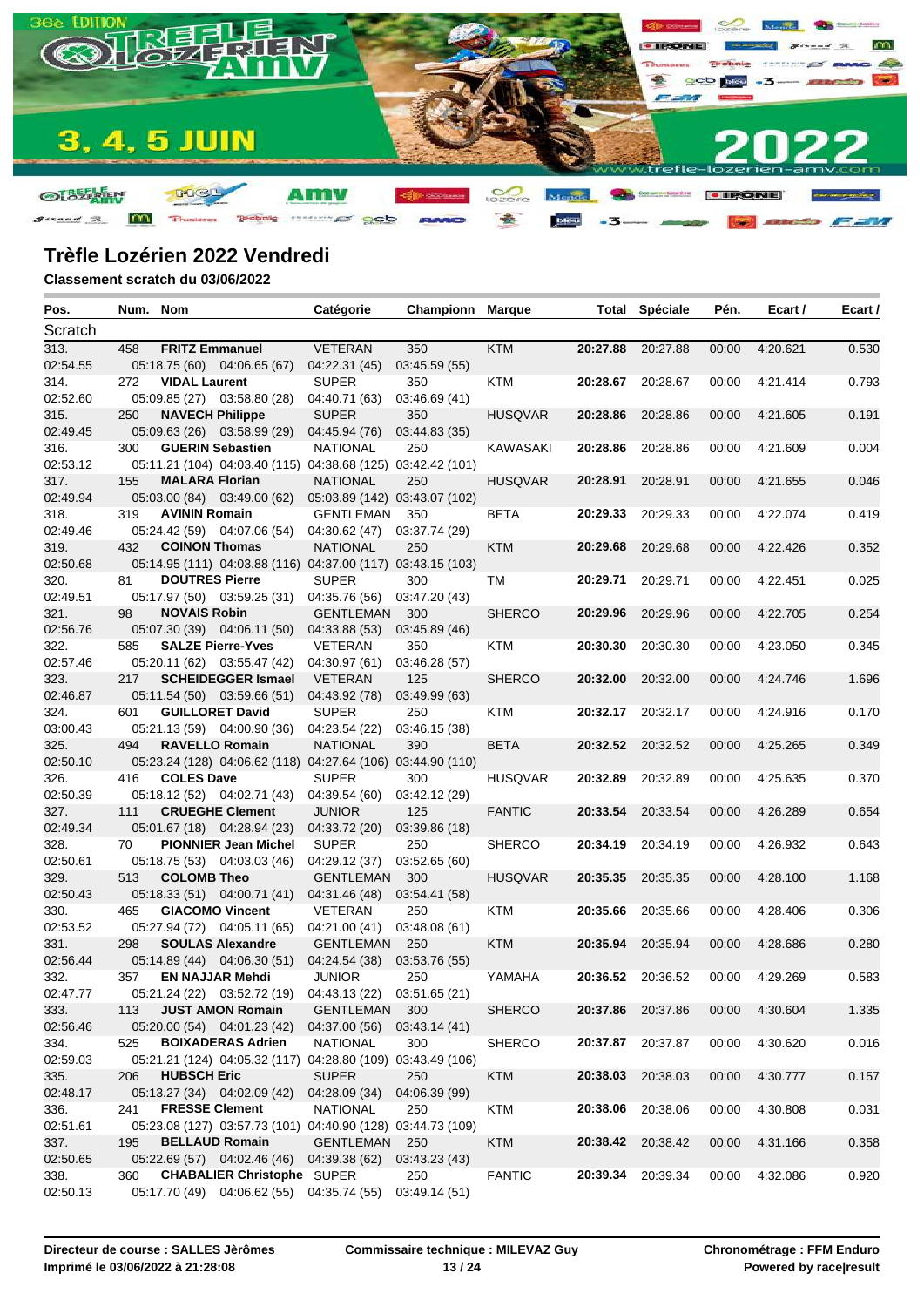

| Pos.             | Num. Nom |                        |                                                             | Catégorie                     | Championn            | <b>Marque</b>  |          | <b>Total Spéciale</b> | Pén.  | Ecart /  | Ecart / |
|------------------|----------|------------------------|-------------------------------------------------------------|-------------------------------|----------------------|----------------|----------|-----------------------|-------|----------|---------|
| Scratch          |          |                        |                                                             |                               |                      |                |          |                       |       |          |         |
| 339.             | 191      | <b>LENZINI Michael</b> |                                                             | <b>NATIONAL</b>               | 390                  | <b>AUTRE</b>   |          | 20:39.67 20:39.67     | 00:00 | 4:32.413 | 0.327   |
| 02:52.27         |          |                        | 04:56.99 (68) 04:44.77 (150) 04:26.63 (104) 03:39.00 (88)   |                               |                      |                |          |                       |       |          |         |
| 340.             | 565      | <b>LARDON Fabrice</b>  |                                                             | <b>SUPER</b>                  | 250                  | <b>GAS GAS</b> | 20:39.93 | 20:39.93              | 00:00 | 4:32.677 | 0.264   |
| 02:56.98         |          |                        | 05:24.18 (62) 04:08.91 (62)                                 | 04:15.56 (11)                 | 03:54.28 (70)        |                |          |                       |       |          |         |
| 341.             | 493      | <b>OLEON Gaetan</b>    |                                                             | <b>NATIONAL</b>               | 350                  | <b>KTM</b>     | 20:40.38 | 20:40.38              | 00:00 | 4:33.124 | 0.447   |
| 02:52.49         |          |                        | 05:22.66 (126) 04:09.10 (128) 04:30.50 (114) 03:45.61 (113) |                               |                      |                |          |                       |       |          |         |
| 342.             | 309      | <b>FONT Miquel</b>     |                                                             | <b>SUPER</b>                  | 350                  | <b>HUSQVAR</b> | 20:41.05 | 20:41.05              | 00:00 | 4:33.793 | 0.669   |
| 02:54.19         |          |                        | 05:15.94 (42) 04:07.00 (57)                                 | 04:29.75 (38)                 | 03:54.14 (69)        |                |          |                       |       |          |         |
| 343.             | 605      | <b>VILVERT Cyril</b>   |                                                             | <b>GENTLEMAN</b>              | 350                  | <b>KTM</b>     |          | 20:41.74 20:41.74     | 00:00 | 4:34.484 | 0.691   |
| 02:55.90         |          |                        | 05:15.84 (45) 04:13.52 (63)                                 | 04:21.77 (34)                 | 03:54.69(59)         |                |          |                       |       |          |         |
| 344.             | 358      |                        | <b>LAHONDES Florian</b>                                     | <b>GENTLEMAN</b>              | 250                  | <b>HUSQVAR</b> |          | 20:42.17 20:42.17     | 00:00 | 4:34.912 | 0.428   |
| 02:56.44         |          |                        | 05:16.84 (46) 04:03.47 (47)                                 | 04:32.57 (51)                 | 03:52.82(53)         |                |          |                       |       |          |         |
| 345.             | 589      | <b>MENRAS Louis</b>    |                                                             | <b>ESPOIR</b>                 | 125                  | <b>HUSQVAR</b> | 20:42.48 | 20:42.48              | 00:00 | 4:35.230 | 0.318   |
| 02:56.05         |          |                        | 05:24.57 (21) 04:03.96 (20)                                 | 04:30.32 (18)                 | 03:47.57 (20)        |                |          |                       |       |          |         |
| 346.             | 569      |                        | <b>MALOT Sebastien</b>                                      | <b>VETERAN</b>                | 450                  | KTM            | 20:42.88 | 20:42.88              | 00:00 | 4:35.624 | 0.394   |
| 02:58.43         |          |                        | 05:25.48 (70) 04:03.93 (60)                                 | 04:28.28 (56)                 | 03:46.74 (58)        |                |          |                       |       |          |         |
| 347.             | 490      | <b>BIAU Vincent</b>    |                                                             | <b>NATIONAL</b>               | 450                  | <b>KTM</b>     | 20:42.95 | 20:42.95              | 00:00 | 4:35.699 | 0.075   |
| 02:53.27         |          |                        | 05:20.19 (122) 04:02.79 (111) 04:40.95 (129) 03:45.73 (114) |                               |                      |                |          |                       |       |          |         |
| 348.             | 547      |                        | PHELITEPPEAU Sylvain VETERAN                                |                               | 300                  | <b>SHERCO</b>  | 20:43.45 | 20:43.45              | 00:00 | 4:36.199 | 0.500   |
| 02:55.20         |          |                        | 05:22.46 (67) 04:09.43 (69)                                 | 04:29.13 (58)                 | 03:47.21 (59)        |                |          |                       |       |          |         |
| 349.             | 415      |                        | <b>ARMS50 CM3NG Paul</b>                                    | <b>SUPER</b>                  | 450                  | <b>HUSQVAR</b> | 20:43.98 | 20:43.98              | 00:00 | 4:36.730 | 0.531   |
| 02:53.12         |          |                        | 05:16.15 (43) 04:05.87 (52)                                 | 04:32.93 (51)                 | 03:55.89 (74)        |                |          |                       |       |          |         |
| 350.<br>02:55.14 | 263      |                        | <b>PUNGINELLI Christian</b>                                 | <b>SUPER</b>                  | 350<br>03:51.36 (55) | <b>HUSQVAR</b> | 20:44.50 | 20:44.50              | 00:00 | 4:37.242 | 0.512   |
| 351.             | 340      |                        | 05:21.21 (60) 04:03.88 (49)<br><b>COSTARD Thierry</b>       | 04:32.88 (50)<br><b>SUPER</b> | 350                  | <b>KTM</b>     | 20:45.52 | 20:45.52              | 00:00 | 4:38.261 | 1.019   |
| 02:55.12         |          |                        | 05:14.14 (36) 04:10.10 (65)                                 | 04:32.02 (44)                 | 03:54.12 (68)        |                |          |                       |       |          |         |
| 352.             | 126      | <b>SCHURER Frank</b>   |                                                             | <b>SUPER</b>                  | $\mathbf{1}$         | KTM            | 20:46.16 | 20:46.16              | 00:00 | 4:38.904 | 0.643   |
| 02:58.78         |          |                        | 05:15.40 (40) 03:59.36 (32)                                 | 04:42.44 (67)                 | 03:50.15(53)         |                |          |                       |       |          |         |
| 353.             | 592      | <b>FAU Regis</b>       |                                                             | <b>SUPER</b>                  | 300                  | <b>HUSQVAR</b> | 20:46.63 | 20:46.63              | 00:00 | 4:39.378 | 0.474   |
| 03:04.99         |          |                        | 05:22.10 (61) 04:06.36 (54)                                 | 04:26.09 (30)                 | 03:47.08 (42)        |                |          |                       |       |          |         |
| 354.             | 379      | <b>GRAVIER Cedric</b>  |                                                             | <b>SUPER</b>                  | 500                  | KTM            | 20:46.98 | 20:46.98              | 00:00 | 4:39.725 | 0.347   |
| 03:01.05         |          |                        | 05:33.41 (80) 03:59.09 (30)                                 | 04:23.89 (24)                 | 03:49.52 (52)        |                |          |                       |       |          |         |
| 355.             | 518      |                        | <b>ROULAND Morgan</b>                                       | <b>NATIONAL</b>               | 350                  | <b>KTM</b>     | 20:47.33 | 20:47.33              | 00:00 | 4:40.075 | 0.350   |
| 02:54.13         |          |                        | 05:28.82 (131) 04:07.74 (123) 04:27.93 (107) 03:48.69 (120) |                               |                      |                |          |                       |       |          |         |
| 356.             | 91       |                        | <b>SIMIONI Francesco</b>                                    | <b>SUPER</b>                  | 250                  | KTM            | 20:47.84 | 20:47.84              | 00:00 | 4:40.585 | 0.510   |
| 02:50.14         |          |                        | 05:15.53 (41) 04:06.05 (53)                                 | 04:41.61 (65)                 | 03:54.50 (71)        |                |          |                       |       |          |         |
| 357.             | 179      |                        | <b>MARCHAND Raphael</b>                                     | <b>SUPER</b>                  | 300                  | <b>SHERCO</b>  | 20:47.84 | 20:47.84              | 00:00 | 4:40.589 | 0.004   |
| 02:56.37         |          |                        | 05:17.57 (48) 04:17.53 (88)                                 | 04:30.93 (41)                 | 03:45.43 (36)        |                |          |                       |       |          |         |
| 358.             | 483      | <b>SEQUIER Yann</b>    |                                                             | GENTLEMAN                     | 300                  | <b>HUSQVAR</b> |          | 20:47.85 20:47.85     | 00:00 | 4:40.600 | 0.011   |
| 03:00.01         |          |                        | 05:18.21 (50) 04:09.15 (56) 04:29.02 (45) 03:51.44 (51)     |                               |                      |                |          |                       |       |          |         |
| 359.             | 301      | <b>ROY Maxime</b>      |                                                             | GENTLEMAN 300                 |                      | <b>SHERCO</b>  |          | 20:48.74 20:48.74     | 00:00 | 4:41.481 | 0.881   |
| 02:56.48         |          |                        | 05:12.82 (42) 04:10.43 (59)                                 | 04:37.50 (57)                 | 03:51.48 (52)        |                |          |                       |       |          |         |
| 360.             | 613      | <b>GUISNEL Steve</b>   |                                                             | <b>NATIONAL</b>               | 300                  | KTM            |          | 20:51.05 20:51.05     | 00:00 | 4:43.796 | 2.315   |
| 02:52.53         |          |                        | 05:22.08 (125) 04:07.22 (121) 04:37.92 (123) 03:51.28 (123) |                               |                      |                |          |                       |       |          |         |
| 361.             | 575      |                        | <b>BROUSSOULOUX</b>                                         | <b>GENTLEMAN</b>              | 250                  | <b>HUSQVAR</b> | 20:54.04 | 20:54.04              | 00:00 | 4:46.785 | 2.989   |
| 03:03.39         |          |                        | 05:21.16 (56) 04:06.79 (53)                                 | 04:28.62 (44)                 | 03:54.06 (56)        |                |          |                       |       |          |         |
| 362.             | 168      |                        | <b>LE BOURDON Arnaud</b>                                    | <b>SUPER</b>                  | 250                  | KTM            | 20:55.19 | 20:55.19              | 00:00 | 4:47.937 | 1.152   |
| 02:55.31         |          |                        | 05:32.23 (75) 04:11.06 (68)                                 | 04:34.68 (53)                 | 03:41.89 (28)        |                |          |                       |       |          |         |
| 363.             | 218      | <b>LAGGER David</b>    |                                                             | <b>SUPER</b>                  | 125                  | <b>SHERCO</b>  | 20:56.01 | 20:56.01              | 00:00 | 4:48.760 | 0.823   |
| 02:54.71         |          |                        | 05:17.23 (45) 04:09.84 (64)                                 | 04:45.78 (75)                 | 03:48.44 (48)        |                |          |                       |       |          |         |
| 364.             | 252      |                        | <b>PRATOUSSY Benoit</b>                                     | VETERAN                       | 300                  | <b>SHERCO</b>  |          | 20:57.17 20:57.17     | 00:00 | 4:49.912 | 1.152   |
| 02:58.68         |          |                        | 05:12.81 (53) 04:16.22 (80)                                 | 04:41.63 (73)                 | 03:47.81 (60)        |                |          |                       |       |          |         |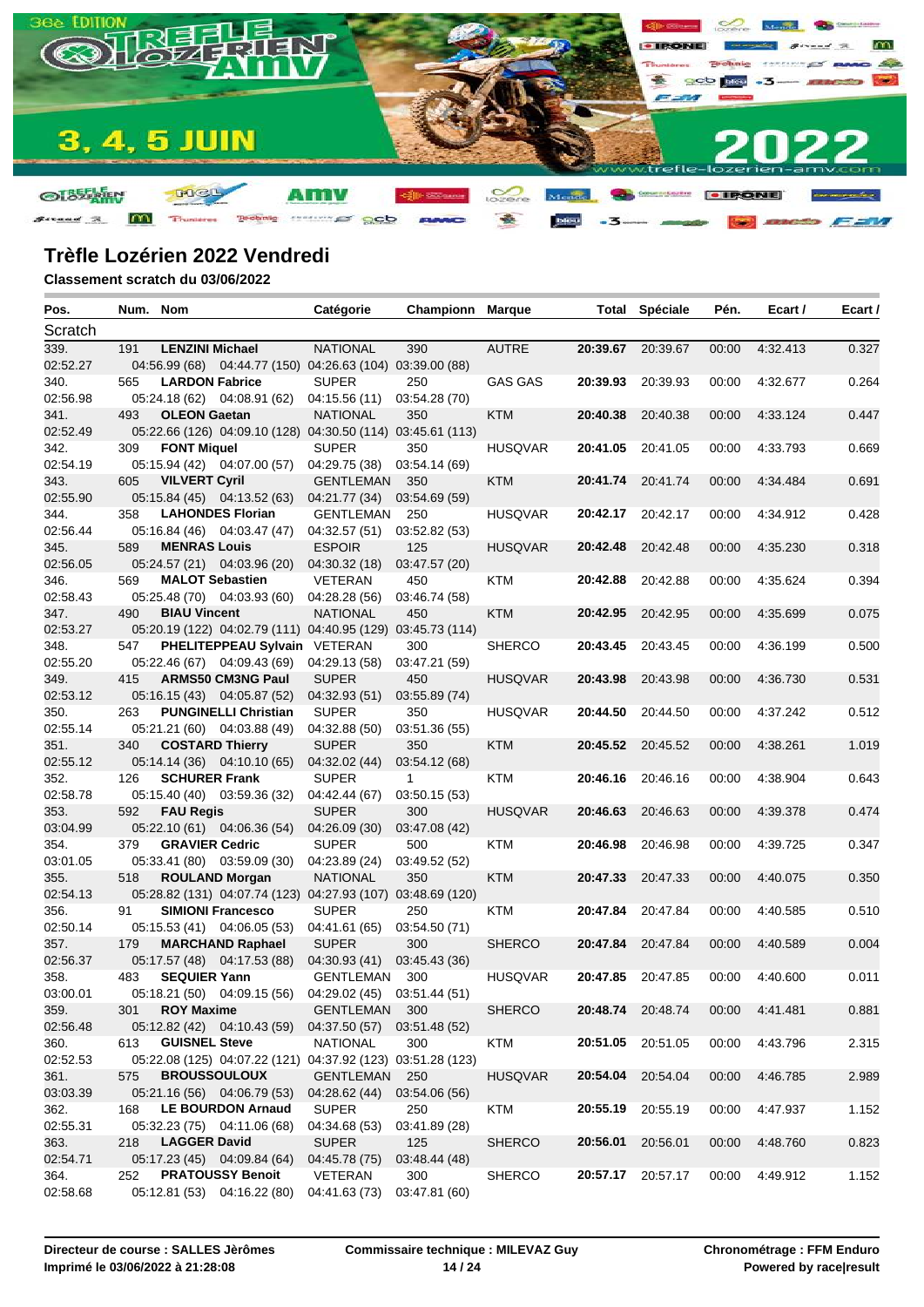

| Pos.             | Num. Nom |                         |                                                             | Catégorie                | Championn            | <b>Marque</b>  |          | <b>Total Spéciale</b> | Pén.  | Ecart /  | Ecart / |
|------------------|----------|-------------------------|-------------------------------------------------------------|--------------------------|----------------------|----------------|----------|-----------------------|-------|----------|---------|
| Scratch          |          |                         |                                                             |                          |                      |                |          |                       |       |          |         |
| 365.             | 600      | <b>PORTE David</b>      |                                                             | <b>NATIONAL</b>          | 250                  | <b>BETA</b>    | 20:57.48 | 20:57.48              | 00:00 | 4:50.230 | 0.318   |
| 03:02.24         |          |                         | 05:18.59 (120) 04:08.94 (127) 04:27.24 (105) 04:00.46 (130) |                          |                      |                |          |                       |       |          |         |
| 366.             | 408      | <b>FENWICK Mark</b>     |                                                             | <b>SUPER</b>             | 300                  | <b>HUSQVAR</b> | 21:00.41 | 21:00.41              | 00:00 | 4:53.151 | 2.921   |
| 02:59.44         |          |                         | 05:17.98 (51) 04:11.01 (67)                                 | 04:39.92 (61)            | 03:52.05 (57)        |                |          |                       |       |          |         |
| 367.             | 602      | <b>JOLY Olivier</b>     |                                                             | <b>SUPER</b>             | 250                  | <b>KTM</b>     | 21:00.49 | 21:00.49              | 00:00 | 4:53.240 | 0.089   |
| 02:56.21         |          |                         | 05:28.15 (67) 04:07.88 (60)                                 | 04:32.40 (48)            | 03:55.84 (73)        |                |          |                       |       |          |         |
| 368.             | 192      | <b>COLLET Jeff</b>      |                                                             | <b>SUPER</b>             | 300                  | <b>SHERCO</b>  | 21:00.67 | 21:00.67              | 00:00 | 4:53.419 | 0.179   |
| 02:50.90         |          |                         | 05:10.53 (28) 04:21.48 (100) 04:43.86 (71)                  |                          | 03:53.89 (67)        |                |          |                       |       |          |         |
| 369.             | 572      | <b>MALOT Thomas</b>     |                                                             | <b>VETERAN</b>           | 450                  | <b>KTM</b>     |          | 21:01.18 21:01.18     | 00:00 | 4:53.927 | 0.508   |
| 02:58.55         |          |                         | 05:24.23 (68) 04:11.03 (72)                                 | 04:34.50 (64)            | 03:52.85 (70)        |                |          |                       |       |          |         |
| 370.             | 428      | <b>LIEGEON Jn</b>       |                                                             | <b>SUPER</b>             | 250                  | KTM            |          | 21:02.04 21:02.04     | 00:00 | 4:54.789 | 0.862   |
| 02:59.38         |          |                         | 05:31.77 (74) 04:15.68 (85)                                 | 04:27.76 (32)            | 03:47.43 (44)        |                |          |                       |       |          |         |
| 371.             | 485      | <b>OLIVIERI Antoine</b> |                                                             | <b>VETERAN</b>           | 350                  | <b>KTM</b>     |          | 21:02.74 21:02.74     | 00:00 | 4:55.483 | 0.694   |
| 02:44.25         |          |                         | 04:57.28 (30) 03:48.94 (27)                                 | 05:52.26 (99)            | 03:39.99 (44)        |                |          |                       |       |          |         |
| 372.             | 346      | <b>DOMET Philippe</b>   |                                                             | <b>SUPER</b>             | 250                  | <b>FANTIC</b>  | 21:03.03 | 21:03.03              | 00:00 | 4:55.776 | 0.293   |
| 02:55.77         |          |                         | 05:33.17 (78) 04:10.69 (66)                                 | 04:34.46 (52)            | 03:48.91 (49)        |                |          |                       |       |          |         |
| 373.             | 554      | <b>ROUDANES Yael</b>    |                                                             | <b>VETERAN</b>           | 250                  | <b>SHERCO</b>  | 21:03.49 | 21:03.49              | 00:00 | 4:56.238 | 0.462   |
| 03:00.17         |          |                         | 05:21.23 (64) 04:02.77 (55)                                 | 04:39.70 (69)            | 03:59.61 (79)        |                |          |                       |       |          |         |
| 374.             | 402      | <b>BROS Florian</b>     |                                                             | <b>NATIONAL</b>          | 250                  | <b>HUSQVAR</b> |          | 21:05.57 21:05.57     | 00:00 | 4:58.319 | 2.081   |
| 02:59.47         |          |                         | 05:27.82 (130) 04:10.82 (132) 04:41.13 (130) 03:46.31 (115) |                          |                      |                |          |                       |       |          |         |
| 375.             | 446      | <b>VIALLON Hubert</b>   |                                                             | <b>VETERAN</b>           | 450                  | <b>HONDA</b>   | 21:07.35 | 21:07.35              | 00:00 | 5:00.093 | 1.774   |
| 02:57.45         |          |                         | 05:25.80 (71) 04:06.68 (68)                                 | 04:45.98 (79)            | 03:51.42 (67)        |                |          |                       |       |          |         |
| 376.             | 334      | <b>POWELL Pepe</b>      |                                                             | <b>VETERAN</b>           | 350                  | KTM            | 21:07.90 | 21:07.90              | 00:00 | 5:00.644 | 0.551   |
| 02:56.91         |          |                         | 05:31.70 (77) 04:10.46 (71)                                 | 04:37.60 (68)            | 03:51.21 (66)        |                |          |                       |       |          |         |
| 377.             | 189      |                         | <b>GONZALEZ Frederic</b>                                    | <b>NATIONAL</b>          | 300                  | <b>HUSQVAR</b> | 21:08.35 | 21:08.35              | 00:00 | 5:01.100 | 0.456   |
| 03:05.50         |          |                         | 05:19.26 (121) 04:07.84 (124) 04:37.63 (121) 03:58.11 (129) |                          |                      |                |          |                       |       |          |         |
| 378.             | 503      | <b>SIENACK Laurent</b>  |                                                             | <b>NATIONAL</b>          | 250                  | KTM            | 21:08.50 | 21:08.50              | 00:00 | 5:01.241 | 0.141   |
| 02:58.05         |          |                         | 05:33.32 (135) 04:07.53 (122) 04:37.22 (118) 03:52.35 (124) |                          |                      |                |          |                       |       |          |         |
| 379.             | 186      |                         | <b>FANTONI Jean Pierre</b>                                  | <b>NATIONAL</b>          | 125                  | YAMAHA         | 21:09.14 | 20:09.14              | 01:00 | 5:01.881 | 0.640   |
| 02:50.60         |          |                         | 05:17.28 (115) 03:52.09 (81)                                | 04:24.11 (95)            | 03:45.03 (112)       |                |          |                       |       |          |         |
| 380.             | 611      | <b>GALLAND Raoul</b>    |                                                             | <b>NATIONAL</b>          | 250                  | KTM            | 21:09.20 | 21:09.20              | 00:00 | 5:01.943 | 0.062   |
| 02:56.12         |          |                         | 05:29.98 (132) 04:17.11 (137) 04:38.71 (126) 03:47.26 (118) |                          |                      |                |          |                       |       |          |         |
| 381.             | 407      | <b>WADSWORTB</b>        |                                                             | <b>SUPER</b>             | 300                  | <b>SHERCO</b>  | 21:10.71 | 21:10.71              | 00:00 | 5:03.460 | 1.517   |
| 02:57.48         |          |                         | 05:31.06 (71) 04:12.84 (75)                                 | 04:37.17 (58)            | 03:52.15 (59)        |                |          |                       |       |          |         |
| 382.             | 227      |                         | <b>GROUSSET Quentin</b>                                     | <b>GENTLEMAN</b>         | 300                  | <b>BETA</b>    |          | 21:11.38 21:11.38     | 00:00 | 5:04.128 | 0.668   |
| 02:58.09         |          |                         | 05:17.49 (49) 04:00.62 (39)                                 | 04:55.12 (72)            | 04:00.05 (66)        |                |          |                       |       |          |         |
| 383.             | 224      | <b>DURAND Remi</b>      |                                                             | <b>GENTLEMAN</b>         | 300                  | <b>SHERCO</b>  | 21:11.44 | 21:11.44              | 00:00 | 5:04.183 | 0.055   |
| 03:04.98         |          |                         | 05:33.26 (66) 04:11.45 (60)                                 | 04:34.38 (54)            | 03:47.35(48)         |                |          |                       |       |          |         |
| 384.             | 567      | <b>ARNAUD Philippe</b>  |                                                             | <b>SUPER</b>             | 450                  | KTM            |          | 21:11.97 21:11.97     | 00:00 | 5:04.718 | 0.535   |
| 02:47.30         |          |                         | 05:34.19 (83) 04:13.12 (76) 04:45.57 (73) 03:51.77 (56)     |                          |                      |                |          |                       |       |          |         |
| 385.             | 573      | <b>BELVAL Jerome</b>    |                                                             | <b>VETERAN</b>           | 450                  | <b>KTM</b>     |          | 21:12.05 21:12.05     | 00:00 | 5:04.800 | 0.082   |
| 03:05.36         |          |                         | 05:30.38 (75) 04:04.58 (62)                                 | 04:39.74 (70)            | 03:51.98 (69)        |                |          |                       |       |          |         |
| 386.             | 529      | <b>MARIN Pierre</b>     |                                                             | <b>SUPER</b>             | 350                  | <b>BETA</b>    |          | 21:12.10 21:12.10     | 00:00 | 5:04.850 | 0.050   |
| 03:00.06         |          |                         | 05:27.34 (65) 04:11.11 (69)                                 | 04:32.87 (49)            | 04:00.71 (87)        |                |          | 21:13.02 21:13.02     |       | 5:05.765 |         |
| 387.<br>02:56.83 | 99       |                         | <b>COMMEAUX Guilhem</b><br>05:29.74 (74) 04:09.98 (70)      | <b>VETERAN</b>           | 125                  | <b>KTM</b>     |          |                       | 00:00 |          | 0.915   |
|                  |          |                         |                                                             | 04:37.04 (66)            | 03:59.41 (78)        |                |          |                       |       |          |         |
| 388.<br>02:55.81 | 161      |                         | <b>AHMED Emmanuel</b><br>05:28.70 (73) 04:04.76 (64)        | VETERAN<br>04:53.43 (85) | 300<br>03:51.51 (68) | <b>BETA</b>    |          | 21:14.24 21:14.24     | 00:00 | 5:06.983 | 1.218   |
| 389.             | 508      | <b>VARGAS Mickael</b>   |                                                             | <b>NATIONAL</b>          | 350                  | <b>KTM</b>     |          | 21:14.38 21:14.38     | 00:00 | 5:07.130 |         |
| 02:58.65         |          |                         | 05:36.69 (138) 04:09.84 (129) 04:36.35 (116) 03:52.84 (125) |                          |                      |                |          |                       |       |          | 0.147   |
| 390.             | 254      | <b>MOURET David</b>     |                                                             | <b>SUPER</b>             | 350                  | <b>KTM</b>     |          | 21:14.54 21:14.54     | 00:00 | 5:07.285 | 0.155   |
| 02:58.54         |          |                         | 05:31.37 (73) 04:08.48 (61)                                 | 04:43.35 (69)            | 03:52.78 (61)        |                |          |                       |       |          |         |
|                  |          |                         |                                                             |                          |                      |                |          |                       |       |          |         |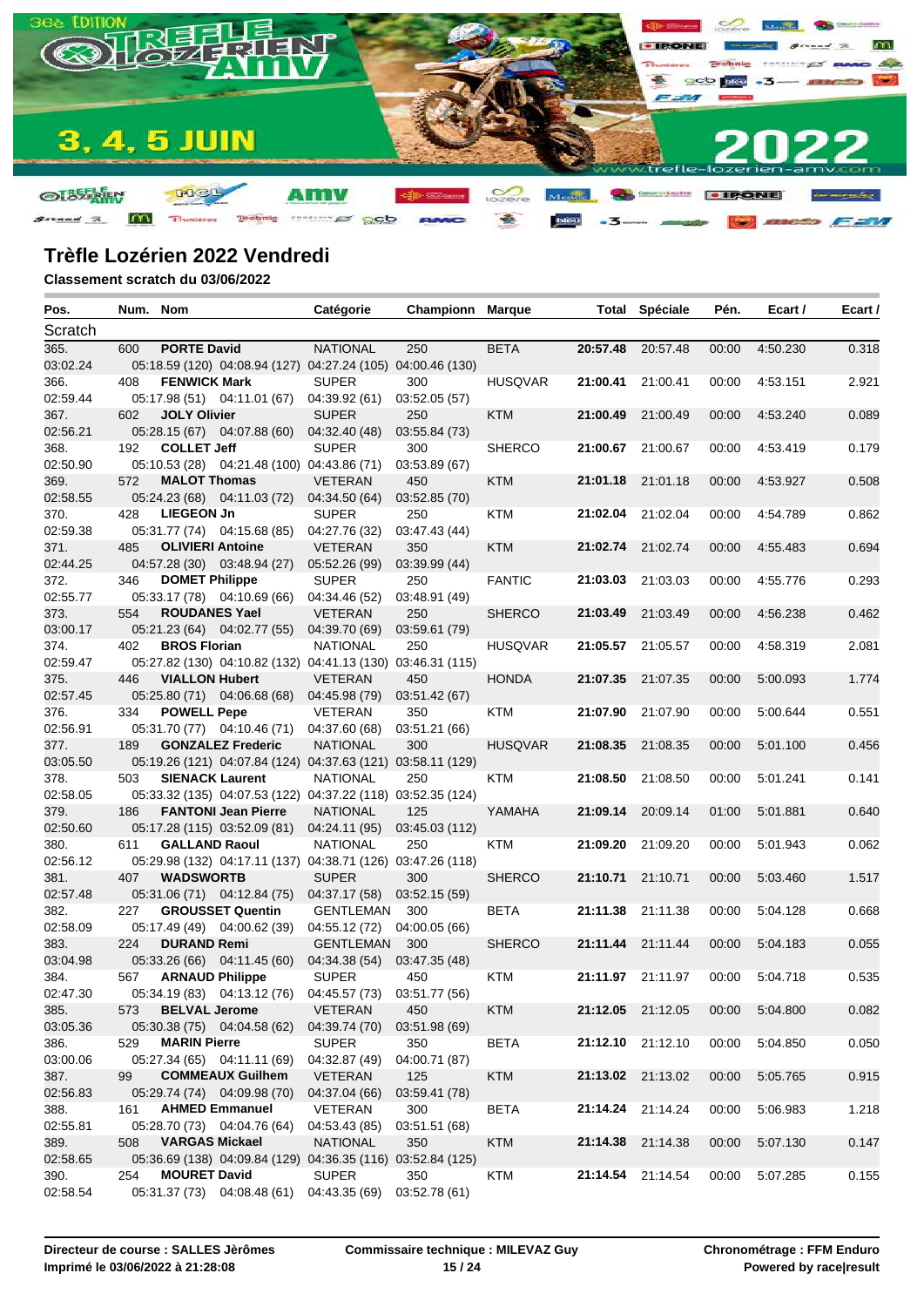

| Scratch<br>391.<br><b>DAL POS Ferruccio</b><br><b>SUPER</b><br><b>HM</b><br>21:14.62 21:14.62<br>5:07.367<br>282<br>300<br>00:00<br>0.082<br>02:57.37<br>05:20.96 (58) 04:06.78 (56)<br>05:01.73 (100) 03:47.76 (45)<br><b>PIERETTI Lucas</b><br>392.<br>467<br>GENTLEMAN<br>KTM<br>21:16.42 21:16.42<br>5:09.162<br>1.795<br>300<br>00:00<br>03:01.49<br>05:21.11 (55) 04:05.80 (48)<br>04:55.17 (73) 03:52.84 (54)<br><b>GENIE Theo</b><br>21:17.46<br>393.<br>GENTLEMAN<br><b>GAS GAS</b><br>21:17.46<br>00:00<br>5:10.208<br>1.046<br>198<br>250<br>03:05.35<br>05:29.88 (65) 04:17.05 (67)<br>03:47.57 (49)<br>04:37.59 (58)<br><b>FROMONT Francois</b><br>21:19.19 21:19.19<br>5:11.933<br>394.<br>258<br>GENTLEMAN<br>400<br>KTM<br>00:00<br>1.725<br>02:58.74<br>05:19.52 (53) 04:14.12 (65)<br>04:46.23 (66) 04:00.57 (67)<br>395.<br><b>SANNA Loic</b><br><b>NATIONAL</b><br><b>KTM</b><br>21:19.43 21:19.43<br>00:00<br>5:12.180<br>0.247<br>184<br>250<br>03:04.26<br>05:27.53 (129) 04:12.06 (133) 04:37.76 (122) 03:57.80 (128)<br>5:12.604<br>396.<br><b>TICHIT Jeremy</b><br><b>JUNIOR</b><br>125<br><b>SHERCO</b><br>21:19.86 21:19.86<br>00:00<br>0.424<br>248<br>05:21.19 (21) 04:11.32 (22)<br>04:55.83 (23)<br>03:55.82 (22)<br><b>MUTELET Olivier</b><br><b>SUPER</b><br><b>KTM</b><br>21:20.22 21:20.22<br>397.<br>502<br>250<br>00:00<br>5:12.968<br>0.364<br>02:56.61<br>05:33.27 (79) 04:14.01 (80)<br>03:54.86 (72)<br>04:41.46 (64)<br><b>QUINTIN Jules</b><br>21:21.33 21:21.33<br>398.<br><b>ESPOIR</b><br>125<br><b>SHERCO</b><br>00:00<br>5:14.074<br>1.106<br>349<br>02:50.44<br>05:23.70 (20) 04:07.25 (21)<br>04:38.90 (20)<br>04:21.01 (23)<br><b>BERARD Pierre Alain</b><br>399.<br>563<br><b>SUPER</b><br>250<br><b>HUSABER</b><br>21:22.68<br>21:22.68<br>5:15.429<br>1.355<br>00:00<br>02:54.38<br>05:30.98 (70) 04:13.91 (79)<br>04:40.05 (62)<br>04:03.34 (93)<br>400.<br><b>BLANQUET Othilie</b><br><b>FEMININE</b><br>250<br>KTM<br>21:26.17 21:26.17<br>5:18.917<br>3.488<br>456<br>00:00<br>02:57.01(6)<br>05:23.03(7)<br>04:12.34(5)<br>04:35.74 (6)<br>04:18.04(7)<br><b>GIBBONE Jean-Philippe SUPER</b><br>401.<br>262<br>250<br><b>HUSQVAR</b><br>21:26.76<br>21:26.76<br>5:19.502<br>0.585<br>00:00<br>02:48.89<br>05:50.03 (117) 04:07.26 (58)<br>03:49.13 (50)<br>04:51.43 (84)<br>402.<br>452<br><b>COLOMB Theo</b><br>GENTLEMAN<br><b>SHERCO</b><br>21:27.33 21:27.33<br>00:00<br>5:20.077<br>0.575<br>300<br>03:10.48<br>05:18.37 (52) 04:09.22 (57)<br>04:47.12 (67)<br>04:02.12 (69)<br>441<br><b>CHARLES Thierry</b><br>21:27.46<br><b>SUPER</b><br><b>SHERCO</b><br>20:26.46<br>01:01<br>5:20.209<br>0.132<br>403.<br>300<br>02:51.71<br>05:08.21 (23) 04:02.73 (44)<br>04:35.95 (57)<br>03:47.85 (46)<br><b>ARMET Andre</b><br>21:28.19 21:28.19<br>5:20.939<br>404.<br>385<br><b>SUPER</b><br>250<br>YAMAHA<br>00:00<br>0.730<br>02:58.60<br>05:37.80 (88) 04:20.13 (95)<br>04:29.91 (39)<br>04:01.73 (89)<br><b>GRAVEJAT Herve</b><br>21:28.53 21:28.53<br>405.<br>524<br><b>VETERAN</b><br>300<br><b>KTM</b><br>00:00<br>5:21.276<br>0.337<br>03:00.60<br>05:33.46 (79) 04:15.24 (78)<br>04:40.18 (71)<br>03:59.04 (76)<br><b>CHASSAGNE</b><br><b>SUPER</b><br>0.399<br>406.<br>460<br>250<br><b>SHERCO</b><br>21:28.93 21:28.93<br>00:00<br>5:21.675<br>03:02.63<br>05:32.82 (77) 04:11.62 (70)<br>03:53.59 (66)<br>04:48.25 (79)<br><b>BOULAIS David</b><br>21:29.48<br>479<br><b>VETERAN</b><br>YAMAHA<br>21:29.48<br>00:00<br>5:22.222<br>0.547<br>407.<br>250<br>03:00.76<br>05:42.69 (92) 04:12.84 (75)<br>04:35.71 (65)<br>03:57.46 (74)<br><b>MOLINIE Nicolas</b><br><b>SUPER</b><br>250<br><b>SHERCO</b><br>21:29.71<br>21:29.71<br>00:00<br>5:22.456<br>0.234<br>408.<br>180<br>02:51.36<br>05:54.66 (124) 04:02.07 (41)<br>04:49.45 (82)<br>03:52.14 (58)<br><b>ZERAFFA Guy</b><br>21:31.75 21:31.75<br>409.<br>327<br><b>SUPER</b><br>300<br><b>SHERCO</b><br>00:00<br>5:24.494<br>2.038<br>03:04.71<br>05:34.28 (84) 04:13.51 (78)<br>04:45.69 (74)<br>03:53.55(65)<br><b>DURAND Kevin</b><br>21:32.21 21:32.21<br>515<br>GENTLEMAN 450<br>KTM<br>00:00<br>5:24.955<br>0.461<br>410.<br>03:05.73<br>05:33.98 (67) 04:13.32 (62) 04:41.59 (64) 03:57.58 (63)<br>0.035<br><b>PERRON Pierre</b><br><b>AUTRE</b><br>21:32.24 21:32.24<br>00:00<br>5:24.990<br>411.<br>GENTLEMAN 250<br>391<br>02:59.36<br>05:49.55 (74) 04:10.27 (58)<br>04:38.05 (59)<br>03:55.01 (61)<br>412.<br><b>BRAMOULLE Yannick</b><br><b>NATIONAL</b><br>300<br><b>SHERCO</b><br>21:32.61 21:32.61<br>0.364<br>439<br>00:00<br>5:25.354<br>03:03.58<br>05:20.46 (123) 04:17.27 (138) 04:56.86 (139) 03:54.42 (126)<br><b>MANOUX Alex</b><br><b>NATIONAL</b><br><b>KTM</b><br>21:33.75 21:33.75<br>1.137<br>413.<br>549<br>250<br>00:00<br>5:26.491<br>03:01.62<br>05:42.05 (140) 04:08.68 (126) 04:39.48 (127) 04:01.90 (132)<br>414.<br><b>BREMOND Christian</b><br><b>SUPER</b><br><b>KTM</b><br>21:34.18 21:34.18<br>00:00<br>5:26.924<br>0.433<br>426<br>250<br>02:56.29<br>05:26.48 (63) 04:11.76 (71)<br>05:01.07 (99)<br>03:58.57 (80)<br><b>TUFFERY Benjamin</b><br>415.<br>444<br><b>NATIONAL</b><br>300<br><b>KTM</b><br>21:34.80 21:34.80<br>00:00<br>0.622<br>5:27.546<br>02:59.89<br>05:18.28 (119) 04:09.93 (130) 04:49.96 (134) 04:16.72 (143)<br><b>ENGELVIN Theo</b><br>GENTLEMAN<br><b>HUSQVAR</b><br>21:34.94 21:34.94<br>5:27.682<br>0.136<br>416.<br>403<br>125<br>00:00<br>05:25.96 (61) 04:26.39 (73) 04:48.27 (69) 03:54.21 (57) | Pos.     | Num. Nom |  | Catégorie | <b>Championn Marque</b> |  | <b>Total Spéciale</b> | Pén. | Ecart / | Ecart / |
|------------------------------------------------------------------------------------------------------------------------------------------------------------------------------------------------------------------------------------------------------------------------------------------------------------------------------------------------------------------------------------------------------------------------------------------------------------------------------------------------------------------------------------------------------------------------------------------------------------------------------------------------------------------------------------------------------------------------------------------------------------------------------------------------------------------------------------------------------------------------------------------------------------------------------------------------------------------------------------------------------------------------------------------------------------------------------------------------------------------------------------------------------------------------------------------------------------------------------------------------------------------------------------------------------------------------------------------------------------------------------------------------------------------------------------------------------------------------------------------------------------------------------------------------------------------------------------------------------------------------------------------------------------------------------------------------------------------------------------------------------------------------------------------------------------------------------------------------------------------------------------------------------------------------------------------------------------------------------------------------------------------------------------------------------------------------------------------------------------------------------------------------------------------------------------------------------------------------------------------------------------------------------------------------------------------------------------------------------------------------------------------------------------------------------------------------------------------------------------------------------------------------------------------------------------------------------------------------------------------------------------------------------------------------------------------------------------------------------------------------------------------------------------------------------------------------------------------------------------------------------------------------------------------------------------------------------------------------------------------------------------------------------------------------------------------------------------------------------------------------------------------------------------------------------------------------------------------------------------------------------------------------------------------------------------------------------------------------------------------------------------------------------------------------------------------------------------------------------------------------------------------------------------------------------------------------------------------------------------------------------------------------------------------------------------------------------------------------------------------------------------------------------------------------------------------------------------------------------------------------------------------------------------------------------------------------------------------------------------------------------------------------------------------------------------------------------------------------------------------------------------------------------------------------------------------------------------------------------------------------------------------------------------------------------------------------------------------------------------------------------------------------------------------------------------------------------------------------------------------------------------------------------------------------------------------------------------------------------------------------------------------------------------------------------------------------------------------------------------------------------------------------------------------------------------------------------------------------------------------------------------------------------------------------------------------------------------------------------------------------------------------------------------------------------------------------------------------------------------------------------------------------------------------------------------------------------------------------------------------------------------------------------------------------------------------------------------------------------------------------------------------------------------------------------------------------------------------------------------------------------------|----------|----------|--|-----------|-------------------------|--|-----------------------|------|---------|---------|
|                                                                                                                                                                                                                                                                                                                                                                                                                                                                                                                                                                                                                                                                                                                                                                                                                                                                                                                                                                                                                                                                                                                                                                                                                                                                                                                                                                                                                                                                                                                                                                                                                                                                                                                                                                                                                                                                                                                                                                                                                                                                                                                                                                                                                                                                                                                                                                                                                                                                                                                                                                                                                                                                                                                                                                                                                                                                                                                                                                                                                                                                                                                                                                                                                                                                                                                                                                                                                                                                                                                                                                                                                                                                                                                                                                                                                                                                                                                                                                                                                                                                                                                                                                                                                                                                                                                                                                                                                                                                                                                                                                                                                                                                                                                                                                                                                                                                                                                                                                                                                                                                                                                                                                                                                                                                                                                                                                                                                                                                                                            |          |          |  |           |                         |  |                       |      |         |         |
|                                                                                                                                                                                                                                                                                                                                                                                                                                                                                                                                                                                                                                                                                                                                                                                                                                                                                                                                                                                                                                                                                                                                                                                                                                                                                                                                                                                                                                                                                                                                                                                                                                                                                                                                                                                                                                                                                                                                                                                                                                                                                                                                                                                                                                                                                                                                                                                                                                                                                                                                                                                                                                                                                                                                                                                                                                                                                                                                                                                                                                                                                                                                                                                                                                                                                                                                                                                                                                                                                                                                                                                                                                                                                                                                                                                                                                                                                                                                                                                                                                                                                                                                                                                                                                                                                                                                                                                                                                                                                                                                                                                                                                                                                                                                                                                                                                                                                                                                                                                                                                                                                                                                                                                                                                                                                                                                                                                                                                                                                                            |          |          |  |           |                         |  |                       |      |         |         |
|                                                                                                                                                                                                                                                                                                                                                                                                                                                                                                                                                                                                                                                                                                                                                                                                                                                                                                                                                                                                                                                                                                                                                                                                                                                                                                                                                                                                                                                                                                                                                                                                                                                                                                                                                                                                                                                                                                                                                                                                                                                                                                                                                                                                                                                                                                                                                                                                                                                                                                                                                                                                                                                                                                                                                                                                                                                                                                                                                                                                                                                                                                                                                                                                                                                                                                                                                                                                                                                                                                                                                                                                                                                                                                                                                                                                                                                                                                                                                                                                                                                                                                                                                                                                                                                                                                                                                                                                                                                                                                                                                                                                                                                                                                                                                                                                                                                                                                                                                                                                                                                                                                                                                                                                                                                                                                                                                                                                                                                                                                            |          |          |  |           |                         |  |                       |      |         |         |
|                                                                                                                                                                                                                                                                                                                                                                                                                                                                                                                                                                                                                                                                                                                                                                                                                                                                                                                                                                                                                                                                                                                                                                                                                                                                                                                                                                                                                                                                                                                                                                                                                                                                                                                                                                                                                                                                                                                                                                                                                                                                                                                                                                                                                                                                                                                                                                                                                                                                                                                                                                                                                                                                                                                                                                                                                                                                                                                                                                                                                                                                                                                                                                                                                                                                                                                                                                                                                                                                                                                                                                                                                                                                                                                                                                                                                                                                                                                                                                                                                                                                                                                                                                                                                                                                                                                                                                                                                                                                                                                                                                                                                                                                                                                                                                                                                                                                                                                                                                                                                                                                                                                                                                                                                                                                                                                                                                                                                                                                                                            |          |          |  |           |                         |  |                       |      |         |         |
|                                                                                                                                                                                                                                                                                                                                                                                                                                                                                                                                                                                                                                                                                                                                                                                                                                                                                                                                                                                                                                                                                                                                                                                                                                                                                                                                                                                                                                                                                                                                                                                                                                                                                                                                                                                                                                                                                                                                                                                                                                                                                                                                                                                                                                                                                                                                                                                                                                                                                                                                                                                                                                                                                                                                                                                                                                                                                                                                                                                                                                                                                                                                                                                                                                                                                                                                                                                                                                                                                                                                                                                                                                                                                                                                                                                                                                                                                                                                                                                                                                                                                                                                                                                                                                                                                                                                                                                                                                                                                                                                                                                                                                                                                                                                                                                                                                                                                                                                                                                                                                                                                                                                                                                                                                                                                                                                                                                                                                                                                                            |          |          |  |           |                         |  |                       |      |         |         |
|                                                                                                                                                                                                                                                                                                                                                                                                                                                                                                                                                                                                                                                                                                                                                                                                                                                                                                                                                                                                                                                                                                                                                                                                                                                                                                                                                                                                                                                                                                                                                                                                                                                                                                                                                                                                                                                                                                                                                                                                                                                                                                                                                                                                                                                                                                                                                                                                                                                                                                                                                                                                                                                                                                                                                                                                                                                                                                                                                                                                                                                                                                                                                                                                                                                                                                                                                                                                                                                                                                                                                                                                                                                                                                                                                                                                                                                                                                                                                                                                                                                                                                                                                                                                                                                                                                                                                                                                                                                                                                                                                                                                                                                                                                                                                                                                                                                                                                                                                                                                                                                                                                                                                                                                                                                                                                                                                                                                                                                                                                            |          |          |  |           |                         |  |                       |      |         |         |
|                                                                                                                                                                                                                                                                                                                                                                                                                                                                                                                                                                                                                                                                                                                                                                                                                                                                                                                                                                                                                                                                                                                                                                                                                                                                                                                                                                                                                                                                                                                                                                                                                                                                                                                                                                                                                                                                                                                                                                                                                                                                                                                                                                                                                                                                                                                                                                                                                                                                                                                                                                                                                                                                                                                                                                                                                                                                                                                                                                                                                                                                                                                                                                                                                                                                                                                                                                                                                                                                                                                                                                                                                                                                                                                                                                                                                                                                                                                                                                                                                                                                                                                                                                                                                                                                                                                                                                                                                                                                                                                                                                                                                                                                                                                                                                                                                                                                                                                                                                                                                                                                                                                                                                                                                                                                                                                                                                                                                                                                                                            |          |          |  |           |                         |  |                       |      |         |         |
|                                                                                                                                                                                                                                                                                                                                                                                                                                                                                                                                                                                                                                                                                                                                                                                                                                                                                                                                                                                                                                                                                                                                                                                                                                                                                                                                                                                                                                                                                                                                                                                                                                                                                                                                                                                                                                                                                                                                                                                                                                                                                                                                                                                                                                                                                                                                                                                                                                                                                                                                                                                                                                                                                                                                                                                                                                                                                                                                                                                                                                                                                                                                                                                                                                                                                                                                                                                                                                                                                                                                                                                                                                                                                                                                                                                                                                                                                                                                                                                                                                                                                                                                                                                                                                                                                                                                                                                                                                                                                                                                                                                                                                                                                                                                                                                                                                                                                                                                                                                                                                                                                                                                                                                                                                                                                                                                                                                                                                                                                                            |          |          |  |           |                         |  |                       |      |         |         |
|                                                                                                                                                                                                                                                                                                                                                                                                                                                                                                                                                                                                                                                                                                                                                                                                                                                                                                                                                                                                                                                                                                                                                                                                                                                                                                                                                                                                                                                                                                                                                                                                                                                                                                                                                                                                                                                                                                                                                                                                                                                                                                                                                                                                                                                                                                                                                                                                                                                                                                                                                                                                                                                                                                                                                                                                                                                                                                                                                                                                                                                                                                                                                                                                                                                                                                                                                                                                                                                                                                                                                                                                                                                                                                                                                                                                                                                                                                                                                                                                                                                                                                                                                                                                                                                                                                                                                                                                                                                                                                                                                                                                                                                                                                                                                                                                                                                                                                                                                                                                                                                                                                                                                                                                                                                                                                                                                                                                                                                                                                            |          |          |  |           |                         |  |                       |      |         |         |
|                                                                                                                                                                                                                                                                                                                                                                                                                                                                                                                                                                                                                                                                                                                                                                                                                                                                                                                                                                                                                                                                                                                                                                                                                                                                                                                                                                                                                                                                                                                                                                                                                                                                                                                                                                                                                                                                                                                                                                                                                                                                                                                                                                                                                                                                                                                                                                                                                                                                                                                                                                                                                                                                                                                                                                                                                                                                                                                                                                                                                                                                                                                                                                                                                                                                                                                                                                                                                                                                                                                                                                                                                                                                                                                                                                                                                                                                                                                                                                                                                                                                                                                                                                                                                                                                                                                                                                                                                                                                                                                                                                                                                                                                                                                                                                                                                                                                                                                                                                                                                                                                                                                                                                                                                                                                                                                                                                                                                                                                                                            |          |          |  |           |                         |  |                       |      |         |         |
|                                                                                                                                                                                                                                                                                                                                                                                                                                                                                                                                                                                                                                                                                                                                                                                                                                                                                                                                                                                                                                                                                                                                                                                                                                                                                                                                                                                                                                                                                                                                                                                                                                                                                                                                                                                                                                                                                                                                                                                                                                                                                                                                                                                                                                                                                                                                                                                                                                                                                                                                                                                                                                                                                                                                                                                                                                                                                                                                                                                                                                                                                                                                                                                                                                                                                                                                                                                                                                                                                                                                                                                                                                                                                                                                                                                                                                                                                                                                                                                                                                                                                                                                                                                                                                                                                                                                                                                                                                                                                                                                                                                                                                                                                                                                                                                                                                                                                                                                                                                                                                                                                                                                                                                                                                                                                                                                                                                                                                                                                                            |          |          |  |           |                         |  |                       |      |         |         |
|                                                                                                                                                                                                                                                                                                                                                                                                                                                                                                                                                                                                                                                                                                                                                                                                                                                                                                                                                                                                                                                                                                                                                                                                                                                                                                                                                                                                                                                                                                                                                                                                                                                                                                                                                                                                                                                                                                                                                                                                                                                                                                                                                                                                                                                                                                                                                                                                                                                                                                                                                                                                                                                                                                                                                                                                                                                                                                                                                                                                                                                                                                                                                                                                                                                                                                                                                                                                                                                                                                                                                                                                                                                                                                                                                                                                                                                                                                                                                                                                                                                                                                                                                                                                                                                                                                                                                                                                                                                                                                                                                                                                                                                                                                                                                                                                                                                                                                                                                                                                                                                                                                                                                                                                                                                                                                                                                                                                                                                                                                            |          |          |  |           |                         |  |                       |      |         |         |
|                                                                                                                                                                                                                                                                                                                                                                                                                                                                                                                                                                                                                                                                                                                                                                                                                                                                                                                                                                                                                                                                                                                                                                                                                                                                                                                                                                                                                                                                                                                                                                                                                                                                                                                                                                                                                                                                                                                                                                                                                                                                                                                                                                                                                                                                                                                                                                                                                                                                                                                                                                                                                                                                                                                                                                                                                                                                                                                                                                                                                                                                                                                                                                                                                                                                                                                                                                                                                                                                                                                                                                                                                                                                                                                                                                                                                                                                                                                                                                                                                                                                                                                                                                                                                                                                                                                                                                                                                                                                                                                                                                                                                                                                                                                                                                                                                                                                                                                                                                                                                                                                                                                                                                                                                                                                                                                                                                                                                                                                                                            | 02:55.67 |          |  |           |                         |  |                       |      |         |         |
|                                                                                                                                                                                                                                                                                                                                                                                                                                                                                                                                                                                                                                                                                                                                                                                                                                                                                                                                                                                                                                                                                                                                                                                                                                                                                                                                                                                                                                                                                                                                                                                                                                                                                                                                                                                                                                                                                                                                                                                                                                                                                                                                                                                                                                                                                                                                                                                                                                                                                                                                                                                                                                                                                                                                                                                                                                                                                                                                                                                                                                                                                                                                                                                                                                                                                                                                                                                                                                                                                                                                                                                                                                                                                                                                                                                                                                                                                                                                                                                                                                                                                                                                                                                                                                                                                                                                                                                                                                                                                                                                                                                                                                                                                                                                                                                                                                                                                                                                                                                                                                                                                                                                                                                                                                                                                                                                                                                                                                                                                                            |          |          |  |           |                         |  |                       |      |         |         |
|                                                                                                                                                                                                                                                                                                                                                                                                                                                                                                                                                                                                                                                                                                                                                                                                                                                                                                                                                                                                                                                                                                                                                                                                                                                                                                                                                                                                                                                                                                                                                                                                                                                                                                                                                                                                                                                                                                                                                                                                                                                                                                                                                                                                                                                                                                                                                                                                                                                                                                                                                                                                                                                                                                                                                                                                                                                                                                                                                                                                                                                                                                                                                                                                                                                                                                                                                                                                                                                                                                                                                                                                                                                                                                                                                                                                                                                                                                                                                                                                                                                                                                                                                                                                                                                                                                                                                                                                                                                                                                                                                                                                                                                                                                                                                                                                                                                                                                                                                                                                                                                                                                                                                                                                                                                                                                                                                                                                                                                                                                            |          |          |  |           |                         |  |                       |      |         |         |
|                                                                                                                                                                                                                                                                                                                                                                                                                                                                                                                                                                                                                                                                                                                                                                                                                                                                                                                                                                                                                                                                                                                                                                                                                                                                                                                                                                                                                                                                                                                                                                                                                                                                                                                                                                                                                                                                                                                                                                                                                                                                                                                                                                                                                                                                                                                                                                                                                                                                                                                                                                                                                                                                                                                                                                                                                                                                                                                                                                                                                                                                                                                                                                                                                                                                                                                                                                                                                                                                                                                                                                                                                                                                                                                                                                                                                                                                                                                                                                                                                                                                                                                                                                                                                                                                                                                                                                                                                                                                                                                                                                                                                                                                                                                                                                                                                                                                                                                                                                                                                                                                                                                                                                                                                                                                                                                                                                                                                                                                                                            |          |          |  |           |                         |  |                       |      |         |         |
|                                                                                                                                                                                                                                                                                                                                                                                                                                                                                                                                                                                                                                                                                                                                                                                                                                                                                                                                                                                                                                                                                                                                                                                                                                                                                                                                                                                                                                                                                                                                                                                                                                                                                                                                                                                                                                                                                                                                                                                                                                                                                                                                                                                                                                                                                                                                                                                                                                                                                                                                                                                                                                                                                                                                                                                                                                                                                                                                                                                                                                                                                                                                                                                                                                                                                                                                                                                                                                                                                                                                                                                                                                                                                                                                                                                                                                                                                                                                                                                                                                                                                                                                                                                                                                                                                                                                                                                                                                                                                                                                                                                                                                                                                                                                                                                                                                                                                                                                                                                                                                                                                                                                                                                                                                                                                                                                                                                                                                                                                                            |          |          |  |           |                         |  |                       |      |         |         |
|                                                                                                                                                                                                                                                                                                                                                                                                                                                                                                                                                                                                                                                                                                                                                                                                                                                                                                                                                                                                                                                                                                                                                                                                                                                                                                                                                                                                                                                                                                                                                                                                                                                                                                                                                                                                                                                                                                                                                                                                                                                                                                                                                                                                                                                                                                                                                                                                                                                                                                                                                                                                                                                                                                                                                                                                                                                                                                                                                                                                                                                                                                                                                                                                                                                                                                                                                                                                                                                                                                                                                                                                                                                                                                                                                                                                                                                                                                                                                                                                                                                                                                                                                                                                                                                                                                                                                                                                                                                                                                                                                                                                                                                                                                                                                                                                                                                                                                                                                                                                                                                                                                                                                                                                                                                                                                                                                                                                                                                                                                            |          |          |  |           |                         |  |                       |      |         |         |
|                                                                                                                                                                                                                                                                                                                                                                                                                                                                                                                                                                                                                                                                                                                                                                                                                                                                                                                                                                                                                                                                                                                                                                                                                                                                                                                                                                                                                                                                                                                                                                                                                                                                                                                                                                                                                                                                                                                                                                                                                                                                                                                                                                                                                                                                                                                                                                                                                                                                                                                                                                                                                                                                                                                                                                                                                                                                                                                                                                                                                                                                                                                                                                                                                                                                                                                                                                                                                                                                                                                                                                                                                                                                                                                                                                                                                                                                                                                                                                                                                                                                                                                                                                                                                                                                                                                                                                                                                                                                                                                                                                                                                                                                                                                                                                                                                                                                                                                                                                                                                                                                                                                                                                                                                                                                                                                                                                                                                                                                                                            |          |          |  |           |                         |  |                       |      |         |         |
|                                                                                                                                                                                                                                                                                                                                                                                                                                                                                                                                                                                                                                                                                                                                                                                                                                                                                                                                                                                                                                                                                                                                                                                                                                                                                                                                                                                                                                                                                                                                                                                                                                                                                                                                                                                                                                                                                                                                                                                                                                                                                                                                                                                                                                                                                                                                                                                                                                                                                                                                                                                                                                                                                                                                                                                                                                                                                                                                                                                                                                                                                                                                                                                                                                                                                                                                                                                                                                                                                                                                                                                                                                                                                                                                                                                                                                                                                                                                                                                                                                                                                                                                                                                                                                                                                                                                                                                                                                                                                                                                                                                                                                                                                                                                                                                                                                                                                                                                                                                                                                                                                                                                                                                                                                                                                                                                                                                                                                                                                                            |          |          |  |           |                         |  |                       |      |         |         |
|                                                                                                                                                                                                                                                                                                                                                                                                                                                                                                                                                                                                                                                                                                                                                                                                                                                                                                                                                                                                                                                                                                                                                                                                                                                                                                                                                                                                                                                                                                                                                                                                                                                                                                                                                                                                                                                                                                                                                                                                                                                                                                                                                                                                                                                                                                                                                                                                                                                                                                                                                                                                                                                                                                                                                                                                                                                                                                                                                                                                                                                                                                                                                                                                                                                                                                                                                                                                                                                                                                                                                                                                                                                                                                                                                                                                                                                                                                                                                                                                                                                                                                                                                                                                                                                                                                                                                                                                                                                                                                                                                                                                                                                                                                                                                                                                                                                                                                                                                                                                                                                                                                                                                                                                                                                                                                                                                                                                                                                                                                            |          |          |  |           |                         |  |                       |      |         |         |
|                                                                                                                                                                                                                                                                                                                                                                                                                                                                                                                                                                                                                                                                                                                                                                                                                                                                                                                                                                                                                                                                                                                                                                                                                                                                                                                                                                                                                                                                                                                                                                                                                                                                                                                                                                                                                                                                                                                                                                                                                                                                                                                                                                                                                                                                                                                                                                                                                                                                                                                                                                                                                                                                                                                                                                                                                                                                                                                                                                                                                                                                                                                                                                                                                                                                                                                                                                                                                                                                                                                                                                                                                                                                                                                                                                                                                                                                                                                                                                                                                                                                                                                                                                                                                                                                                                                                                                                                                                                                                                                                                                                                                                                                                                                                                                                                                                                                                                                                                                                                                                                                                                                                                                                                                                                                                                                                                                                                                                                                                                            |          |          |  |           |                         |  |                       |      |         |         |
|                                                                                                                                                                                                                                                                                                                                                                                                                                                                                                                                                                                                                                                                                                                                                                                                                                                                                                                                                                                                                                                                                                                                                                                                                                                                                                                                                                                                                                                                                                                                                                                                                                                                                                                                                                                                                                                                                                                                                                                                                                                                                                                                                                                                                                                                                                                                                                                                                                                                                                                                                                                                                                                                                                                                                                                                                                                                                                                                                                                                                                                                                                                                                                                                                                                                                                                                                                                                                                                                                                                                                                                                                                                                                                                                                                                                                                                                                                                                                                                                                                                                                                                                                                                                                                                                                                                                                                                                                                                                                                                                                                                                                                                                                                                                                                                                                                                                                                                                                                                                                                                                                                                                                                                                                                                                                                                                                                                                                                                                                                            |          |          |  |           |                         |  |                       |      |         |         |
|                                                                                                                                                                                                                                                                                                                                                                                                                                                                                                                                                                                                                                                                                                                                                                                                                                                                                                                                                                                                                                                                                                                                                                                                                                                                                                                                                                                                                                                                                                                                                                                                                                                                                                                                                                                                                                                                                                                                                                                                                                                                                                                                                                                                                                                                                                                                                                                                                                                                                                                                                                                                                                                                                                                                                                                                                                                                                                                                                                                                                                                                                                                                                                                                                                                                                                                                                                                                                                                                                                                                                                                                                                                                                                                                                                                                                                                                                                                                                                                                                                                                                                                                                                                                                                                                                                                                                                                                                                                                                                                                                                                                                                                                                                                                                                                                                                                                                                                                                                                                                                                                                                                                                                                                                                                                                                                                                                                                                                                                                                            |          |          |  |           |                         |  |                       |      |         |         |
|                                                                                                                                                                                                                                                                                                                                                                                                                                                                                                                                                                                                                                                                                                                                                                                                                                                                                                                                                                                                                                                                                                                                                                                                                                                                                                                                                                                                                                                                                                                                                                                                                                                                                                                                                                                                                                                                                                                                                                                                                                                                                                                                                                                                                                                                                                                                                                                                                                                                                                                                                                                                                                                                                                                                                                                                                                                                                                                                                                                                                                                                                                                                                                                                                                                                                                                                                                                                                                                                                                                                                                                                                                                                                                                                                                                                                                                                                                                                                                                                                                                                                                                                                                                                                                                                                                                                                                                                                                                                                                                                                                                                                                                                                                                                                                                                                                                                                                                                                                                                                                                                                                                                                                                                                                                                                                                                                                                                                                                                                                            |          |          |  |           |                         |  |                       |      |         |         |
|                                                                                                                                                                                                                                                                                                                                                                                                                                                                                                                                                                                                                                                                                                                                                                                                                                                                                                                                                                                                                                                                                                                                                                                                                                                                                                                                                                                                                                                                                                                                                                                                                                                                                                                                                                                                                                                                                                                                                                                                                                                                                                                                                                                                                                                                                                                                                                                                                                                                                                                                                                                                                                                                                                                                                                                                                                                                                                                                                                                                                                                                                                                                                                                                                                                                                                                                                                                                                                                                                                                                                                                                                                                                                                                                                                                                                                                                                                                                                                                                                                                                                                                                                                                                                                                                                                                                                                                                                                                                                                                                                                                                                                                                                                                                                                                                                                                                                                                                                                                                                                                                                                                                                                                                                                                                                                                                                                                                                                                                                                            |          |          |  |           |                         |  |                       |      |         |         |
|                                                                                                                                                                                                                                                                                                                                                                                                                                                                                                                                                                                                                                                                                                                                                                                                                                                                                                                                                                                                                                                                                                                                                                                                                                                                                                                                                                                                                                                                                                                                                                                                                                                                                                                                                                                                                                                                                                                                                                                                                                                                                                                                                                                                                                                                                                                                                                                                                                                                                                                                                                                                                                                                                                                                                                                                                                                                                                                                                                                                                                                                                                                                                                                                                                                                                                                                                                                                                                                                                                                                                                                                                                                                                                                                                                                                                                                                                                                                                                                                                                                                                                                                                                                                                                                                                                                                                                                                                                                                                                                                                                                                                                                                                                                                                                                                                                                                                                                                                                                                                                                                                                                                                                                                                                                                                                                                                                                                                                                                                                            |          |          |  |           |                         |  |                       |      |         |         |
|                                                                                                                                                                                                                                                                                                                                                                                                                                                                                                                                                                                                                                                                                                                                                                                                                                                                                                                                                                                                                                                                                                                                                                                                                                                                                                                                                                                                                                                                                                                                                                                                                                                                                                                                                                                                                                                                                                                                                                                                                                                                                                                                                                                                                                                                                                                                                                                                                                                                                                                                                                                                                                                                                                                                                                                                                                                                                                                                                                                                                                                                                                                                                                                                                                                                                                                                                                                                                                                                                                                                                                                                                                                                                                                                                                                                                                                                                                                                                                                                                                                                                                                                                                                                                                                                                                                                                                                                                                                                                                                                                                                                                                                                                                                                                                                                                                                                                                                                                                                                                                                                                                                                                                                                                                                                                                                                                                                                                                                                                                            |          |          |  |           |                         |  |                       |      |         |         |
|                                                                                                                                                                                                                                                                                                                                                                                                                                                                                                                                                                                                                                                                                                                                                                                                                                                                                                                                                                                                                                                                                                                                                                                                                                                                                                                                                                                                                                                                                                                                                                                                                                                                                                                                                                                                                                                                                                                                                                                                                                                                                                                                                                                                                                                                                                                                                                                                                                                                                                                                                                                                                                                                                                                                                                                                                                                                                                                                                                                                                                                                                                                                                                                                                                                                                                                                                                                                                                                                                                                                                                                                                                                                                                                                                                                                                                                                                                                                                                                                                                                                                                                                                                                                                                                                                                                                                                                                                                                                                                                                                                                                                                                                                                                                                                                                                                                                                                                                                                                                                                                                                                                                                                                                                                                                                                                                                                                                                                                                                                            |          |          |  |           |                         |  |                       |      |         |         |
|                                                                                                                                                                                                                                                                                                                                                                                                                                                                                                                                                                                                                                                                                                                                                                                                                                                                                                                                                                                                                                                                                                                                                                                                                                                                                                                                                                                                                                                                                                                                                                                                                                                                                                                                                                                                                                                                                                                                                                                                                                                                                                                                                                                                                                                                                                                                                                                                                                                                                                                                                                                                                                                                                                                                                                                                                                                                                                                                                                                                                                                                                                                                                                                                                                                                                                                                                                                                                                                                                                                                                                                                                                                                                                                                                                                                                                                                                                                                                                                                                                                                                                                                                                                                                                                                                                                                                                                                                                                                                                                                                                                                                                                                                                                                                                                                                                                                                                                                                                                                                                                                                                                                                                                                                                                                                                                                                                                                                                                                                                            |          |          |  |           |                         |  |                       |      |         |         |
|                                                                                                                                                                                                                                                                                                                                                                                                                                                                                                                                                                                                                                                                                                                                                                                                                                                                                                                                                                                                                                                                                                                                                                                                                                                                                                                                                                                                                                                                                                                                                                                                                                                                                                                                                                                                                                                                                                                                                                                                                                                                                                                                                                                                                                                                                                                                                                                                                                                                                                                                                                                                                                                                                                                                                                                                                                                                                                                                                                                                                                                                                                                                                                                                                                                                                                                                                                                                                                                                                                                                                                                                                                                                                                                                                                                                                                                                                                                                                                                                                                                                                                                                                                                                                                                                                                                                                                                                                                                                                                                                                                                                                                                                                                                                                                                                                                                                                                                                                                                                                                                                                                                                                                                                                                                                                                                                                                                                                                                                                                            |          |          |  |           |                         |  |                       |      |         |         |
|                                                                                                                                                                                                                                                                                                                                                                                                                                                                                                                                                                                                                                                                                                                                                                                                                                                                                                                                                                                                                                                                                                                                                                                                                                                                                                                                                                                                                                                                                                                                                                                                                                                                                                                                                                                                                                                                                                                                                                                                                                                                                                                                                                                                                                                                                                                                                                                                                                                                                                                                                                                                                                                                                                                                                                                                                                                                                                                                                                                                                                                                                                                                                                                                                                                                                                                                                                                                                                                                                                                                                                                                                                                                                                                                                                                                                                                                                                                                                                                                                                                                                                                                                                                                                                                                                                                                                                                                                                                                                                                                                                                                                                                                                                                                                                                                                                                                                                                                                                                                                                                                                                                                                                                                                                                                                                                                                                                                                                                                                                            |          |          |  |           |                         |  |                       |      |         |         |
|                                                                                                                                                                                                                                                                                                                                                                                                                                                                                                                                                                                                                                                                                                                                                                                                                                                                                                                                                                                                                                                                                                                                                                                                                                                                                                                                                                                                                                                                                                                                                                                                                                                                                                                                                                                                                                                                                                                                                                                                                                                                                                                                                                                                                                                                                                                                                                                                                                                                                                                                                                                                                                                                                                                                                                                                                                                                                                                                                                                                                                                                                                                                                                                                                                                                                                                                                                                                                                                                                                                                                                                                                                                                                                                                                                                                                                                                                                                                                                                                                                                                                                                                                                                                                                                                                                                                                                                                                                                                                                                                                                                                                                                                                                                                                                                                                                                                                                                                                                                                                                                                                                                                                                                                                                                                                                                                                                                                                                                                                                            |          |          |  |           |                         |  |                       |      |         |         |
|                                                                                                                                                                                                                                                                                                                                                                                                                                                                                                                                                                                                                                                                                                                                                                                                                                                                                                                                                                                                                                                                                                                                                                                                                                                                                                                                                                                                                                                                                                                                                                                                                                                                                                                                                                                                                                                                                                                                                                                                                                                                                                                                                                                                                                                                                                                                                                                                                                                                                                                                                                                                                                                                                                                                                                                                                                                                                                                                                                                                                                                                                                                                                                                                                                                                                                                                                                                                                                                                                                                                                                                                                                                                                                                                                                                                                                                                                                                                                                                                                                                                                                                                                                                                                                                                                                                                                                                                                                                                                                                                                                                                                                                                                                                                                                                                                                                                                                                                                                                                                                                                                                                                                                                                                                                                                                                                                                                                                                                                                                            |          |          |  |           |                         |  |                       |      |         |         |
|                                                                                                                                                                                                                                                                                                                                                                                                                                                                                                                                                                                                                                                                                                                                                                                                                                                                                                                                                                                                                                                                                                                                                                                                                                                                                                                                                                                                                                                                                                                                                                                                                                                                                                                                                                                                                                                                                                                                                                                                                                                                                                                                                                                                                                                                                                                                                                                                                                                                                                                                                                                                                                                                                                                                                                                                                                                                                                                                                                                                                                                                                                                                                                                                                                                                                                                                                                                                                                                                                                                                                                                                                                                                                                                                                                                                                                                                                                                                                                                                                                                                                                                                                                                                                                                                                                                                                                                                                                                                                                                                                                                                                                                                                                                                                                                                                                                                                                                                                                                                                                                                                                                                                                                                                                                                                                                                                                                                                                                                                                            |          |          |  |           |                         |  |                       |      |         |         |
|                                                                                                                                                                                                                                                                                                                                                                                                                                                                                                                                                                                                                                                                                                                                                                                                                                                                                                                                                                                                                                                                                                                                                                                                                                                                                                                                                                                                                                                                                                                                                                                                                                                                                                                                                                                                                                                                                                                                                                                                                                                                                                                                                                                                                                                                                                                                                                                                                                                                                                                                                                                                                                                                                                                                                                                                                                                                                                                                                                                                                                                                                                                                                                                                                                                                                                                                                                                                                                                                                                                                                                                                                                                                                                                                                                                                                                                                                                                                                                                                                                                                                                                                                                                                                                                                                                                                                                                                                                                                                                                                                                                                                                                                                                                                                                                                                                                                                                                                                                                                                                                                                                                                                                                                                                                                                                                                                                                                                                                                                                            |          |          |  |           |                         |  |                       |      |         |         |
|                                                                                                                                                                                                                                                                                                                                                                                                                                                                                                                                                                                                                                                                                                                                                                                                                                                                                                                                                                                                                                                                                                                                                                                                                                                                                                                                                                                                                                                                                                                                                                                                                                                                                                                                                                                                                                                                                                                                                                                                                                                                                                                                                                                                                                                                                                                                                                                                                                                                                                                                                                                                                                                                                                                                                                                                                                                                                                                                                                                                                                                                                                                                                                                                                                                                                                                                                                                                                                                                                                                                                                                                                                                                                                                                                                                                                                                                                                                                                                                                                                                                                                                                                                                                                                                                                                                                                                                                                                                                                                                                                                                                                                                                                                                                                                                                                                                                                                                                                                                                                                                                                                                                                                                                                                                                                                                                                                                                                                                                                                            |          |          |  |           |                         |  |                       |      |         |         |
|                                                                                                                                                                                                                                                                                                                                                                                                                                                                                                                                                                                                                                                                                                                                                                                                                                                                                                                                                                                                                                                                                                                                                                                                                                                                                                                                                                                                                                                                                                                                                                                                                                                                                                                                                                                                                                                                                                                                                                                                                                                                                                                                                                                                                                                                                                                                                                                                                                                                                                                                                                                                                                                                                                                                                                                                                                                                                                                                                                                                                                                                                                                                                                                                                                                                                                                                                                                                                                                                                                                                                                                                                                                                                                                                                                                                                                                                                                                                                                                                                                                                                                                                                                                                                                                                                                                                                                                                                                                                                                                                                                                                                                                                                                                                                                                                                                                                                                                                                                                                                                                                                                                                                                                                                                                                                                                                                                                                                                                                                                            |          |          |  |           |                         |  |                       |      |         |         |
|                                                                                                                                                                                                                                                                                                                                                                                                                                                                                                                                                                                                                                                                                                                                                                                                                                                                                                                                                                                                                                                                                                                                                                                                                                                                                                                                                                                                                                                                                                                                                                                                                                                                                                                                                                                                                                                                                                                                                                                                                                                                                                                                                                                                                                                                                                                                                                                                                                                                                                                                                                                                                                                                                                                                                                                                                                                                                                                                                                                                                                                                                                                                                                                                                                                                                                                                                                                                                                                                                                                                                                                                                                                                                                                                                                                                                                                                                                                                                                                                                                                                                                                                                                                                                                                                                                                                                                                                                                                                                                                                                                                                                                                                                                                                                                                                                                                                                                                                                                                                                                                                                                                                                                                                                                                                                                                                                                                                                                                                                                            |          |          |  |           |                         |  |                       |      |         |         |
|                                                                                                                                                                                                                                                                                                                                                                                                                                                                                                                                                                                                                                                                                                                                                                                                                                                                                                                                                                                                                                                                                                                                                                                                                                                                                                                                                                                                                                                                                                                                                                                                                                                                                                                                                                                                                                                                                                                                                                                                                                                                                                                                                                                                                                                                                                                                                                                                                                                                                                                                                                                                                                                                                                                                                                                                                                                                                                                                                                                                                                                                                                                                                                                                                                                                                                                                                                                                                                                                                                                                                                                                                                                                                                                                                                                                                                                                                                                                                                                                                                                                                                                                                                                                                                                                                                                                                                                                                                                                                                                                                                                                                                                                                                                                                                                                                                                                                                                                                                                                                                                                                                                                                                                                                                                                                                                                                                                                                                                                                                            |          |          |  |           |                         |  |                       |      |         |         |
|                                                                                                                                                                                                                                                                                                                                                                                                                                                                                                                                                                                                                                                                                                                                                                                                                                                                                                                                                                                                                                                                                                                                                                                                                                                                                                                                                                                                                                                                                                                                                                                                                                                                                                                                                                                                                                                                                                                                                                                                                                                                                                                                                                                                                                                                                                                                                                                                                                                                                                                                                                                                                                                                                                                                                                                                                                                                                                                                                                                                                                                                                                                                                                                                                                                                                                                                                                                                                                                                                                                                                                                                                                                                                                                                                                                                                                                                                                                                                                                                                                                                                                                                                                                                                                                                                                                                                                                                                                                                                                                                                                                                                                                                                                                                                                                                                                                                                                                                                                                                                                                                                                                                                                                                                                                                                                                                                                                                                                                                                                            |          |          |  |           |                         |  |                       |      |         |         |
|                                                                                                                                                                                                                                                                                                                                                                                                                                                                                                                                                                                                                                                                                                                                                                                                                                                                                                                                                                                                                                                                                                                                                                                                                                                                                                                                                                                                                                                                                                                                                                                                                                                                                                                                                                                                                                                                                                                                                                                                                                                                                                                                                                                                                                                                                                                                                                                                                                                                                                                                                                                                                                                                                                                                                                                                                                                                                                                                                                                                                                                                                                                                                                                                                                                                                                                                                                                                                                                                                                                                                                                                                                                                                                                                                                                                                                                                                                                                                                                                                                                                                                                                                                                                                                                                                                                                                                                                                                                                                                                                                                                                                                                                                                                                                                                                                                                                                                                                                                                                                                                                                                                                                                                                                                                                                                                                                                                                                                                                                                            |          |          |  |           |                         |  |                       |      |         |         |
|                                                                                                                                                                                                                                                                                                                                                                                                                                                                                                                                                                                                                                                                                                                                                                                                                                                                                                                                                                                                                                                                                                                                                                                                                                                                                                                                                                                                                                                                                                                                                                                                                                                                                                                                                                                                                                                                                                                                                                                                                                                                                                                                                                                                                                                                                                                                                                                                                                                                                                                                                                                                                                                                                                                                                                                                                                                                                                                                                                                                                                                                                                                                                                                                                                                                                                                                                                                                                                                                                                                                                                                                                                                                                                                                                                                                                                                                                                                                                                                                                                                                                                                                                                                                                                                                                                                                                                                                                                                                                                                                                                                                                                                                                                                                                                                                                                                                                                                                                                                                                                                                                                                                                                                                                                                                                                                                                                                                                                                                                                            |          |          |  |           |                         |  |                       |      |         |         |
|                                                                                                                                                                                                                                                                                                                                                                                                                                                                                                                                                                                                                                                                                                                                                                                                                                                                                                                                                                                                                                                                                                                                                                                                                                                                                                                                                                                                                                                                                                                                                                                                                                                                                                                                                                                                                                                                                                                                                                                                                                                                                                                                                                                                                                                                                                                                                                                                                                                                                                                                                                                                                                                                                                                                                                                                                                                                                                                                                                                                                                                                                                                                                                                                                                                                                                                                                                                                                                                                                                                                                                                                                                                                                                                                                                                                                                                                                                                                                                                                                                                                                                                                                                                                                                                                                                                                                                                                                                                                                                                                                                                                                                                                                                                                                                                                                                                                                                                                                                                                                                                                                                                                                                                                                                                                                                                                                                                                                                                                                                            |          |          |  |           |                         |  |                       |      |         |         |
|                                                                                                                                                                                                                                                                                                                                                                                                                                                                                                                                                                                                                                                                                                                                                                                                                                                                                                                                                                                                                                                                                                                                                                                                                                                                                                                                                                                                                                                                                                                                                                                                                                                                                                                                                                                                                                                                                                                                                                                                                                                                                                                                                                                                                                                                                                                                                                                                                                                                                                                                                                                                                                                                                                                                                                                                                                                                                                                                                                                                                                                                                                                                                                                                                                                                                                                                                                                                                                                                                                                                                                                                                                                                                                                                                                                                                                                                                                                                                                                                                                                                                                                                                                                                                                                                                                                                                                                                                                                                                                                                                                                                                                                                                                                                                                                                                                                                                                                                                                                                                                                                                                                                                                                                                                                                                                                                                                                                                                                                                                            |          |          |  |           |                         |  |                       |      |         |         |
|                                                                                                                                                                                                                                                                                                                                                                                                                                                                                                                                                                                                                                                                                                                                                                                                                                                                                                                                                                                                                                                                                                                                                                                                                                                                                                                                                                                                                                                                                                                                                                                                                                                                                                                                                                                                                                                                                                                                                                                                                                                                                                                                                                                                                                                                                                                                                                                                                                                                                                                                                                                                                                                                                                                                                                                                                                                                                                                                                                                                                                                                                                                                                                                                                                                                                                                                                                                                                                                                                                                                                                                                                                                                                                                                                                                                                                                                                                                                                                                                                                                                                                                                                                                                                                                                                                                                                                                                                                                                                                                                                                                                                                                                                                                                                                                                                                                                                                                                                                                                                                                                                                                                                                                                                                                                                                                                                                                                                                                                                                            |          |          |  |           |                         |  |                       |      |         |         |
|                                                                                                                                                                                                                                                                                                                                                                                                                                                                                                                                                                                                                                                                                                                                                                                                                                                                                                                                                                                                                                                                                                                                                                                                                                                                                                                                                                                                                                                                                                                                                                                                                                                                                                                                                                                                                                                                                                                                                                                                                                                                                                                                                                                                                                                                                                                                                                                                                                                                                                                                                                                                                                                                                                                                                                                                                                                                                                                                                                                                                                                                                                                                                                                                                                                                                                                                                                                                                                                                                                                                                                                                                                                                                                                                                                                                                                                                                                                                                                                                                                                                                                                                                                                                                                                                                                                                                                                                                                                                                                                                                                                                                                                                                                                                                                                                                                                                                                                                                                                                                                                                                                                                                                                                                                                                                                                                                                                                                                                                                                            |          |          |  |           |                         |  |                       |      |         |         |
|                                                                                                                                                                                                                                                                                                                                                                                                                                                                                                                                                                                                                                                                                                                                                                                                                                                                                                                                                                                                                                                                                                                                                                                                                                                                                                                                                                                                                                                                                                                                                                                                                                                                                                                                                                                                                                                                                                                                                                                                                                                                                                                                                                                                                                                                                                                                                                                                                                                                                                                                                                                                                                                                                                                                                                                                                                                                                                                                                                                                                                                                                                                                                                                                                                                                                                                                                                                                                                                                                                                                                                                                                                                                                                                                                                                                                                                                                                                                                                                                                                                                                                                                                                                                                                                                                                                                                                                                                                                                                                                                                                                                                                                                                                                                                                                                                                                                                                                                                                                                                                                                                                                                                                                                                                                                                                                                                                                                                                                                                                            |          |          |  |           |                         |  |                       |      |         |         |
|                                                                                                                                                                                                                                                                                                                                                                                                                                                                                                                                                                                                                                                                                                                                                                                                                                                                                                                                                                                                                                                                                                                                                                                                                                                                                                                                                                                                                                                                                                                                                                                                                                                                                                                                                                                                                                                                                                                                                                                                                                                                                                                                                                                                                                                                                                                                                                                                                                                                                                                                                                                                                                                                                                                                                                                                                                                                                                                                                                                                                                                                                                                                                                                                                                                                                                                                                                                                                                                                                                                                                                                                                                                                                                                                                                                                                                                                                                                                                                                                                                                                                                                                                                                                                                                                                                                                                                                                                                                                                                                                                                                                                                                                                                                                                                                                                                                                                                                                                                                                                                                                                                                                                                                                                                                                                                                                                                                                                                                                                                            |          |          |  |           |                         |  |                       |      |         |         |
|                                                                                                                                                                                                                                                                                                                                                                                                                                                                                                                                                                                                                                                                                                                                                                                                                                                                                                                                                                                                                                                                                                                                                                                                                                                                                                                                                                                                                                                                                                                                                                                                                                                                                                                                                                                                                                                                                                                                                                                                                                                                                                                                                                                                                                                                                                                                                                                                                                                                                                                                                                                                                                                                                                                                                                                                                                                                                                                                                                                                                                                                                                                                                                                                                                                                                                                                                                                                                                                                                                                                                                                                                                                                                                                                                                                                                                                                                                                                                                                                                                                                                                                                                                                                                                                                                                                                                                                                                                                                                                                                                                                                                                                                                                                                                                                                                                                                                                                                                                                                                                                                                                                                                                                                                                                                                                                                                                                                                                                                                                            |          |          |  |           |                         |  |                       |      |         |         |
|                                                                                                                                                                                                                                                                                                                                                                                                                                                                                                                                                                                                                                                                                                                                                                                                                                                                                                                                                                                                                                                                                                                                                                                                                                                                                                                                                                                                                                                                                                                                                                                                                                                                                                                                                                                                                                                                                                                                                                                                                                                                                                                                                                                                                                                                                                                                                                                                                                                                                                                                                                                                                                                                                                                                                                                                                                                                                                                                                                                                                                                                                                                                                                                                                                                                                                                                                                                                                                                                                                                                                                                                                                                                                                                                                                                                                                                                                                                                                                                                                                                                                                                                                                                                                                                                                                                                                                                                                                                                                                                                                                                                                                                                                                                                                                                                                                                                                                                                                                                                                                                                                                                                                                                                                                                                                                                                                                                                                                                                                                            |          |          |  |           |                         |  |                       |      |         |         |
|                                                                                                                                                                                                                                                                                                                                                                                                                                                                                                                                                                                                                                                                                                                                                                                                                                                                                                                                                                                                                                                                                                                                                                                                                                                                                                                                                                                                                                                                                                                                                                                                                                                                                                                                                                                                                                                                                                                                                                                                                                                                                                                                                                                                                                                                                                                                                                                                                                                                                                                                                                                                                                                                                                                                                                                                                                                                                                                                                                                                                                                                                                                                                                                                                                                                                                                                                                                                                                                                                                                                                                                                                                                                                                                                                                                                                                                                                                                                                                                                                                                                                                                                                                                                                                                                                                                                                                                                                                                                                                                                                                                                                                                                                                                                                                                                                                                                                                                                                                                                                                                                                                                                                                                                                                                                                                                                                                                                                                                                                                            | 03:00.10 |          |  |           |                         |  |                       |      |         |         |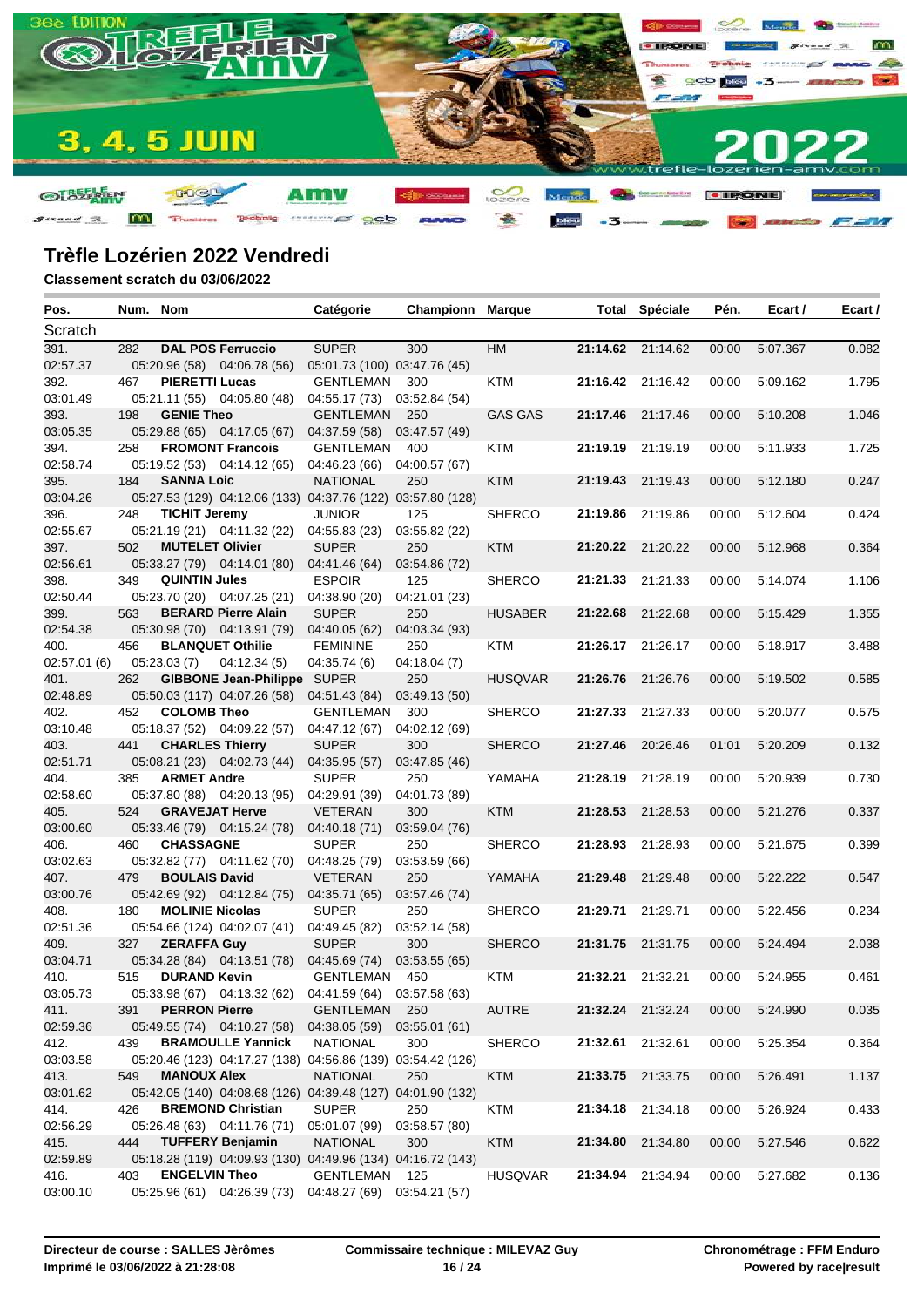

| Pos.     | Num. Nom |                        |                                                             | Catégorie                    | <b>Championn Marque</b> |                |                   | <b>Total Spéciale</b> | Pén.  | Ecart /  | Ecart / |
|----------|----------|------------------------|-------------------------------------------------------------|------------------------------|-------------------------|----------------|-------------------|-----------------------|-------|----------|---------|
| Scratch  |          |                        |                                                             |                              |                         |                |                   |                       |       |          |         |
| 417.     | 580      |                        | <b>TOURNEBIZE Stephane</b>                                  | SUPER                        | 300                     | <b>HUSQVAR</b> |                   | 21:35.58 21:35.58     | 00:00 | 5:28.324 | 0.642   |
| 02:55.39 |          |                        | 05:30.03 (68) 04:12.39 (73)                                 | 05:01.05 (98)                | 03:56.70 (77)           |                |                   |                       |       |          |         |
| 418.     | 310      |                        | <b>PARRAMON Francnesc</b>                                   | <b>SUPER</b>                 | 350                     | <b>HUSQVAR</b> | 21:36.68          | 21:36.68              | 00:00 | 5:29.429 | 1.105   |
| 03:08.50 |          |                        | 05:32.66 (76) 04:15.34 (83)                                 | 04:43.34 (68)                | 03:56.83 (78)           |                |                   |                       |       |          |         |
| 419.     | 171      |                        | <b>CANAZZI Dominique</b>                                    | <b>SUPER</b>                 | 150                     | <b>HUSQVAR</b> | 21:38.18          | 21:38.18              | 00:00 | 5:30.930 | 1.501   |
| 02:52.11 |          |                        | 05:47.23 (112) 04:12.66 (74)                                | 04:53.13 (86)                | 03:53.04 (62)           |                |                   |                       |       |          |         |
| 420.     | 435      | <b>YVAN Buisson</b>    |                                                             | <b>SUPER</b>                 | 350                     | KTM            | 21:39.10          | 21:39.10              | 00:00 | 5:31.842 | 0.912   |
| 02:54.78 |          |                        | 05:26.67 (64) 04:07.51 (59)                                 | 05:12.13 (112) 03:57.99 (79) |                         |                |                   |                       |       |          |         |
| 421.     | 388      | <b>BLANC Ghislain</b>  |                                                             | <b>VETERAN</b>               | 250                     | <b>HONDA</b>   | 21:39.60          | 21:39.60              | 00:00 | 5:32.343 | 0.501   |
| 02:57.54 |          |                        | 05:39.80 (86) 04:19.69 (84)                                 | 04:40.50 (72)                | 04:02.05 (82)           |                |                   |                       |       |          |         |
| 422.     | 574      |                        | <b>THOURIN Stephane</b>                                     | <b>SUPER</b>                 | 450                     | <b>HONDA</b>   |                   | 21:40.48 20:40.48     | 01:00 | 5:33.222 | 0.879   |
| 02:57.74 |          |                        | 05:20.91 (57) 04:05.21 (51)                                 | 04:25.86 (29)                | 03:50.73 (54)           |                |                   |                       |       |          |         |
| 423.     | 512      | <b>FADAT Dorian</b>    |                                                             | <b>GENTLEMAN</b>             | 300                     | <b>SHERCO</b>  | 21:42.27          | 21:42.27              | 00:00 | 5:35.014 | 1.792   |
| 03:03.11 |          |                        | 05:41.86 (71) 04:16.87 (66)                                 | 04:38.85 (61)                | 04:01.55 (68)           |                |                   |                       |       |          |         |
| 424.     | 390      |                        | <b>AUXOIS Sebastien</b>                                     | <b>SUPER</b>                 | 250                     | KTM            |                   | 21:42.32 21:42.32     | 00:00 | 5:35.063 | 0.049   |
| 03:04.86 |          |                        | 05:33.73 (81) 04:15.43 (84)                                 | 04:48.89 (81)                | 03:59.39 (83)           |                |                   |                       |       |          |         |
| 425.     | 612      | <b>HENAULT Olivier</b> |                                                             | <b>SUPER</b>                 | 350                     | <b>HUSQVAR</b> | 21:42.68          | 21:42.68              | 00:00 | 5:35.424 | 0.361   |
| 03:01.64 |          |                        | 05:39.38 (92) 04:20.28 (96)                                 | 04:48.01 (77)                | 03:53.35 (63)           |                |                   |                       |       |          |         |
| 426.     | 511      |                        | <b>COUSTAURY Teddy</b>                                      | <b>GENTLEMAN</b>             | 300                     | KTM            | 21:43.11          | 21:43.11              | 00:00 | 5:35.858 | 0.434   |
| 03:01.44 |          |                        | 05:26.60 (63) 04:41.19 (76)                                 | 04:38.65 (60)                | 03:55.21 (62)           |                |                   |                       |       |          |         |
| 427.     | 82       | <b>DREVET Renaud</b>   |                                                             | <b>VETERAN</b>               | 250                     | <b>HUSQVAR</b> | 21:44.21          | 21:44.21              | 00:00 | 5:36.955 | 1.097   |
| 02:55.91 |          |                        | 05:20.03 (61) 03:59.21 (49)                                 | 05:38.23 (97)                | 03:50.81 (65)           |                |                   |                       |       |          |         |
| 428.     | 514      | <b>IMBERT Thomas</b>   |                                                             | <b>GENTLEMAN</b>             | 300                     | KTM            | 21:44.90          | 21:44.90              | 00:00 | 5:37.644 | 0.689   |
| 03:06.73 |          |                        | 05:40.72 (70) 04:18.60 (69)                                 | 04:35.75 (55)                | 04:03.08 (71)           |                |                   |                       |       |          |         |
| 429.     | 546      | <b>TERNET Florian</b>  |                                                             | <b>VETERAN</b>               | 300                     | <b>SHERCO</b>  | 21:46.93          | 21:46.93              | 00:00 | 5:39.671 | 2.027   |
| 03:03.27 |          |                        | 05:37.91 (83) 04:12.39 (74)                                 | 04:55.65 (86)                | 03:57.69 (75)           |                |                   |                       |       |          |         |
| 430.     | 76       |                        | <b>PELATAN Sebastien</b>                                    | <b>VETERAN</b>               | 350                     | <b>BETA</b>    |                   | 21:47.73 21:47.73     | 00:00 | 5:40.472 | 0.801   |
| 03:06.07 |          |                        | 05:33.26 (78) 04:22.41 (88)                                 | 04:42.57 (76)                | 04:03.40 (84)           |                |                   |                       |       |          |         |
| 431.     | 548      | <b>MARTIN Jerome</b>   |                                                             | <b>VETERAN</b>               | 300                     | <b>BETA</b>    |                   | 21:48.36 21:48.36     | 00:00 | 5:41.108 | 0.636   |
| 03:07.01 |          |                        | 05:40.48 (88) 04:21.60 (86)                                 | 04:42.44 (74)                | 03:56.81 (72)           |                |                   |                       |       |          |         |
| 432.     | 333      | <b>MORGAN Paul</b>     |                                                             | <b>VETERAN</b>               | 300                     | <b>BETA</b>    |                   | 21:49.57 21:49.57     | 00:00 | 5:42.312 | 1.204   |
| 02:58.22 |          |                        | 05:36.28 (82) 04:19.25 (83)                                 | 04:50.60 (81)                | 04:05.20 (86)           |                |                   |                       |       |          |         |
| 433.     | 473      | <b>ROGER Hubert</b>    |                                                             | <b>SUPER</b>                 | 300                     | <b>HUSQVAR</b> |                   | 21:51.72 21:51.72     | 00:00 | 5:44.468 | 2.156   |
| 03:06.10 |          |                        | 05:44.45 (105) 04:18.19 (90)                                | 04:42.31 (66)                | 04:00.66 (86)           |                |                   |                       |       |          |         |
| 434.     | 312      |                        | <b>PENNACHIO Giovanni</b>                                   | GENTLEMAN                    | 300                     | KTM            |                   | 21:52.12 21:52.12     | 00:00 | 5:44.862 | 0.394   |
| 03:00.94 |          |                        | 05:35.45 (68) 04:18.23 (68)                                 | 04:55.02 (71)                | 04:02.46 (70)           |                |                   |                       |       |          |         |
| 435.     | 509      | <b>BATAILLE Cedric</b> |                                                             | <b>SUPER</b>                 | 250                     | <b>GAS GAS</b> | 21:52.32 21:52.32 |                       | 00:00 | 5:45.064 | 0.202   |
| 03:01.55 |          |                        | 05:34.52 (86) 04:19.53 (94)                                 | 04:53.36 (87)                | 04:03.34 (92)           |                |                   |                       |       |          |         |
| 436.     | 587      | <b>SALLES Jordan</b>   |                                                             | <b>NATIONAL</b>              | 250                     | <b>BETA</b>    |                   | 21:53.90 21:53.90     | 00:00 | 5:46.646 | 1.582   |
| 03:03.62 |          |                        | 05:42.29 (141) 04:16.19 (136) 04:50.42 (135) 04:01.36 (131) |                              |                         |                |                   |                       |       |          |         |
| 437.     | 138      | <b>RAPINAT Vincent</b> |                                                             | <b>SUPER</b>                 | 300                     | <b>SHERCO</b>  |                   | 21:54.24 21:54.24     | 00:00 | 5:46.985 | 0.339   |
| 02:55.93 |          |                        | 05:33.75 (82) 04:13.25 (77)                                 | 04:58.40 (94)                | 04:12.89 (109)          |                |                   |                       |       |          |         |
| 438.     | 517      | <b>ROULAND Max</b>     |                                                             | <b>SUPER</b>                 | 350                     | <b>KTM</b>     |                   | 21:56.06 21:56.06     | 00:00 | 5:48.808 | 1.823   |
| 03:03.95 |          |                        | 05:43.88 (102) 04:20.74 (97)                                | 04:48.12 (78)                | 03:59.35 (82)           |                |                   |                       |       |          |         |
| 439.     | 531      | <b>JACLARD Johan</b>   |                                                             | <b>VETERAN</b>               | 300                     | <b>BETA</b>    |                   | 21:56.87 21:56.87     | 00:00 | 5:49.615 | 0.807   |
| 03:05.34 |          |                        | 05:46.96 (94) 04:22.55 (89)                                 | 04:42.81 (77)                | 03:59.19 (77)           |                |                   |                       |       |          |         |
| 440.     | 134      | <b>FAGET Julien</b>    |                                                             | VETERAN                      | 300                     | <b>SHERCO</b>  |                   | 21:57.12 21:57.12     | 00:00 | 5:49.869 | 0.254   |
| 03:01.32 |          |                        | 05:40.59 (90) 04:20.25 (85)                                 | 04:53.04 (83)                | 04:01.91 (81)           |                |                   |                       |       |          |         |
| 441.     | 421      | <b>GALLOIS Guy</b>     |                                                             | <b>SUPER</b>                 | 500                     | <b>KTM</b>     | 21:57.28 21:57.28 |                       | 00:00 | 5:50.029 | 0.160   |
| 02:59.56 |          |                        | 05:42.38 (100) 04:14.99 (81)                                | 05:06.83 (108) 03:53.51 (64) |                         |                |                   |                       |       |          |         |
| 442.     | 536      | <b>LE HERON Edwin</b>  |                                                             | <b>SUPER</b>                 | 250                     | <b>KTM</b>     |                   | 21:58.47 21:58.47     | 00:00 | 5:51.218 | 1.189   |
| 02:58.87 |          |                        | 05:46.88 (110) 04:16.34 (86)                                | 04:56.64 (90)                | 03:59.72 (84)           |                |                   |                       |       |          |         |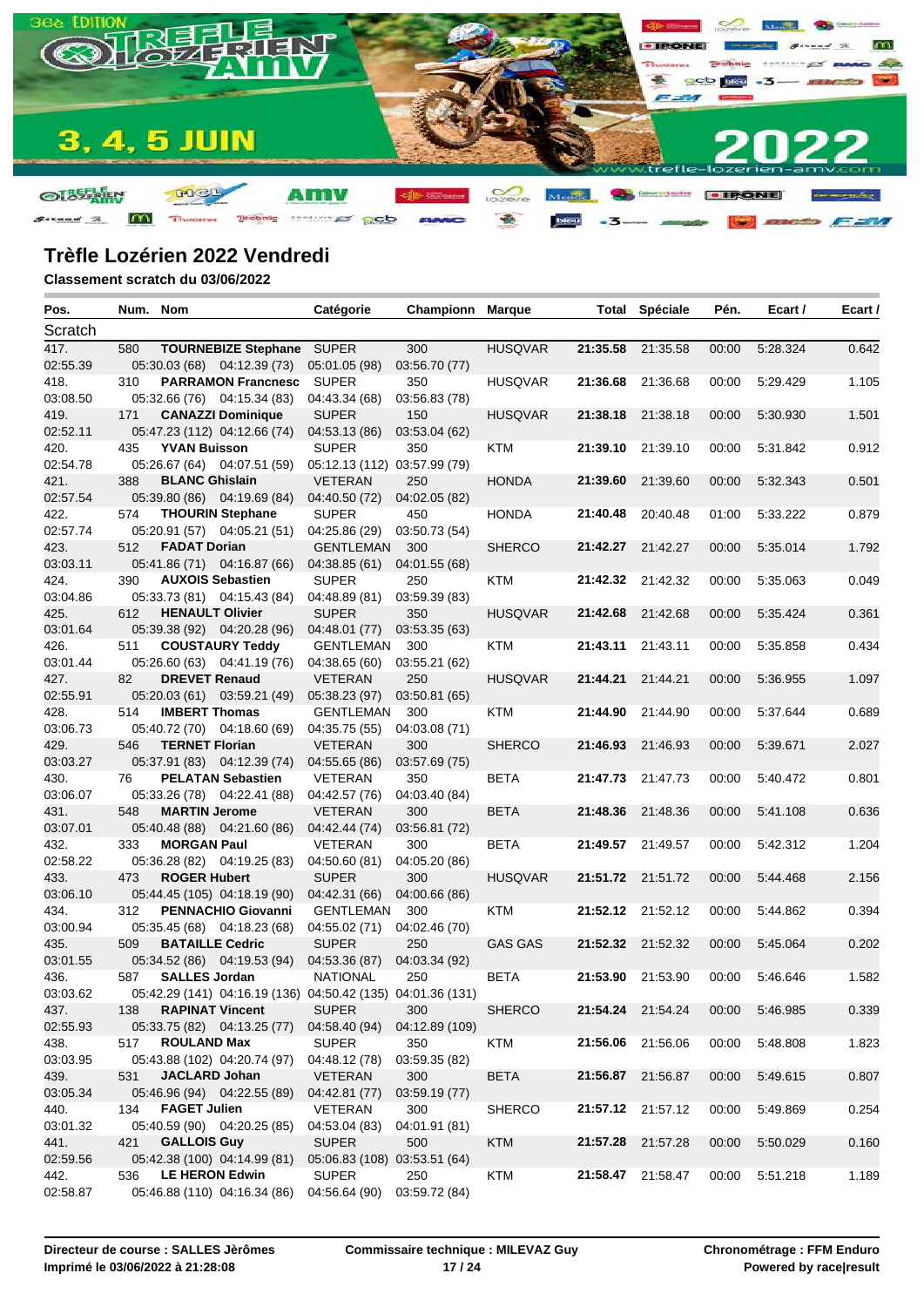

| Pos.     | Num. Nom |                        |                                                             | Catégorie                     | <b>Championn Marque</b> |                |                   | <b>Total Spéciale</b> | Pén.  | Ecart /  | Ecart / |
|----------|----------|------------------------|-------------------------------------------------------------|-------------------------------|-------------------------|----------------|-------------------|-----------------------|-------|----------|---------|
| Scratch  |          |                        |                                                             |                               |                         |                |                   |                       |       |          |         |
| 443.     | 145      | <b>PENZINI Nicolas</b> |                                                             | <b>VETERAN</b>                | 250                     | <b>HONDA</b>   | 21:59.21 21:59.21 |                       | 00:00 | 5:51.953 | 0.735   |
| 02:56.37 |          |                        | 05:40.57 (89) 04:14.45 (77)                                 | 04:53.35 (84)                 | 04:14.45 (95)           |                |                   |                       |       |          |         |
| 444.     | 486      |                        | <b>FOURRIER Arnaud</b>                                      | <b>NATIONAL</b>               | 350                     | KTM            |                   | 21:59.95 21:59.95     | 00:00 | 5:52.699 | 0.746   |
| 03:04.01 |          |                        | 05:32.23 (134) 04:10.64 (131) 04:47.01 (132) 04:26.04 (145) |                               |                         |                |                   |                       |       |          |         |
| 445.     | 522      |                        | <b>TEISSEDRE Yannick</b>                                    | <b>VETERAN</b>                | 250                     | <b>AUTRE</b>   | 22:01.14 22:01.14 |                       | 00:00 | 5:53.881 | 1.182   |
| 02:58.85 |          |                        | 05:24.76 (69) 04:15.70 (79)                                 | 05:14.16 (94)                 | 04:07.64 (90)           |                |                   |                       |       |          |         |
| 446.     | 498      | <b>NAA Guillaume</b>   |                                                             | VETERAN                       | 250                     | YAMAHA         | 22:01.34 22:01.34 |                       | 00:00 | 5:54.087 | 0.206   |
| 03:11.06 |          |                        | 05:38.30 (84) 04:22.70 (90)                                 | 04:42.50 (75)                 | 04:06.76 (88)           |                |                   |                       |       |          |         |
| 447.     | 325      |                        | LABBATE Jean-Philippe VETERAN                               |                               | 300                     | <b>SHERCO</b>  | 22:01.88          | 22:01.88              | 00:00 | 5:54.626 | 0.539   |
| 03:03.80 |          |                        | 05:39.94 (87) 04:14.21 (76)                                 | 04:57.67 (88)                 | 04:06.24 (87)           |                |                   |                       |       |          |         |
| 448.     | 534      | <b>ALLEMAND Robin</b>  |                                                             | <b>NATIONAL</b>               | 250                     | KTM            | 22:05.95 22:05.95 |                       | 00:00 | 5:58.691 | 4.065   |
| 03:08.48 |          |                        | 05:31.30 (133) 04:25.97 (144) 04:54.49 (137) 04:05.69 (136) |                               |                         |                |                   |                       |       |          |         |
| 449.     | 519      | <b>TRAN Jean Marc</b>  |                                                             | <b>SUPER</b>                  | 250                     | <b>KTM</b>     | 22:06.66          | 22:06.66              | 00:00 | 5:59.401 | 0.710   |
| 02:57.54 |          |                        | 05:52.94 (121) 04:11.80 (72)                                | 05:01.96 (102) 04:02.39 (91)  |                         |                |                   |                       |       |          |         |
| 450.     | 370      |                        | <b>CHEVALIER Maxime</b>                                     | <b>GENTLEMAN</b>              | 350                     | KTM            | 22:08.29          | 22:08.29              | 00:00 | 6:01.035 | 1.634   |
| 03:01.30 |          |                        | 05:38.25 (69) 04:21.22 (70)                                 | 05:00.90 (76)                 | 04:06.61 (72)           |                |                   |                       |       |          |         |
| 451.     | 564      |                        | <b>MONNERET Philippe</b>                                    | <b>SUPER</b>                  | 250                     | <b>KTM</b>     | 22:11.27          | 22:11.27              | 00:00 | 6:04.014 | 2.979   |
| 03:03.53 |          |                        | 05:51.61 (120) 04:24.60 (104) 04:50.53 (83)                 |                               | 04:00.97 (88)           |                |                   |                       |       |          |         |
| 452.     | 377      |                        | <b>FOURGOUX Gregory</b>                                     | VETERAN                       | 250                     | <b>SHERCO</b>  |                   | 22:11.76 21:11.76     | 01:00 | 6:04.501 | 0.487   |
| 02:58.14 |          |                        | 05:21.35 (66) 04:12.30 (73)                                 | 04:37.57 (67)                 | 04:02.38 (83)           |                |                   |                       |       |          |         |
| 453.     | 335      | <b>MARTIN Paul</b>     |                                                             | <b>VETERAN</b>                | 300                     | <b>BETA</b>    | 22:12.69          | 22:12.69              | 00:00 | 6:05.433 | 0.932   |
| 03:02.89 |          |                        | 05:31.16 (76) 04:23.89 (92)                                 | 05:02.74 (91)                 | 04:11.98 (93)           |                |                   |                       |       |          |         |
| 454.     | 477      |                        | <b>LAGRANGE Lionel</b>                                      | <b>SUPER</b>                  | 250                     | KTM            | 22:14.33 22:14.33 |                       | 00:00 | 6:07.077 | 1.644   |
| 03:07.44 |          |                        | 05:49.71 (116) 04:20.80 (98)                                | 04:57.61 (92)                 | 03:58.75 (81)           |                |                   |                       |       |          |         |
| 455.     | 170      |                        | <b>LE MAGNAN Franck</b>                                     | <b>SUPER</b>                  | 300                     | <b>HUSQVAR</b> | 22:14.89          | 22:14.89              | 00:00 | 6:07.637 | 0.560   |
| 03:03.12 |          |                        | 05:38.88 (91) 04:30.53 (118) 05:01.84 (101) 04:00.52 (85)   |                               |                         |                |                   |                       |       |          |         |
| 456.     | 480      |                        | <b>GUILLOZO Jerome</b>                                      | <b>VETERAN</b>                | 250                     | YAMAHA         | 22:14.99          | 22:14.99              | 00:00 | 6:07.733 | 0.096   |
| 03:09.04 |          |                        | 05:35.46 (81) 04:18.12 (82)                                 | 05:03.71 (92)                 | 04:08.65 (91)           |                |                   |                       |       |          |         |
| 457.     | 209      |                        | <b>KAUFMANN Michel</b>                                      | <b>SUPER</b>                  | 300                     | <b>SHERCO</b>  | 22:15.06          | 22:15.06              | 00:00 | 6:07.802 | 0.069   |
| 03:03.77 |          |                        | 05:41.58 (98) 04:19.23 (93)                                 | 05:02.45 (103) 04:08.00 (102) |                         |                |                   |                       |       |          |         |
| 458.     | 544      | <b>JEAN Savoca</b>     |                                                             | <b>SUPER</b>                  | 450                     | <b>HONDA</b>   | 22:16.25          | 22:16.25              | 00:00 | 6:09.000 | 1.198   |
| 03:02.23 |          |                        | 05:53.10 (122) 04:17.45 (87)                                | 04:57.77 (93)                 | 04:05.69 (96)           |                |                   |                       |       |          |         |
| 459.     | 526      | <b>SOULA Julien</b>    |                                                             | <b>NATIONAL</b>               | 300                     | <b>SHERCO</b>  | 22:17.65          | 22:17.65              | 00:00 | 6:10.399 | 1.399   |
| 03:30.31 |          |                        | 05:43.28 (142) 04:13.89 (134) 04:46.84 (131) 04:03.32 (133) |                               |                         |                |                   |                       |       |          |         |
| 460.     | 336      | <b>CRUMB Mike</b>      |                                                             | <b>VETERAN</b>                | 300                     | KTM            | 22:17.88          | 22:17.88              | 00:00 | 6:10.624 | 0.225   |
| 03:06.91 |          |                        | 05:39.07 (85) 04:27.50 (94)                                 | 05:00.04 (90)                 | 04:04.34 (85)           |                |                   |                       |       |          |         |
| 461.     | 604      | <b>BONY Gaben</b>      |                                                             | <b>NATIONAL</b>               | 350                     | <b>KTM</b>     |                   | 22:17.92 22:17.92     | 00:00 | 6:10.670 | 0.046   |
| 03:12.34 |          |                        | 05:35.66 (137) 04:15.57 (135) 05:18.15 (148) 03:56.18 (127) |                               |                         |                |                   |                       |       |          |         |
| 462.     | 131      | <b>BARATIN Amaury</b>  |                                                             | <b>SUPER</b>                  | 300                     | <b>HUSQVAR</b> |                   | 22:18.64 22:18.64     | 00:00 | 6:11.387 | 0.717   |
| 03:04.60 |          |                        | 05:44.02 (103) 04:21.17 (99) 05:00.69 (97) 04:08.14 (103)   |                               |                         |                |                   |                       |       |          |         |
| 463.     | 532      | <b>GARTNER Pascal</b>  |                                                             | <b>SUPER</b>                  | 250                     | YAMAHA         | 22:21.82 22:21.82 |                       | 00:00 | 6:14.562 | 3.175   |
| 02:58.50 |          |                        | 05:46.10 (109) 04:26.46 (110) 05:05.49 (105) 04:05.25 (95)  |                               |                         |                |                   |                       |       |          |         |
| 464.     | 317      |                        | <b>CHARLES Corentin</b>                                     | <b>NATIONAL</b>               | 250                     | <b>GAS GAS</b> | 22:22.83 22:22.83 |                       | 00:00 | 6:15.574 | 1.012   |
| 02:56.21 |          |                        | 05:49.52 (147) 04:23.38 (142) 05:04.62 (143) 04:09.09 (138) |                               |                         |                |                   |                       |       |          |         |
| 465.     | 201      | <b>CRETIN Frederic</b> |                                                             | <b>SUPER</b>                  | 450                     | <b>KTM</b>     | 22:23.58 22:23.58 |                       | 00:00 | 6:16.323 | 0.749   |
| 03:07.33 |          |                        | 05:48.57 (114) 04:18.18 (89)                                | 05:05.42 (104) 04:04.06 (94)  |                         |                |                   |                       |       |          |         |
| 466.     | 72       |                        | <b>LOMBARDI Thomas</b>                                      | GENTLEMAN                     | 300                     | <b>SHERCO</b>  | 22:24.05 22:24.05 |                       | 00:00 | 6:16.792 | 0.469   |
| 03:09.82 |          |                        | 05:25.64 (60) 04:37.37 (75)                                 | 05:02.25 (77) 04:08.95 (73)   |                         |                |                   |                       |       |          |         |
| 467.     | 590      |                        | <b>VERSTRAETE Olivier</b>                                   | GENTLEMAN                     | 300                     | <b>SHERCO</b>  | 22:26.31          | 22:26.31              | 00:00 | 6:19.051 | 2.259   |
| 03:02.40 |          |                        | 05:47.85 (73) 04:24.14 (71)                                 | 05:00.22 (74)                 | 04:11.68 (74)           |                |                   |                       |       |          |         |
| 468.     | 212      | <b>BERRUEZO Steve</b>  |                                                             | <b>NATIONAL</b>               | 250                     | <b>SHERCO</b>  |                   | 22:27.33 22:27.33     | 00:00 | 6:20.076 | 1.025   |
| 03:11.69 |          |                        | 05:45.47 (145) 04:26.54 (145) 04:57.52 (140) 04:06.09 (137) |                               |                         |                |                   |                       |       |          |         |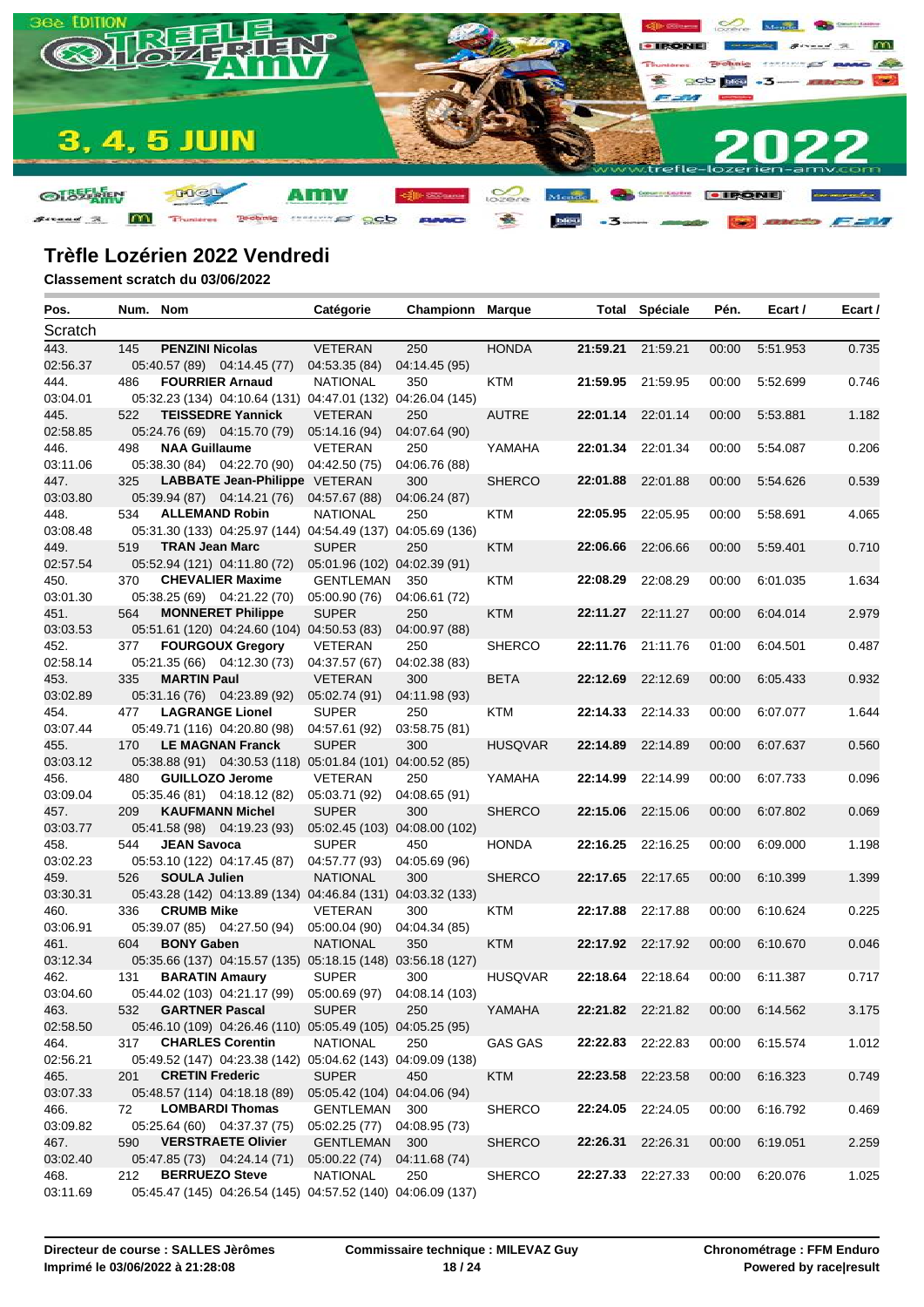

| Pos.        |     | Num. Nom               |                                             | Catégorie                                                   | Championn      | <b>Marque</b>  |                   | <b>Total Spéciale</b>    | Pén.  | Ecart /  | Ecart / |
|-------------|-----|------------------------|---------------------------------------------|-------------------------------------------------------------|----------------|----------------|-------------------|--------------------------|-------|----------|---------|
| Scratch     |     |                        |                                             |                                                             |                |                |                   |                          |       |          |         |
| 469.        | 535 | <b>WINTER Cyprien</b>  |                                             | <b>NATIONAL</b>                                             | 250            | <b>KTM</b>     | 22:28.84          | 22:28.84                 | 00:00 | 6:21.589 | 1.513   |
| 03:09.42    |     |                        |                                             | 05:45.45 (144) 04:27.26 (147) 04:51.35 (136) 04:15.35 (140) |                |                |                   |                          |       |          |         |
| 470.        | 457 |                        | <b>SOLTYSIAK Robert</b>                     | <b>SUPER</b>                                                | 250            | <b>SHERCO</b>  | 22:30.07          | 22:30.07                 | 00:00 | 6:22.816 | 1.227   |
| 03:13.24    |     |                        | 05:48.23 (113) 04:26.00 (107) 05:00.49 (96) |                                                             | 04:02.09 (90)  |                |                   |                          |       |          |         |
| 471.        | 470 | <b>VERICEL Lionel</b>  |                                             | <b>VETERAN</b>                                              | 350            | <b>KTM</b>     | 22:30.71          | 22:30.71                 | 00:00 | 6:23.455 | 0.639   |
| 03:03.51    |     |                        | 05:50.33 (95) 04:24.58 (93)                 | 04:57.10 (87)                                               | 04:15.18 (96)  |                |                   |                          |       |          |         |
| 472.        | 616 | <b>PILET Marcel</b>    |                                             | <b>SUPER</b>                                                | 125            | KTM            | 22:31.93          | 22:31.93                 | 00:00 | 6:24.679 | 1.224   |
| 03:05.47    |     |                        | 05:55.88 (126) 04:25.34 (105) 04:56.45 (89) |                                                             | 04:08.77 (105) |                |                   |                          |       |          |         |
| 473.        | 419 | <b>BERIOT Stephane</b> |                                             | <b>SUPER</b>                                                | 300            | <b>KTM</b>     | 22:31.95          | 22:31.95                 | 00:00 | 6:24.694 | 0.015   |
| 02:58.48    |     |                        |                                             | 05:44.50 (106) 04:26.99 (112) 05:13.48 (117) 04:08.48 (104) |                |                |                   |                          |       |          |         |
| 474.        | 606 |                        | <b>BOUTREUX Frederic</b>                    | <b>SUPER</b>                                                | 350            | KTM            | 22:32.39          | 22:32.39                 | 00:00 | 6:25.136 | 0.442   |
| 03:03.60    |     |                        | 05:50.16 (118) 04:37.01 (122) 04:44.83 (72) |                                                             | 04:16.77 (112) |                |                   |                          |       |          |         |
| 475.        | 475 |                        | <b>BANNWARTH Stephane SUPER</b>             |                                                             | 250            | <b>SHERCO</b>  | 22:36.57          | 22:36.57                 | 00:00 | 6:29.318 | 4.182   |
| 03:04.86    |     |                        |                                             | 05:45.26 (108) 04:26.40 (109) 05:07.16 (109) 04:12.87 (108) |                |                |                   |                          |       |          |         |
| 476.        | 253 | <b>TUPHE Eric</b>      |                                             | <b>SUPER</b>                                                | 450            | KTM            | 22:37.69          | 22:37.69                 | 00:00 | 6:30.436 | 1.118   |
| 03:09.28    |     |                        |                                             | 05:43.15 (101) 04:27.68 (113) 05:11.25 (111) 04:06.32 (97)  |                |                |                   |                          |       |          |         |
| 477.        | 57  | <b>PANTEL Laurent</b>  |                                             | <b>SUPER</b>                                                | 300            | <b>SHERCO</b>  | 22:38.04          | 22:38.04                 | 00:00 | 6:30.787 | 0.351   |
| 02:58.48    |     |                        |                                             | 05:37.59 (87) 04:26.08 (108) 05:21.48 (124) 04:14.39 (111)  |                |                |                   |                          |       |          |         |
| 478.        | 450 | <b>PHILIP Yohann</b>   |                                             | GENTLEMAN                                                   | 250            | KTM            | 22:38.44          | 20:38.44                 | 02:00 | 6:31.185 | 0.398   |
| 02:54.04    |     |                        | 05:22.78 (58) 04:06.43 (52)                 | 04:32.86 (52)                                               | 03:42.32(38)   |                |                   |                          |       |          |         |
| 479.        | 516 | <b>HEITZ Anthony</b>   |                                             | <b>NATIONAL</b>                                             | 250            | <b>KTM</b>     | 22:39.81          | 22:39.81                 | 00:00 | 6:32.557 | 1.372   |
| 03:09.12    |     |                        |                                             | 05:52.58 (148) 04:26.77 (146) 04:54.87 (138) 04:16.45 (142) |                |                |                   |                          |       |          |         |
| 480.        | 210 | <b>MELON Johan</b>     |                                             | <b>VETERAN</b>                                              | 250            | <b>SHERCO</b>  | 22:40.26          | 22:40.26                 | 00:00 | 6:33.002 | 0.445   |
| 03:12.24    |     |                        | 05:45.16 (93) 04:23.77 (91)                 | 05:12.05 (93)                                               | 04:07.03 (89)  |                |                   |                          |       |          |         |
| 481.        | 51  |                        | <b>ROUGIER Guillaume</b>                    | <b>NATIONAL</b>                                             | 250            | <b>KTM</b>     | 22:40.89          | 22:40.89                 | 00:00 | 6:33.632 | 0.630   |
| 03:10.35    |     |                        |                                             | 05:37.53 (139) 04:33.40 (148) 05:03.38 (141) 04:16.21 (141) |                |                |                   |                          |       |          |         |
| 482.        | 342 | <b>LE FLOCH Pascal</b> |                                             | <b>SUPER</b>                                                | 300            | YAMAHA         | 22:41.25          | 22:41.25                 | 00:00 | 6:33.996 | 0.364   |
| 03:07.84    |     |                        |                                             | 05:41.07 (97) 04:28.90 (114) 05:15.87 (119) 04:07.56 (101)  |                |                |                   |                          |       |          |         |
| 483.        | 553 | <b>DESROZIER Cyril</b> |                                             | <b>VETERAN</b>                                              | 300            | <b>SHERCO</b>  | 22:44.15 22:44.15 |                          | 00:00 | 6:36.897 | 2.901   |
| 03:12.18    |     |                        | 05:53.91 (96) 04:27.78 (95)                 | 04:50.80 (82)                                               | 04:19.46 (97)  |                |                   |                          |       |          |         |
| 484.        | 122 | <b>HUGON Lisa</b>      |                                             | <b>FEMININE</b>                                             | 250            | <b>FANTIC</b>  | 22:44.89          | 22:44.89                 | 00:00 | 6:37.636 | 0.739   |
| 03:01.55(7) |     | 05:41.80 (8)           | 04:43.45(8)                                 | 05:10.29(8)                                                 | 04:07.77 (6)   |                |                   |                          |       |          |         |
| 485.        | 257 |                        | <b>TEINTURIER Stephane</b>                  | <b>SUPER</b>                                                | 690            | <b>KTM</b>     | 22:45.37          | 22:45.37                 | 00:00 | 6:38.116 | 0.480   |
| 03:14.12    |     |                        |                                             | 05:40.08 (94) 04:24.28 (103) 05:12.89 (115) 04:13.99 (110)  |                |                |                   |                          |       |          |         |
| 486.        | 338 | <b>AITKEN Douglas</b>  |                                             | <b>SUPER</b>                                                | 250            | KTM            |                   | 22:45.78 22:45.78        | 00:00 | 6:38.530 | 0.414   |
| 03:06.26    |     |                        |                                             | 05:40.87 (96) 04:29.56 (116) 05:16.66 (120) 04:12.43 (107)  |                |                |                   |                          |       |          |         |
| 487.        | 543 | <b>CORREE Dimitri</b>  |                                             | <b>VETERAN</b>                                              | 300            | <b>HUSQVAR</b> | 22:48.36          | 22:48.36                 | 00:00 | 6:41.104 | 2.574   |
| 03:12.81    |     |                        | 06:13.59 (99) 04:22.23 (87)                 | 04:47.15 (80)                                               | 04:12.56 (94)  |                |                   |                          |       |          |         |
| 488.        | 463 |                        | <b>FRAYSSIGNES Hugo</b>                     | <b>JUNIOR</b>                                               | 300            | <b>SHERCO</b>  |                   | <b>22:49.03</b> 20:49.03 | 02:00 | 6:41.779 | 0.675   |
| 02:51.09    |     |                        |                                             | 05:31.41 (23) 04:02.82 (21) 04:38.55 (21) 03:45.14 (20)     |                |                |                   |                          |       |          |         |
| 489.        | 533 | <b>CHIOTTI Arthur</b>  |                                             | GENTLEMAN 300                                               |                | <b>SHERCO</b>  | 22:49.05 22:49.05 |                          | 00:00 | 6:41.799 | 0.020   |
| 03:29.87    |     |                        | 05:54.75 (77) 04:24.68 (72)                 | 04:47.31 (68)                                               | 04:12.43 (75)  |                |                   |                          |       |          |         |
| 490.        | 125 |                        | <b>ANDERSSOHN Arne</b>                      | <b>SUPER</b>                                                | $\mathbf{1}$   | <b>GAS GAS</b> | 22:52.66 22:52.66 |                          | 00:00 | 6:45.402 | 3.603   |
| 03:02.77    |     |                        | 05:34.42 (85) 04:18.99 (92)                 | 05:21.21 (123) 04:35.26 (124)                               |                |                |                   |                          |       |          |         |
| 491.        | 520 | <b>SIMONIN Luc</b>     |                                             | <b>NATIONAL</b>                                             | 250            | HM             | 22:53.99 22:53.99 |                          | 00:00 | 6:46.735 | 1.333   |
| 03:11.66    |     |                        |                                             | 05:46.10 (146) 04:24.78 (143) 05:13.43 (145) 04:18.00 (144) |                |                |                   |                          |       |          |         |
| 492.        | 384 | <b>MOLINES Dorian</b>  |                                             | <b>NATIONAL</b>                                             | 300            | <b>SHERCO</b>  | 22:56.17 22:56.17 |                          | 00:00 | 6:48.917 | 2.182   |
| 03:01.42    |     |                        |                                             | 05:59.02 (149) 04:06.72 (119) 04:47.12 (133) 05:01.88 (150) |                |                |                   |                          |       |          |         |
| 493.        | 538 |                        | <b>GARRIGUES Francois</b>                   | <b>VETERAN</b>                                              | 300            | <b>SHERCO</b>  | 22:57.33 22:57.33 |                          | 00:00 | 6:50.071 | 1.154   |
| 03:09.87    |     |                        | 05:56.47 (97) 04:39.68 (98)                 | 04:59.43 (89)                                               | 04:11.86 (92)  |                |                   |                          |       |          |         |
| 494.        | 137 | <b>PETIOT Thierry</b>  |                                             | <b>SUPER</b>                                                | 300            | KTM            | 22:57.99 22:57.99 |                          | 00:00 | 6:50.736 | 0.665   |
| 03:00.48    |     |                        |                                             | 05:56.35 (127) 04:29.08 (115) 05:14.18 (118) 04:17.89 (113) |                |                |                   |                          |       |          |         |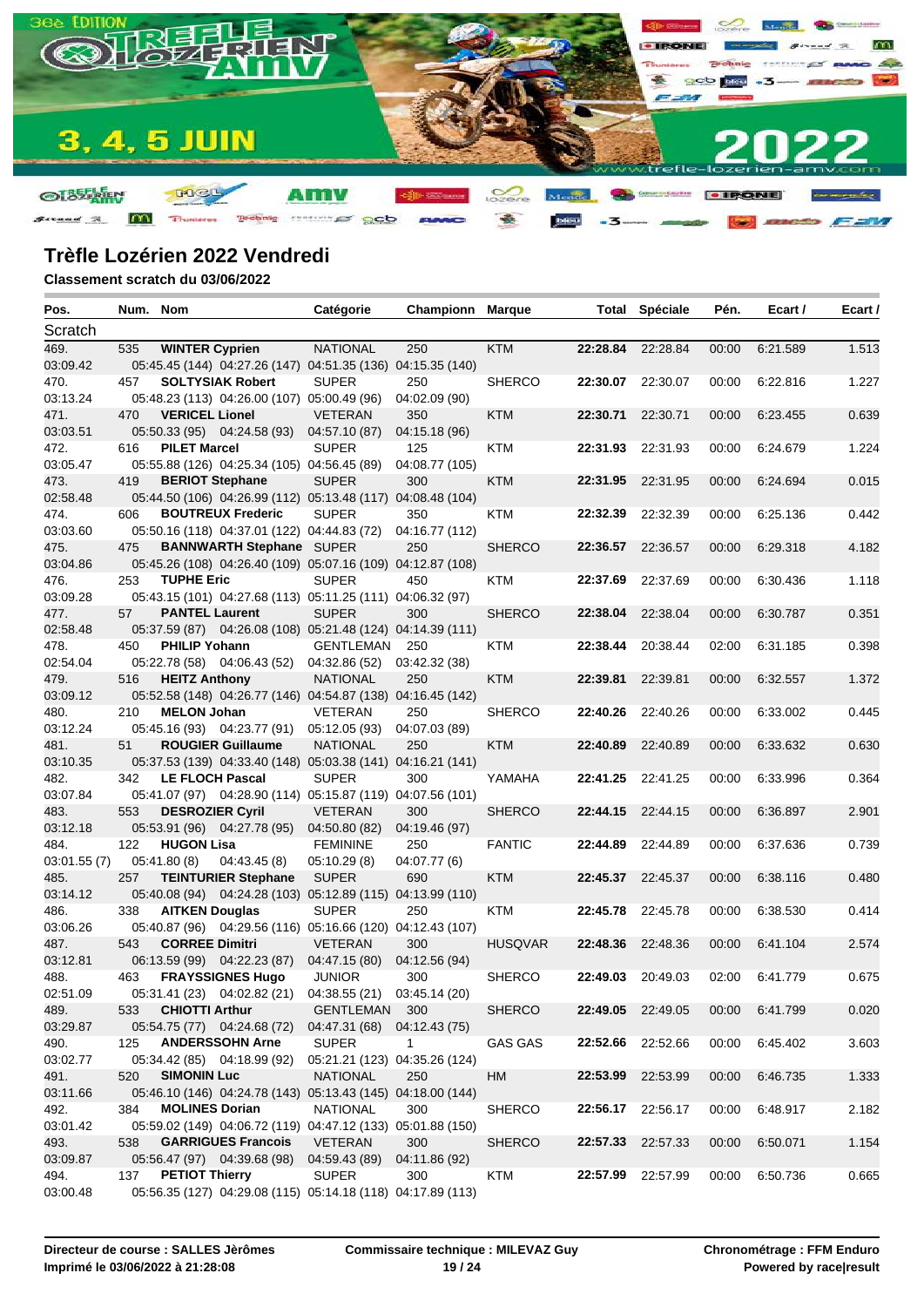

| Pos.             | Num. Nom |                        |                                                             | Catégorie                   | Championn      | Marque         |                   | <b>Total Spéciale</b> | Pén.  | Ecart /  | Ecart / |
|------------------|----------|------------------------|-------------------------------------------------------------|-----------------------------|----------------|----------------|-------------------|-----------------------|-------|----------|---------|
| Scratch          |          |                        |                                                             |                             |                |                |                   |                       |       |          |         |
| 495.             | 397      |                        | <b>CARAFI Sebastien</b>                                     | <b>SUPER</b>                | 350            | <b>KTM</b>     | 22:58.45          | 22:58.45              | 00:00 | 6:51.199 | 0.463   |
| 03:10.38         |          |                        | 05:49.41 (115) 04:25.55 (106) 05:12.22 (113) 04:20.87 (115) |                             |                |                |                   |                       |       |          |         |
| 496.             | 583      |                        | <b>BEZSONOFF Jerome</b>                                     | GENTLEMAN                   | 250            | <b>HUSQVAR</b> | 22:58.68          | 22:58.68              | 00:00 | 6:51.429 | 0.230   |
| 03:46.95         |          |                        | 06:51.57 (82) 04:13.84 (64)                                 | 04:17.90 (27)               | 03:48.41 (50)  |                |                   |                       |       |          |         |
| 497.             | 396      |                        | <b>BREGEON Pierre-Jean</b>                                  | <b>SUPER</b>                | 350            | <b>KTM</b>     | 22:59.33          | 22:59.33              | 00:00 | 6:52.074 | 0.645   |
| 03:08.20         |          |                        | 05:46.89 (111) 04:40.72 (126) 05:13.22 (116) 04:10.28 (106) |                             |                |                |                   |                       |       |          |         |
| 498.             | 468      |                        | <b>NIGHOGHOSSIAN</b>                                        | <b>NATIONAL</b>             | 250            | <b>HUSQVAR</b> |                   | 23:04.22 23:04.22     | 00:00 | 6:56.967 | 4.893   |
| 03:21.75         |          |                        | 05:59.70 (150) 04:21.96 (140) 05:15.24 (146) 04:05.55 (135) |                             |                |                |                   |                       |       |          |         |
| 499.             | 453      | <b>JULIER Amaury</b>   |                                                             | GENTLEMAN                   | 250            | YAMAHA         |                   | 23:08.47 21:08.47     | 02:00 | 7:01.215 | 4.248   |
| 02:53.63         |          |                        | 05:26.24 (62) 04:08.75 (55)                                 | 04:41.51 (63)               | 03:58.32(64)   |                |                   |                       |       |          |         |
| 500.             | 429      |                        | <b>MAYGAN Jean-Marc</b>                                     | <b>SUPER</b>                | 250            | <b>HUSQVAR</b> | 23:10.35          | 23:10.35              | 00:00 | 7:03.093 | 1.878   |
| 03:13.91         |          |                        | 05:44.81 (107) 04:37.87 (123) 05:12.65 (114) 04:21.09 (116) |                             |                |                |                   |                       |       |          |         |
| 501.             | 256      | <b>FREMY Samuel</b>    |                                                             | <b>SUPER</b>                | 450            | <b>KTM</b>     |                   | 23:12.87 23:12.87     | 00:00 | 7:05.616 | 2.523   |
| 03:13.51         |          |                        | 05:53.73 (123) 04:32.48 (119) 05:07.41 (110) 04:25.72 (118) |                             |                |                |                   |                       |       |          |         |
| 502.             | 430      | <b>PINON Patrick</b>   |                                                             | <b>SUPER</b>                | 450            | KTM            | 23:13.08          | 23:13.08              | 00:00 | 7:05.824 | 0.208   |
| 03:11.99         |          |                        | 06:05.42 (132) 04:42.84 (128) 05:05.67 (106) 04:07.14 (100) |                             |                |                |                   |                       |       |          |         |
| 503.             | 582      | <b>VIDAL Sebastien</b> |                                                             | <b>GENTLEMAN</b>            | 300            | <b>KTM</b>     |                   | 23:14.47 23:14.47     | 00:00 | 7:07.217 | 1.393   |
| 03:09.96         |          |                        | 06:07.37 (79) 04:35.95 (74)                                 | 05:00.30 (75)               | 04:20.87 (77)  |                |                   |                       |       |          |         |
| 504.             | 129      | <b>ALEGRE Ludovic</b>  |                                                             | <b>VETERAN</b>              | 250            | YAMAHA         |                   | 23:20.82 23:20.82     | 00:00 | 7:13.568 | 6.351   |
| 03:20.69         |          |                        | 05:41.49 (91) 04:34.41 (97)                                 | 05:42.51 (98)               | 04:01.70 (80)  |                |                   |                       |       |          |         |
| 505.             | 302      | <b>HAGER Pierre</b>    |                                                             | <b>SUPER</b>                | 500            | <b>HUSQVAR</b> |                   | 23:23.17 23:23.17     | 00:00 | 7:15.912 | 2.344   |
| 03:04.30         |          |                        | 06:02.33 (131) 04:39.08 (124) 05:17.91 (121) 04:19.53 (114) |                             |                |                |                   |                       |       |          |         |
| 506.             | 409      | <b>JONES Tamsin</b>    |                                                             | <b>FEMININE</b>             | 250            | <b>BETA</b>    |                   | 23:25.82 23:25.82     | 00:00 | 7:18.562 | 2.650   |
| 03:03.57(8)      |          | 05:55.18(9)            | 04:24.00(7)                                                 | 04:49.92 (7)                | 05:13.14 (10)  |                |                   |                       |       |          |         |
| 507.             | 136      | <b>BOREL Lionel</b>    |                                                             | <b>SUPER</b>                | 450            | <b>KTM</b>     | 23:27.21          | 23:27.21              | 00:00 | 7:19.952 | 1.390   |
| 03:11.75         |          | <b>DURANT Philippe</b> | 05:54.80 (125) 04:32.59 (120) 05:05.95 (107) 04:42.10 (126) |                             |                |                |                   |                       |       |          |         |
| 508.<br>03:12.04 | 608      |                        | 06:01.94 (130) 04:23.00 (101) 05:19.10 (122) 04:31.89 (123) | <b>SUPER</b>                | 510            | KTM            | 23:27.98          | 23:27.98              | 00:00 | 7:20.729 | 0.777   |
| 509.             | 187      |                        | <b>MARTINETTI Michael</b>                                   | <b>NATIONAL</b>             | 300            | <b>SHERCO</b>  | 23:28.30          | 22:28.30              | 01:00 | 7:21.042 | 0.313   |
| 03:17.13         |          |                        | 05:33.94 (136) 04:20.03 (139) 05:06.11 (144) 04:11.06 (139) |                             |                |                |                   |                       |       |          |         |
| 510.             | 375      |                        | <b>MARLET Guillaume</b>                                     | GENTLEMAN                   | 300            | <b>SHERCO</b>  |                   | 23:28.32 21:28.32     | 02:00 | 7:21.061 | 0.019   |
| 03:03.35         |          |                        | 05:28.47 (64) 04:12.78 (61)                                 | 04:43.79 (65)               | 03:59.91 (65)  |                |                   |                       |       |          |         |
| 511.             | 562      |                        | <b>HUGUES Francois</b>                                      | GENTLEMAN                   | 250            | <b>KTM</b>     | 23:36.24          | 23:36.24              | 00:00 | 7:28.988 | 7.927   |
| 03:18.98         |          |                        | 05:54.06 (76) 04:53.17 (79)                                 | 05:03.83 (78) 04:26.18 (78) |                |                |                   |                       |       |          |         |
| 512.             | 221      |                        | <b>SOLIGNAC Claude</b>                                      | <b>SUPER</b>                | 300            | <b>SHERCO</b>  |                   | 23:45.58 23:45.58     | 00:00 | 7:38.327 | 9.339   |
| 03:14.91         |          |                        | 05:51.30 (119) 04:40.28 (125) 05:29.23 (126) 04:29.84 (121) |                             |                |                |                   |                       |       |          |         |
| 513.             | 570      |                        | <b>GASPERONI Vincent</b>                                    | <b>GENTLEMAN</b>            | 350            | <b>KTM</b>     | 23:50.48          | 23:50.48              | 00:00 | 7:43.228 | 4.901   |
| 03:12.59         |          |                        | 05:49.65 (75) 04:56.71 (81)                                 | 05:17.81 (79)               | 04:33.70 (80)  |                |                   |                       |       |          |         |
| 514.             | 474      | <b>GAUTHIER Bruno</b>  |                                                             | <b>SUPER</b>                | 250            | НM             |                   | 23:55.62 23:55.62     | 00:00 | 7:48.363 | 5.135   |
| 03:02.39         |          |                        | 05:39.78 (93) 06:18.53 (135) 04:48.58 (80) 04:06.33 (98)    |                             |                |                |                   |                       |       |          |         |
| 515.             | 557      |                        | <b>DUPIN Jean-Marie</b>                                     | <b>SUPER</b>                | 390            | <b>BETA</b>    |                   | 23:59.73 23:59.73     | 00:00 | 7:52.472 | 4.109   |
| 04:33.67         |          |                        | 05:40.20 (95) 04:29.64 (117) 04:53.80 (88)                  |                             | 04:22.41 (117) |                |                   |                       |       |          |         |
| 516.             | 368      | <b>BADOU Herve</b>     |                                                             | <b>SUPER</b>                | 350            | <b>HUSQVAR</b> |                   | 24:03.73 24:03.73     | 00:00 | 7:56.480 | 4.008   |
| 03:12.86         |          |                        | 06:10.64 (134) 04:34.41 (121) 05:24.48 (125) 04:41.32 (125) |                             |                |                |                   |                       |       |          |         |
| 517.             | 199      | <b>MEIER Daniel</b>    |                                                             | <b>VETERAN</b>              | 350            | <b>BETA</b>    | 24:05.69 23:04.69 |                       | 01:01 | 7:58.440 | 1.960   |
| 03:00.32         |          |                        | 05:34.59 (80) 04:31.07 (96)                                 | 05:15.33 (95)               | 04:43.37 (99)  |                |                   |                       |       |          |         |
| 518.             | 376      | <b>BOULAY Steven</b>   |                                                             | <b>ESPOIR</b>               | 125            | HUSABER        | 24:07.81          | 22:07.81              | 02:00 | 8:00.560 | 2.120   |
| 03:05.05         |          |                        | 05:29.76 (24) 04:10.79 (23) 05:15.75 (23)                   |                             | 04:06.44 (22)  |                |                   |                       |       |          |         |
| 519.             | 354      |                        | <b>MIAZGOWSKI Sebastien GENTLEMAN</b>                       |                             | 300            | <b>SHERCO</b>  |                   | 24:15.19 24:15.19     | 00:00 | 8:07.933 | 7.373   |
| 03:07.23         |          |                        | 06:18.93 (81) 04:51.31 (78)                                 | 05:28.48 (80)               | 04:29.22 (79)  |                |                   |                       |       |          |         |
| 520.             | 315      |                        | POSOCCO Philippe.                                           | <b>SUPER</b>                | 250            | KTM            |                   | 24:16.89 24:16.89     | 00:00 | 8:09.639 | 1.706   |
| 03:11.67         |          |                        | 06:14.09 (135) 04:46.25 (129) 05:37.65 (128) 04:27.23 (120) |                             |                |                |                   |                       |       |          |         |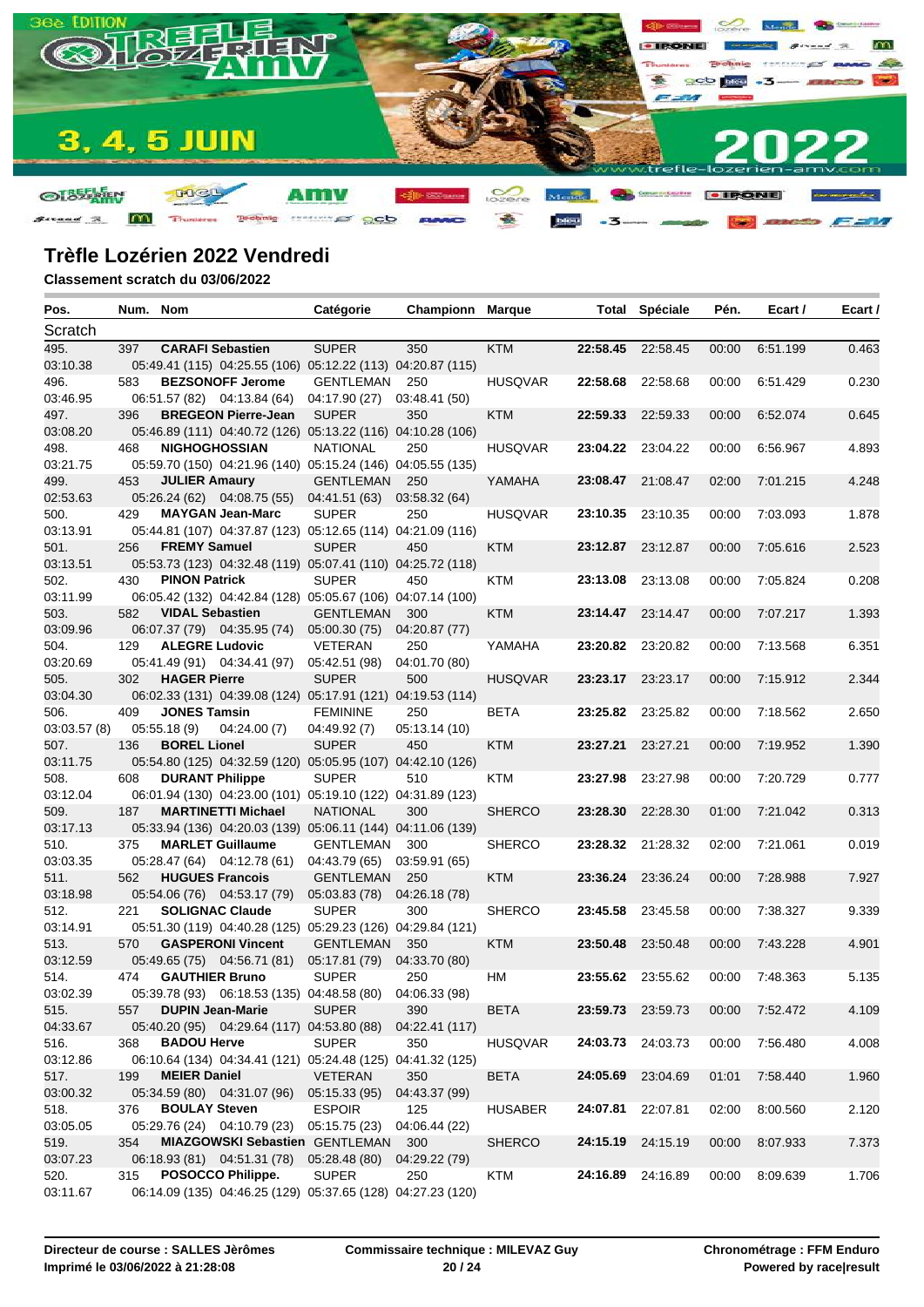

| Pos.         | Num. Nom |                        |                                                             | Catégorie        | <b>Championn Marque</b> |                |                   | <b>Total Spéciale</b> | Pén.  | Ecart /         | Ecart /   |
|--------------|----------|------------------------|-------------------------------------------------------------|------------------|-------------------------|----------------|-------------------|-----------------------|-------|-----------------|-----------|
| Scratch      |          |                        |                                                             |                  |                         |                |                   |                       |       |                 |           |
| 521.         | 173      |                        | <b>MATRAGLIA Francois</b>                                   | <b>GENTLEMAN</b> | 350                     | <b>HUSQVAR</b> | 24:19.80 24:19.80 |                       | 00:00 | 8:12.550        | 2.911     |
| 02:57.57     |          |                        | 05:43.89 (72) 05:45.53 (82)                                 | 05:35.21(81)     | 04:17.59 (76)           |                |                   |                       |       |                 |           |
| 522.         | 352      | <b>BOISSIER Franck</b> |                                                             | <b>VETERAN</b>   | 250                     | YAMAHA         | 24:24.45 24:24.45 |                       | 00:00 | 8:17.194        | 4.644     |
| 03:17.11     |          |                        | 05:58.12 (98) 05:11.71 (99)                                 | 05:31.00 (96)    | 04:26.49 (98)           |                |                   |                       |       |                 |           |
| 523.         | 130      |                        | <b>ALEGRE ROUMEC Rose 50CM3</b>                             |                  | 50                      | HM             | 24:33.39          | 24:33.39              | 00:00 | 8:26.131        | 8.937     |
| 03:28.75(1)  |          | 05:56.89(1)            | 04:49.71(1)                                                 | 05:53.39(1)      | 04:24.63(1)             |                |                   |                       |       |                 |           |
| 524.         | 442      | <b>JAFFUEL Gaetan</b>  |                                                             | <b>NATIONAL</b>  | 450                     | <b>BETA</b>    | 24:39.27          | 24:39.27              | 00:00 | 8:32.014        | 5.883     |
| 02:50.37     |          |                        | 05:16.62 (114) 03:57.79 (102) 08:45.73 (153) 03:48.75 (121) |                  |                         |                |                   |                       |       |                 |           |
| 525.         | 550      |                        | <b>GUESPOIRIN Jeremy</b>                                    | <b>NATIONAL</b>  | 250                     | <b>KTM</b>     | 24:43.75          | 24:43.75              | 00:00 | 8:36.494        | 4.480     |
| 03:31.70     |          |                        | 06:18.99 (152) 04:56.10 (151) 05:18.87 (150) 04:38.06 (147) |                  |                         |                |                   |                       |       |                 |           |
| 526.         | 431      | <b>PEUVREL Franck</b>  |                                                             | <b>SUPER</b>     | 350                     | KTM            | 24:47.26          | 24:47.26              | 00:00 | 8:40.010        | 3.516     |
| 03:28.01     |          |                        | 06:01.16 (129) 05:06.30 (131) 05:45.83 (130) 04:25.95 (119) |                  |                         |                |                   |                       |       |                 |           |
| 527.         | 551      |                        | <b>ANTOLINI Vincent</b>                                     | <b>NATIONAL</b>  | 300                     | <b>GAS GAS</b> | 24:52.27          | 24:52.27              | 00:00 | 8:45.019        | 5.009     |
| 03:22.77     |          |                        | 06:18.40 (151) 04:57.30 (152) 05:15.65 (147) 04:58.14 (149) |                  |                         |                |                   |                       |       |                 |           |
| 528.         | 560      |                        | <b>MESSAGER Ludwig</b>                                      | <b>NATIONAL</b>  | 250                     | <b>HUSQVAR</b> | 25:00.70          | 25:00.70              | 00:00 | 8:53.448        | 8.429     |
| 03:16.75     |          |                        | 06:33.28 (153) 05:04.11 (153) 05:38.19 (152) 04:28.37 (146) |                  |                         |                |                   |                       |       |                 |           |
| 529.         | 260      | <b>FROMONT Yves</b>    |                                                             | <b>SUPER</b>     | 250                     | <b>HUSQVAR</b> | 25:10.65          | 25:10.65              | 00:00 | 9:03.398        | 9.950     |
| 03:23.29     |          |                        | 06:15.48 (136) 04:41.18 (127) 05:33.28 (127) 05:17.40 (129) |                  |                         |                |                   |                       |       |                 |           |
| 530.         | 132      | <b>BARATIN Elwan</b>   |                                                             | <b>ESPOIR</b>    | 125                     | KTM            | 25:46.66          | 25:46.66              | 00:00 | 9:39.408        | 36.010    |
| 03:10.27     |          |                        | 05:45.82 (25) 04:39.98 (24)                                 | 07:46.73 (24)    | 04:23.84 (24)           |                |                   |                       |       |                 |           |
| 531.         | 491      | <b>ROWE Stephanie</b>  |                                                             | <b>FEMININE</b>  | 350                     | <b>HUSQVAR</b> | 25:59.71          | 25:59.71              | 00:00 | 9:52.452        | 13.044    |
| 03:34.63 (9) |          |                        | 06:48.95 (10) 05:00.77 (9)                                  | 05:55.95(10)     | 04:39.39 (8)            |                |                   |                       |       |                 |           |
| 532.         | 471      | <b>THOLY Xavier</b>    |                                                             | <b>SUPER</b>     | 500                     | <b>HUSQVAR</b> | 26:03.21          | 26:03.21              | 00:00 | 9:55.957        | 3.505     |
| 03:25.97     |          |                        | 06:35.45 (138) 05:19.49 (132) 05:42.98 (129) 04:59.31 (127) |                  |                         |                |                   |                       |       |                 |           |
| 533.         | 603      | <b>RETE Daniel</b>     |                                                             | <b>SUPER</b>     | 350                     | <b>KTM</b>     | 26:10.20          | 26:10.20              |       | 00:00 10:02.945 | 6.988     |
| 03:28.27     |          |                        | 06:56.43 (141) 05:22.86 (133) 05:52.00 (131) 04:30.62 (122) |                  |                         |                |                   |                       |       |                 |           |
| 534.         | 552      |                        | <b>BALLION Thibault</b>                                     | <b>NATIONAL</b>  | 250                     | <b>SHERCO</b>  | 26:40.21          | 22:40.21              |       | 04:00 10:32.951 | 30.006    |
| 03:10.91     |          |                        | 05:43.96 (143) 04:22.55 (141) 05:18.33 (149) 04:04.45 (134) |                  |                         |                |                   |                       |       |                 |           |
| 535.         | 537      |                        | <b>GARRIGUES Vilay</b>                                      | <b>FEMININE</b>  | 250                     | <b>KTM</b>     | 26:55.60          | 26:55.60              |       | 00:00 10:48.344 | 15.393    |
| 03:46.59     |          |                        | $07:14.17(11)$ $05:10.02(10)$                               | 05:47.89 (9)     | 04:56.92 (9)            |                |                   |                       |       |                 |           |
| 536.         | 411      | <b>LEWIS Nigel</b>     |                                                             | <b>SUPER</b>     | 250                     | <b>KTM</b>     | 27:20.03          | 27:20.03              |       | 00:00 11:12.780 | 24.436    |
| 03:23.72     |          |                        | 06:50.46 (139) 05:41.39 (134) 06:12.37 (133) 05:12.07 (128) |                  |                         |                |                   |                       |       |                 |           |
| 537.         | 469      | <b>FLUIDAIR Jeff</b>   |                                                             | <b>SUPER</b>     | 300                     | <b>HUSQVAR</b> | 29:16.55          | 29:16.55              |       | 00:00 13:09.296 | 1:56.516  |
| 11:14.85     |          |                        | 05:17.30 (46) 04:09.39 (63)                                 | 04:38.59 (59)    | 03:56.41 (75)           |                |                   |                       |       |                 |           |
| 538.         | 181      | <b>KARL Manuel</b>     |                                                             | <b>VETERAN</b>   | 250                     | <b>KTM</b>     | 39:26.18          | 27:26.18              |       | 12:00 23:18.921 | 10:09.625 |
| 03:50.07     |          |                        | 07:07.96 (103) 05:15.38 (100) 06:17.97 (100) 04:54.78 (100) |                  |                         |                |                   |                       |       |                 |           |
| 539.         | 437      | <b>LE GALL Yoann</b>   |                                                             | <b>NATIONAL</b>  | 350                     | <b>KTM</b>     | 46:07.27          | 20:07.27              |       | 26:00 30:00.011 | 6:41.090  |
| 02:56.44     |          |                        | 05:10.06 (101) 04:01.41 (110) 04:18.90 (84)                 |                  | 03:40.44 (98)           |                |                   |                       |       |                 |           |
|              |          |                        | Manque un ou plusieurs CH et/ou SP                          |                  |                         |                |                   |                       |       |                 |           |
|              | 11       |                        | <b>ESPINASSE Theophile</b>                                  | <b>ELITE</b>     | $\overline{250}$        | <b>BETA</b>    |                   | 06:36.65 06:36.65     | 00:00 |                 |           |
| 02:25.29     |          | 04:11.35(4)            |                                                             |                  |                         |                |                   |                       |       |                 |           |
|              | 23       | <b>JUILLARD Mathis</b> |                                                             | <b>ELITE</b>     | 300                     | <b>TM</b>      |                   |                       | 00:00 |                 |           |
|              |          |                        |                                                             |                  |                         |                |                   |                       |       |                 |           |
|              | 53       | <b>MESSINA Sacha</b>   |                                                             | <b>NATIONAL</b>  |                         | <b>HUSQVAR</b> | 16:30.61          | 16:30.61              | 00:00 |                 |           |
| 02:53.52     |          |                        | 05:13.85 (109) 03:59.98 (108) 04:23.24 (93)                 |                  |                         |                |                   |                       |       |                 |           |
|              | 127      | <b>GEYER Jurgen</b>    |                                                             | <b>SUPER</b>     | $\mathbf{1}$            | <b>RIEJU</b>   | 08:28.97          | 08:28.97              | 00:00 |                 |           |
| 02:57.83     |          | 05:31.14 (72)          |                                                             |                  |                         |                |                   |                       |       |                 |           |
|              | 135      |                        | <b>MALARTRE David</b>                                       | <b>SUPER</b>     | 250                     | KTM            | 4:10:09.84        | 08:09.84 242:00       |       |                 |           |
| 02:49.32     |          | 05:20.51 (55)          |                                                             |                  |                         |                |                   |                       |       |                 |           |
|              | 150      | <b>PRIEUR Lucie</b>    |                                                             | <b>FEMININE</b>  | 125                     | <b>SHERCO</b>  |                   | 52:35.20 10:35.20     | 42:00 |                 |           |
| 06:06.30     |          | 04:28.89(1)            |                                                             |                  |                         |                |                   |                       |       |                 |           |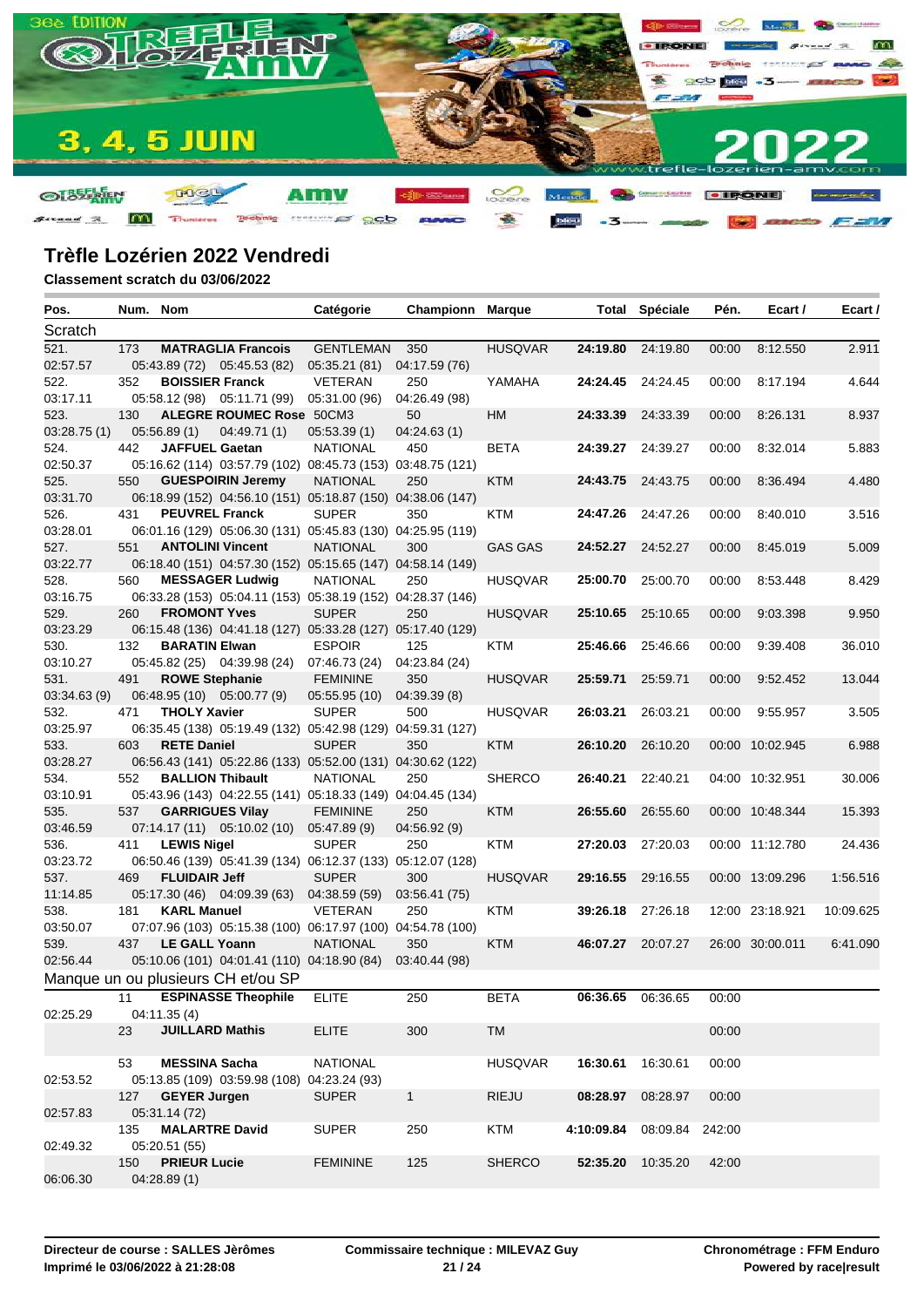

| Pos.     |     | Num. Nom                                                                 | Catégorie                         | <b>Championn Marque</b> |                |            | <b>Total Spéciale</b> | Pén.   | Ecart / | Ecart / |
|----------|-----|--------------------------------------------------------------------------|-----------------------------------|-------------------------|----------------|------------|-----------------------|--------|---------|---------|
|          |     | Manque un ou plusieurs CH et/ou SP                                       |                                   |                         |                |            |                       |        |         |         |
|          | 163 | FOURREAU Christophe SUPER                                                |                                   | 300                     | <b>AUTRE</b>   | 16:53.00   | 16:53.00              | 00:00  |         |         |
| 02:51.13 |     | 05:06.44 (20) 03:55.43 (17)                                              | 04:59.98 (95)                     |                         |                |            |                       |        |         |         |
| 03:18.57 | 169 | <b>ROSIER Guillaume</b><br>06:07.86 (133)                                | <b>SUPER</b>                      | 350                     | <b>KTM</b>     | 09:26.43   | 09:26.43              | 00:00  |         |         |
|          | 203 | <b>TROLARD</b>                                                           | <b>SUPER</b>                      | 250                     | KTM            |            |                       | 00:00  |         |         |
| 02:44.35 | 226 | <b>LONDICHE Anthony</b>                                                  | <b>NATIONAL</b>                   | 350                     | <b>KTM</b>     | 02:44.35   | 02:44.35              | 00:00  |         |         |
| 02:50.84 | 251 | <b>PELISSIER Laurent</b>                                                 | <b>SUPER</b>                      | 350                     | <b>HUSQVAR</b> | 5:24:50.84 | 02:50.84              | 322:00 |         |         |
|          | 273 | <b>FREGNAN Federico</b>                                                  | <b>SUPER</b>                      | 150                     | <b>KTM</b>     |            |                       | 00:00  |         |         |
|          | 274 | <b>DE POLO Francesco</b>                                                 | VETERAN                           | 300                     | <b>SHERCO</b>  |            |                       | 00:00  |         |         |
| 02:40.89 | 279 | <b>ANDREA Grosso</b>                                                     | <b>GENTLEMAN</b>                  | 300                     | <b>HONDA</b>   | 5:00:40.89 | 02:40.89              | 298:00 |         |         |
| 03:03.48 | 286 | <b>HAGER Jean-Philippe</b><br>05:30.65 (69) 04:26.71 (111) 04:57.50 (91) | <b>SUPER</b>                      | 450                     | <b>HONDA</b>   | 17:58.36   | 17:58.36              | 00:00  |         |         |
| 03:21.49 | 289 | <b>LAUNAY Valentin</b><br>06:23.51 (101)                                 | <b>VETERAN</b>                    | 350                     | <b>BETA</b>    | 09:45.01   | 09:45.01              | 00:00  |         |         |
|          | 290 | <b>PROVOST Nicolas</b>                                                   | VETERAN                           | 350                     | <b>KTM</b>     |            |                       | 00:00  |         |         |
| 03:04.19 | 291 | <b>LEBOE Matthieu</b><br>07:28.89 (104)                                  | <b>VETERAN</b>                    | 300                     | <b>HUSQVAR</b> | 10:33.08   | 10:33.08              | 00:00  |         |         |
|          | 294 | <b>DUVAL Thomas</b>                                                      | <b>NATIONAL</b>                   | 250                     | KTM            |            |                       | 00:00  |         |         |
| 02:58.42 | 307 | <b>RAYNAL Jerome</b><br>05:17.84 (116) 04:35.13 (149) 03:48.40 (4)       | <b>NATIONAL</b>                   | 350                     | <b>HUSQVAR</b> | 16:39.80   | 16:39.80              | 00:00  |         |         |
|          | 328 | <b>LEPELLEY Benjamin</b>                                                 | VETERAN                           | 250                     | <b>HUSQVAR</b> |            |                       | 00:00  |         |         |
|          | 331 | <b>DUVAL Jules</b>                                                       | <b>JUNIOR</b>                     | 250                     | SHERCO         |            |                       | 00:00  |         |         |
| 03:21.40 | 337 | <b>CRAIG lan</b><br>06:22.13 (100) 05:53.09 (101)                        | VETERAN                           | 386                     | <b>BETA</b>    | 15:36.63   | 15:36.63              | 00:00  |         |         |
| 03:26.43 | 350 | <b>VALENTIN Thibaut</b><br>06:01.45 (24)                                 | <b>JUNIOR</b>                     | 125                     | <b>SHERCO</b>  | 2:53:27.88 | 09:27.88              | 164:00 |         |         |
|          | 361 | <b>LOISEAU Olivier</b>                                                   | VETERAN                           | 250                     | YAMAHA         |            |                       | 00:00  |         |         |
|          | 362 | <b>LOISEAU Sebastien</b>                                                 | <b>SUPER</b>                      | 250                     | YAMAHA         |            |                       | 00:00  |         |         |
|          | 367 | <b>SOUCHON Julien</b>                                                    | VETERAN                           | 350                     | <b>KTM</b>     |            |                       | 00:00  |         |         |
| 03:16.14 | 373 | <b>PIGNOL Philippe</b><br>06:13.89 (80) 04:54.61 (80)                    | <b>GENTLEMAN</b><br>06:15.55 (82) | 300                     | <b>SHERCO</b>  | 27:40.19   | 20:40.19              | 07:00  |         |         |
| 03:28.43 | 374 | <b>CASTAREDE Benoit</b><br>06:02.03 (78) 04:48.63 (77)                   | <b>GENTLEMAN</b><br>04:54.16 (70) | 350                     | <b>KTM</b>     | 29:13.27   | 19:13.27              | 10:00  |         |         |
| 03:36.88 | 380 | <b>CARPENTIER Stephane SUPER</b><br>06:16.55 (137)                       |                                   | 450                     | <b>KTM</b>     | 4:13:53.43 | 09:53.43              | 244:00 |         |         |
| 03:08.91 | 395 | <b>JACQUES Perron</b><br>05:41.80 (99) 04:18.82 (91)                     | <b>SUPER</b><br>04:52.03 (85)     | 390                     | <b>AUTRE</b>   | 18:01.58   | 18:01.58              | 00:00  |         |         |
| 02:56.06 | 401 | <b>CORRIGER Lilian</b><br>05:18.10 (117) 04:08.43 (125) 04:38.50 (124)   | <b>NATIONAL</b>                   | 150                     | <b>KTM</b>     | 17:01.11   | 17:01.11              | 00:00  |         |         |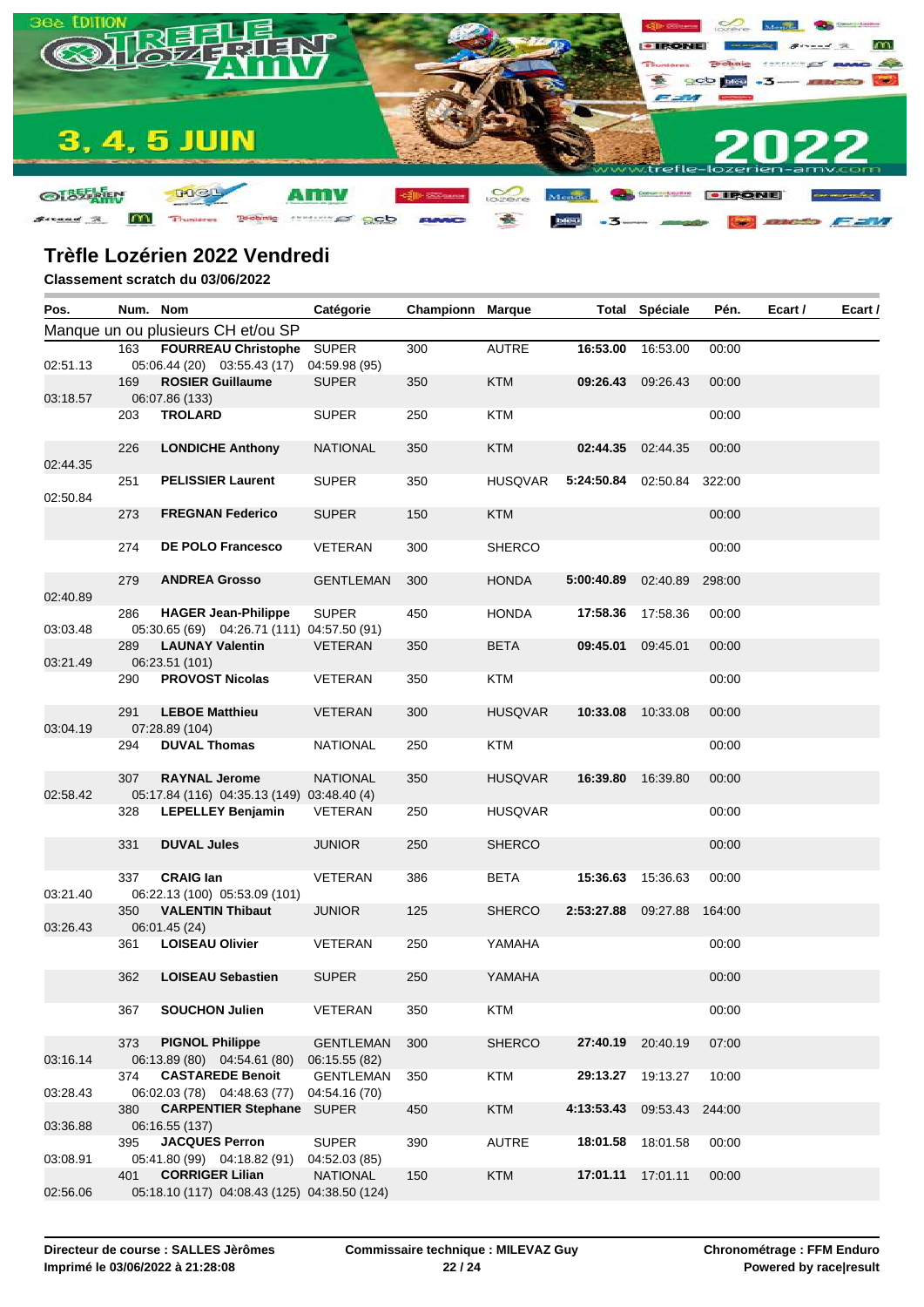

| Pos.                 |     | Num. Nom                                                                                 | Catégorie                    | <b>Championn Marque</b> |                |                      | <b>Total Spéciale</b> | Pén.   | Ecart / | Ecart / |
|----------------------|-----|------------------------------------------------------------------------------------------|------------------------------|-------------------------|----------------|----------------------|-----------------------|--------|---------|---------|
|                      |     | Manque un ou plusieurs CH et/ou SP                                                       |                              |                         |                |                      |                       |        |         |         |
|                      | 410 | <b>GWYTHER Darren</b>                                                                    | VETERAN                      | 250                     | <b>HUSQVAR</b> |                      | 10:21.95 10:21.95     | 00:00  |         |         |
| 03:23.57             | 412 | 06:58.37 (102)<br><b>BOUNDS Craig</b>                                                    | <b>SUPER</b>                 | 450                     | <b>KTM</b>     |                      |                       | 00:00  |         |         |
|                      | 413 | <b>ROY Thierry</b>                                                                       | <b>SUPER</b>                 | 450                     | YAMAHA         |                      |                       | 00:00  |         |         |
|                      | 420 | <b>OLLA Guy</b>                                                                          | <b>NATIONAL</b>              | 250                     | YAMAHA         |                      |                       | 00:00  |         |         |
|                      | 422 | <b>PESLIER Arnaud</b>                                                                    | VETERAN                      | 250                     | <b>KTM</b>     |                      |                       | 00:00  |         |         |
|                      | 448 | <b>RANC Christophe</b>                                                                   | <b>SUPER</b>                 | 450                     | <b>HONDA</b>   |                      |                       | 00:00  |         |         |
|                      | 451 | <b>PELETAN Alain</b>                                                                     | GENTLEMAN                    | 450                     | KAWASAKI       |                      |                       | 00:00  |         |         |
| 02:55.69             | 454 | <b>AUBERT Emmanuel</b><br>2:46:15.67<br>1:13:15.02                                       | <b>VETERAN</b><br>1:45:31.12 | 300                     | <b>BETA</b>    | 5:47:57.52 5:47:57.5 |                       | 00:00  |         |         |
| 03:20.33             | 459 | <b>FAURA Claude</b><br>05:38.41 (89) 04:15.18 (82)                                       | <b>SUPER</b>                 | 250                     | <b>KTM</b>     | 13:13.93             | 13:13.93              | 00:00  |         |         |
| 02:45.53             | 462 | <b>PONTY Louis</b><br>05:27.39 (23)                                                      | <b>ESPOIR</b>                | 125                     | <b>SHERCO</b>  |                      | 08:12.93 08:12.93     | 00:00  |         |         |
| 03:00.59             | 464 | <b>LAGOUTE Laurent</b><br>05:38.42 (90) 10:45.28 (136)                                   | <b>SUPER</b>                 | 250                     | YAMAHA         |                      | 19:24.30 19:24.30     | 00:00  |         |         |
|                      | 496 | <b>LEMOINE Christophe</b>                                                                | <b>SUPER</b>                 | 480                     | <b>BETA</b>    |                      |                       | 00:00  |         |         |
| 03:43.87             | 499 | <b>VERGEZ Arnaud</b><br>07:01.75 (142)                                                   | <b>SUPER</b>                 | 250                     | <b>KTM</b>     |                      | 12:45.62 10:45.62     | 02:00  |         |         |
| 03:32.57             | 500 | <b>DESTREIL Arnaud</b><br>07:05.33 (144)                                                 | <b>SUPER</b>                 | 350                     | <b>KTM</b>     | 12:37.90             | 10:37.90              | 02:00  |         |         |
|                      | 501 | <b>BLONDIAUX</b>                                                                         | <b>SUPER</b>                 | 300                     | <b>KTM</b>     |                      | 10:46.45 10:46.45     | 00:00  |         |         |
| 03:44.43<br>03:41.97 | 504 | 07:02.01 (143)<br><b>LORIDAN Raphael</b><br>06:54.87 (140) 04:55.80 (130) 05:57.31 (132) | <b>SUPER</b>                 | 300                     | <b>KTM</b>     |                      | 21:29.96 21:29.96     | 00:00  |         |         |
|                      | 510 | <b>LEBRUN Laurent</b>                                                                    | <b>SUPER</b>                 |                         | HUSQVAR        | 4:09:13.52 09:13.52  |                       | 240:00 |         |         |
| 03:12.85             | 571 | 06:00.67 (128)<br>REVOLTE Jean-Philippe VETERAN                                          |                              | 500                     | <b>HUSQVAR</b> |                      |                       | 00:00  |         |         |
|                      | 581 | <b>VIDAL Guillaume</b>                                                                   | <b>NATIONAL</b>              | 250                     | <b>HONDA</b>   |                      |                       | 00:00  |         |         |
|                      | 607 | <b>MONFORT Frederic</b>                                                                  | <b>VETERAN</b>               | 350                     | <b>HUSQVAR</b> |                      |                       | 00:00  |         |         |
| 03:06.69             | 615 | <b>RENOUX Emmanuel</b><br>05:44.23 (104) 04:24.15 (102)                                  | <b>SUPER</b>                 | 300                     | <b>KTM</b>     |                      | 13:15.08 13:15.08     | 00:00  |         |         |
|                      | 900 | <b>AUBERT Johnny</b>                                                                     |                              | 450                     | <b>KTM</b>     |                      |                       | 00:00  |         |         |
|                      | 901 | <b>SAINT JEAN Michel</b>                                                                 |                              | 250                     | <b>KTM</b>     |                      |                       | 00:00  |         |         |
|                      | 902 | <b>JOLY Jeremy</b>                                                                       |                              | 250                     | <b>KTM</b>     |                      |                       | 00:00  |         |         |
|                      | 903 | <b>THOME Jean-Marc</b>                                                                   |                              | 300                     | <b>GAS GAS</b> |                      |                       | 00:00  |         |         |
|                      | 904 | <b>THOMAS Francois</b>                                                                   |                              | 250                     | YAMAHA         |                      |                       | 00:00  |         |         |